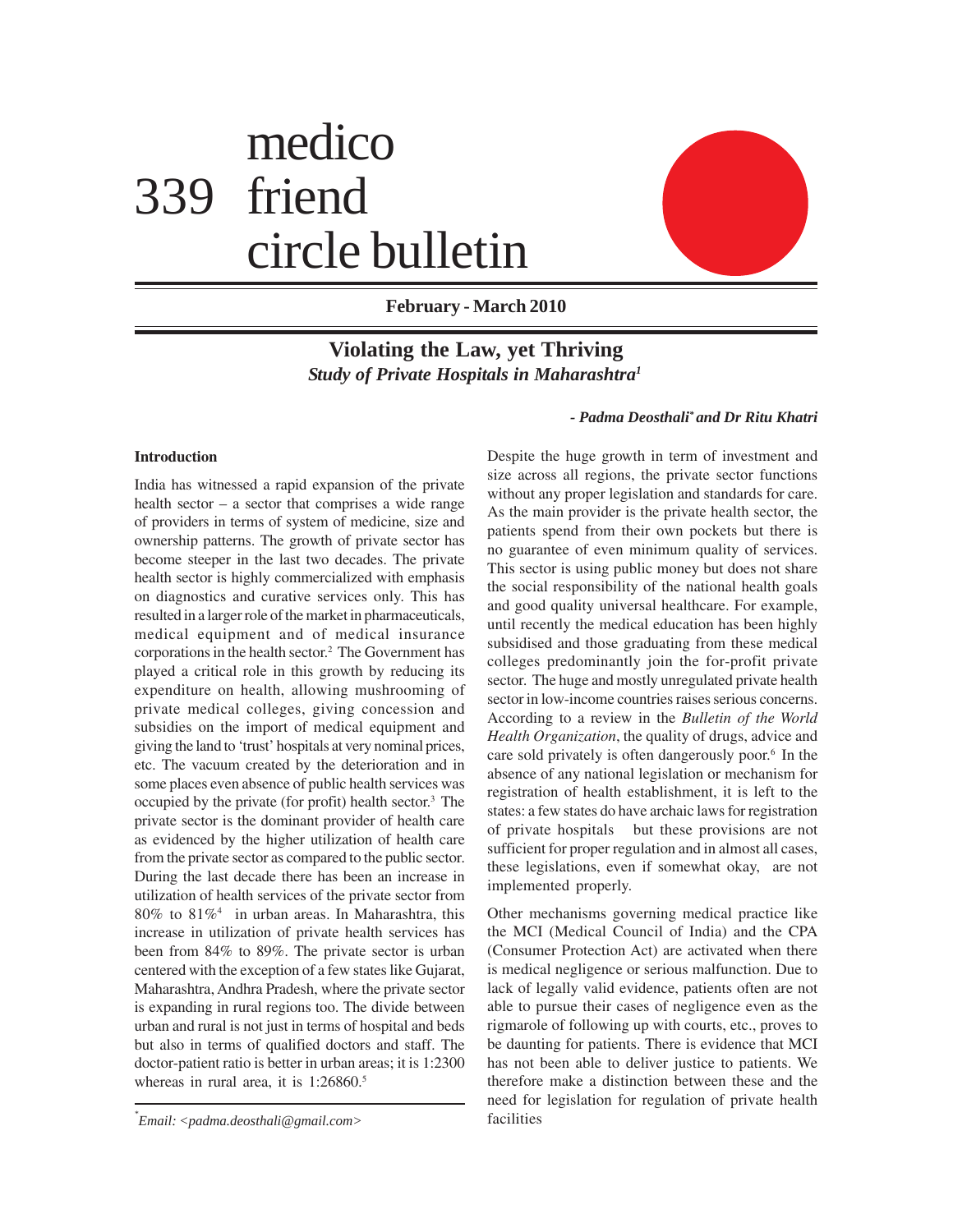There is no uniformity in the size of the private hospital sector and the hospital sizes vary from 2 to 800 beds across cities. The required minimum standards of care have not been defined for this sector by the state as the medical profession has always argued that factors such as the nature of services, location, availability of staff and cost, make it impossible to have any uniform standards. This makes the situation grave as there is no guarantee of any minimum level of care that patients can rely upon when accessing services of private hospitals. Though 'trust' hospitals and overtly corporate hospitals satisfy more than minimum requirements with respect to infra structure and qualified doctors, earlier studies have found that on the average, especially smaller private hospitals, provide poor quality of health care, often housed in dilapidated buildings with very poor infrastructure. The absence of any accepted standard to assess the physical and clinical standards of private hospitals makes it even more difficult to assess quality of care.<sup>7</sup> In absence of laying down of standards of care for these hospitals and lack of any effective mechanism to monitor the quality of care, it becomes difficult for the patient to ensure good quality of services from these private hospitals. The majority of the private sector consists of sole proprietors/practitioners or small hospitals of 0 to 30-bed hospitals serving their urban and semi- urban clientele and focusing only on curative health care. Issues regarding quality of care, cost of care and level of regulation among these facilities become more important. The Bureau of Indian Standards (BIS) prescribes standards for hospitals larger than 30-bed strength. It is the smaller hospitals for which standards are neither well-defined, nor are there any incentive to upgrade standards.

#### **Rationale for the Study**

In Maharashtra too, a large percentage of care, both in-patient and out-patient, is by the private sector. Maharashtra is one of the eight states in India that has some law for regulation of private hospitals. 'The Bombay Nursing Home Registration Act (BNHRA),' enacted way back in 1949, has been implemented hardly as rules under this Act have not been formed during the last 60 years! However, partly due to the presence of an active civil society that has consistently raised issues relating to non-implementation as well as the limited scope of the law, this Act was amended in 2005 to make it applicable to the entire state of Maharashtra and minor additions were made about floor-space per patient and nurse-patient ratio. Regrettably, several other proposed amendments for inclusion of minimum standards of care and civil society participation in regulatory mechanisms were

#### **2 mfc bulletin/February - March 2010**

not included. Responding to this criticism by the Jan Aarogya Abhiyan, the coordinating network in Maharashtra of the People's Health Movement, and others, the Government of Maharashtra (GoM) decided to involve civil society organizations in the formulation of rules under the amended BNHRA and invited CEHAT to draft the rules for this amended Act. CEHAT prepared the draft rules through a consultative process involving several stakeholders and submitted them in June 2006. These draft rules included minimum standards of care for hospitals with ten beds as well as a Standard Charter of Patients' Rights. With a few modifications, these draft rules were posted by the Health Dept at the official web site for comments from the public at <http://maha-arogya.gov.in/actsrules/ nursing/BombayNursingHome.pdf>. It was expected that after receiving comments from the public, these rules would be finally approved. However, till date these rules have not been approved by the Health Minister, despite repeated appeals by several civil society organizations comprising the Jan Aarogya Abhiyan and hundreds of citizens! The reasons are opaque. The reluctance of the state in taking any such positive, pro-people steps and resistance by a section of the medical fraternity, seem to have worked together.

It is in this context, CEHAT undertook a study to understand the standards of care offered by these hospitals and the perception of the providers to regulate the sector. An earlier study undertaken by CEHAT in 1997 had examined the physical standards in private hospitals in one district, Satara. This study also highlighted that the standards may vary with the level of development. Maharashtra is known for its large private sector that has shown steep growth in the past two decades. In the context of the amendment to the BNHRA which made it applicable to entire state, it was, and is, pertinent to examine standards of care in private hospitals across different districts as per level of development and the size of hospitals. We hope that the finding of this current study, the data collection for which was done during May 2007 to Oct 2007, would be useful for the state and the medical associations in understanding the current scenario of private hospitals and evolve standards of care keeping in mind the needs of patients and the ground reality.

#### **Objectives of the Study**

- 1. To assess the physical standards and quality of care provided by the private hospitals in a representative sample of private hospitals in Maharashtra
- 2. To understand the problems and the concerns regarding the existing BNHRA and accreditation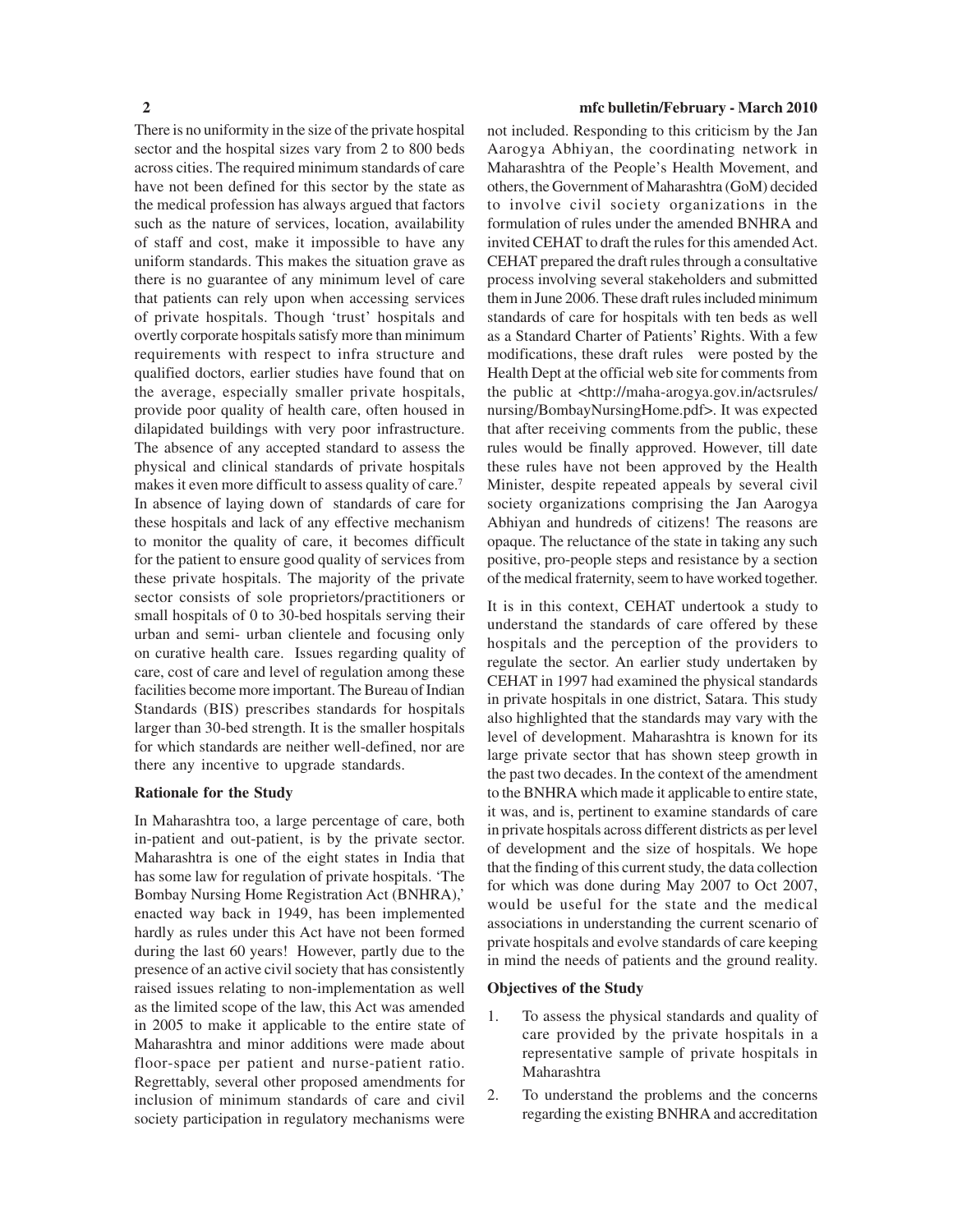among the hospital owners in Maharashtra.

#### **METHODOLOGY**

#### **Sampling**

In order to get a representative sampling, two districts were selected from five geographical regions of the state, namely, Konkan, North Maharashtra, Western Maharashtra, Marathwada, and Vidarbha including Mumbai. Two districts from each of the above mentioned regions were arranged in ascending rank on the basis of selected indicators (level of urbanization, hospital beds per one lakh population, under-five mortality rate, female literacy rate and District Domestic Product at current prices) and were divided into two equal groups, that is, developed and less developed. One district from each of the groups was selected randomly. Thus, a total of ten districts, namely, Nashik, Thane, Pune, Satara, Amaravati, Ratnagiri, Osmanabad, Nandurbar, Aurangabad, and Gadchiroli have been selected. The city of Greater Mumbai too is included in the selected districts due to its unique features of complete urbanization, great expansion of the private medical sector, huge population base with a high standard of living and very high real estate prices.

#### **List of Districts in the Study Sample**

| Sr.<br>No. | <b>District</b> | Level of<br><b>Development</b> | <b>Region</b> |
|------------|-----------------|--------------------------------|---------------|
| 1          | Thane           | Developed                      | Konkan        |
| 2          | Ratnagiri       | Less Developed                 | Konkan        |
| 3          | Pune            | Developed                      | Western       |
| 4          | Satara          | Less Developed                 | Western       |
| 5          | Amravati        | Developed                      | Vidharbha     |
| 6          | Gadchiroli      | Less Developed                 | Vidharbha     |
| 7          | Nashik          | Developed                      | Northen       |
| 8          | Nandurbar       | Less Developed                 | Northen       |
| 9          | Aurangabad      | Developed                      | Marathwada    |
| 10         | Osmanabad       | Less Developed                 | Marathwada    |

Further all tehsils in the sampled districts were ranked and classified into three groups (high, medium and low development) depending on their level of urbanization. We selected one tehsil from each of these categories. The physical listing of the facilities in the selected districts was done for sampling so that it would give maximum proportional representation to the universe of the study. Around 10% of the sample from each district was taken. The total sample for the study was 267 hospitals drawn from these 10 districts and Mumbai. Six hospitals refused to participate and hence the final sample of nursing homes from where data has been collected for the study is 261.

#### **Tools**

*Interview* of Facility In-Charge and Duty Medical Officer/Nurse: Semi-structured and open-ended questions were designed to collect information on the existing physical, structural and clinical standards in the hospitals, their awareness of the BNHRA Act, and issues, opinions and concerns regarding the implementation of the Act.

*Observation* of the Hospital: Observation Schedules sought data on the availability and condition of mainly the physical and structural aspects of care.

#### **Limitations of the Study**

The study findings are based on the responses of the hospital owners on most of the indicators. Only some of the physical standards have been verified through observation.

#### **KEY FINDINGS**

#### **1. Profile of Private Hospitals and Providers in the Sample**

There has been a phenomenal growth in this sector during the last two decades across all regions. More than 50% of the hospitals in the study have been established in the last decade in the developed and less developed districts, thereby indicating a fast growing sector.

#### *System of Medicine in Hospitals*

Nearly 89.7% (234) of the owners of the hospitals were from the allopathic system of medicine. In the less developed districts, 96.8 % (30) of the hospitals belonged to the allopathic system of medicine. In a similar study, Nandraj and Duggal (in 1997) in Satara district had found that 75% of the hospital owners were trained in the allopathic system of medicine and the rest, about 25% were trained in another system of medicine.

#### *Types of Services*

The developed districts and Mumbai provide considerable medical, surgical and maternity services, but the hospitals in less developed districts predominantly provide medical services. More than 55% of the hospitals in less developed districts did not provide maternity and surgical services. This indicates the lack of available services for maternal and surgical care in the less developed regions.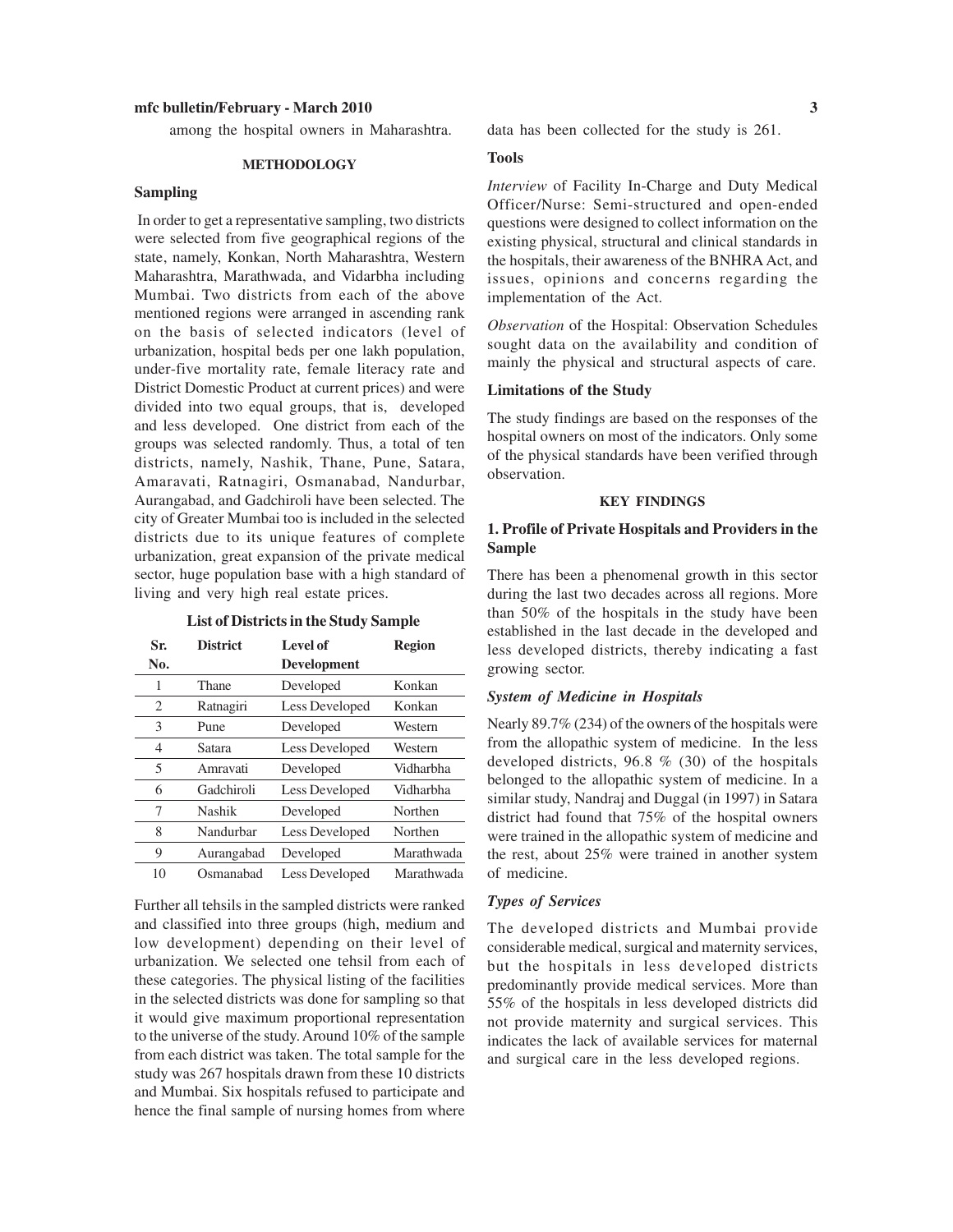

#### *Bed occupancy in Hospitals*

Bed occupancy is calculated by dividing the number of beds occupied on a daily basis in the preceding month by the number of beds in the hospital. The bed occupancy was 58%. In our sample, bed occupancy was found to be the highest in the hospitals in developed districts, followed by Mumbai. The highest bed occupancy (71%) was in hospitals with 21-30 beds. Nandraj and Duggal (1997) noted that bed occupancy was 51%. That it has increased to 58% indicates an increasingly higher utilization of the private health sector.

Bed occupancy in Hospitals

Bed occupancy is calculated by dividing the number of beds occupied on a daily basis in the preceding month by the number of beds in the hospital. The bed occupancy was 58%. In our sample, bed occupancy was found to be the highest in the hospitals in developed districts, followed by Mumbai. The highest bed occupancy (71%) was in hospitals with 21-30 beds. Nandraj and Duggal (1997) noted that bed occupancy was 51%. That it has increased to 58% indicates an increasingly higher utilization of the private health sector.

#### *Ownership of Facility*

"Self-proprietorship" was dominant with  $86.2 \%$  (225) of the hospitals' owners being sole proprietors. While 13.4 % of the hospitals were owned in partnership, they were largely

concentrated in Mumbai. The first owners were predominantly men (91%). Amongst second owners, 53% were women.

#### *Ownership of Space/Building of the Hospital*

Nearly 86.6 % (226) of the hospitals were housed in self-owned buildings and the rest of the hospitals were housed in rented buildings. Earlier studies (Nandraj, et al, 1997) had found that 60% of the hospitals were operating from rented places. Despite the high cost of property in Mumbai, 93% of the private hospitals in the city were/are self-owned. Out of the total sample from the less developed districts, 25% (8) hospitals

### *Ownership of Facility*

"Self-proprietorship" was dominant with 86.2 %( 225) of the hospitals' owners being sole proprietors. While 13.4 % of the hospitals were owned in partnership, they were largely concentrated in Mumbai. The first owners were predominantly men (91%). Amongst second owners, 53% were women.

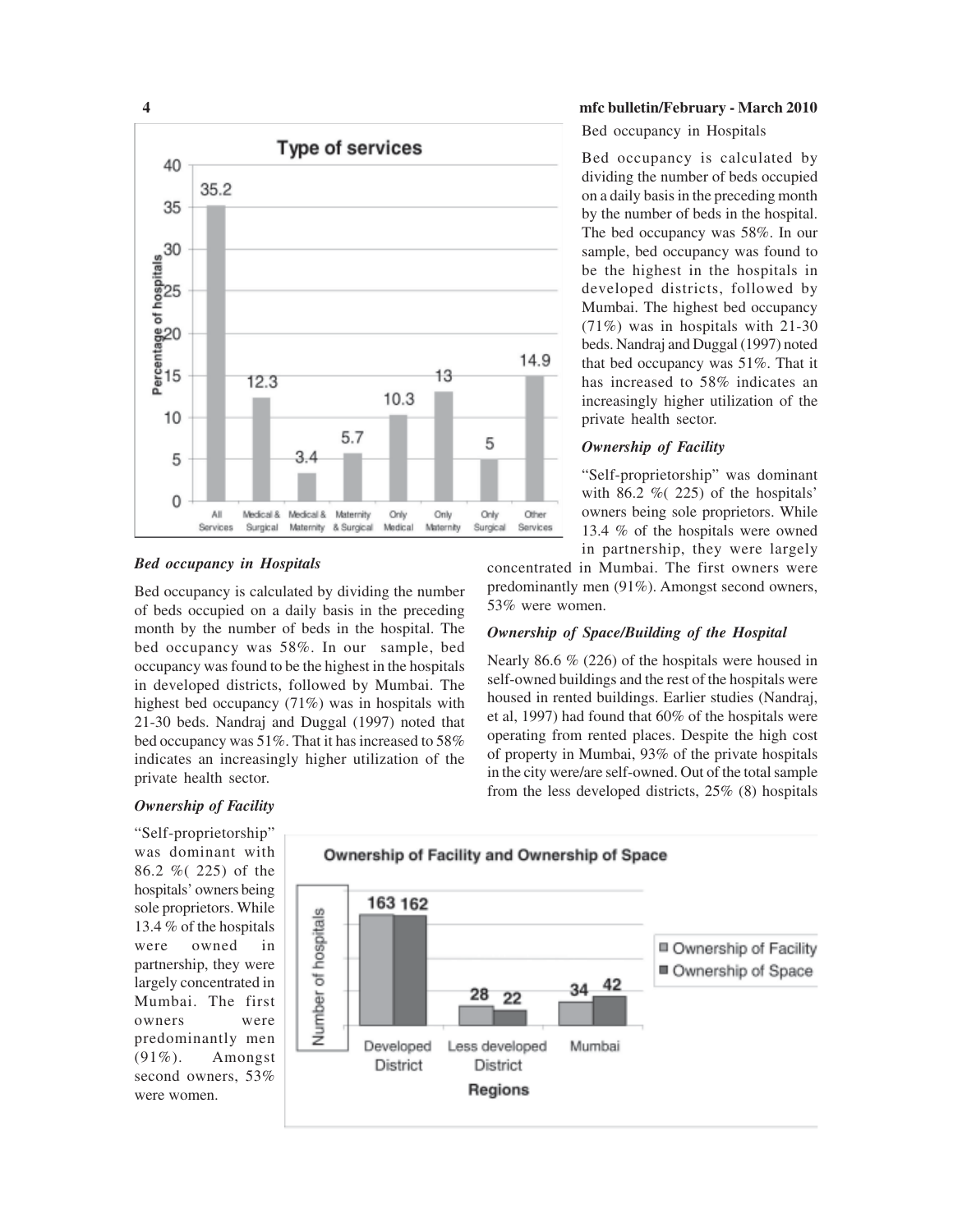were in rented premises.

#### *Multiple Facility Practice by Provider*

Around 40% (105) of the doctors said that they were involved in multiple facility practices, which was more common in developed districts than in less developed districts. The trend towards multiple facility practice was highest amongst the 'larger' hospitals that had more than 15 beds.

#### **2. Adequacy of Human Resources**

The availability of trained human resources in a hospital setting determines timely care and services for patients and is thus an important standard of care.

#### *Medical Officers/DMO*

The Duty Medical Officer is the resident doctor in the hospital. Nearly 54% (141) of the hospitals did not have a DMO. The study shows that the less developed areas and small hospitals were worse off. Only 17.7% (21) of the hospitals had DMOs from the allopathic system, while the rest belonged to other systems of medicine, mostly the Ayurvedic system.

One fourth of the hospitals did not have any qualified doctor to provide round the clock services. The hospital in-charge did not live in the hospital premises nor was there a DMO available at the hospital.



#### development, with Mumbai faring better that the rest.

However, the hospitals reported that they recruit unqualified nurses. The unqualified nurses were further categorised as trained in-house and untrained. It was found that 53% of the nurses were trained inhouse and 10% were untrained. The presence of these unqualified nurses could pose a threat to the patient safety and life; and 80% of the nurses trained in-house were in hospitals from the developed districts. The average number of nurses trained in-house per hospital was 2.6. The average availability of qualified staff as well as unqualified nursing staff increased with the size of hospitals. For 21-30 bed hospitals, the availability of ANM was as high as 5.5 per hospital and of graduate nurses was 1.4. Even though it appears better, it is not in proportion with the actual requirement for the size of the hospital.

#### *Other Paramedical Staff*

*Midwives:*Of the 146 hospitals providing maternity services, 11 had midwives.

*Ayabais or Ward boys:* In 19 hospitals, neither ayabais nor wardboys were available.

*Pharmacists:* Out of 26 hospitals that had pharmacy shops, all had recruited pharmacists. Amongst these, two were unqualified.

> *Laboratory staff*: There were 27 hospitals which had a laboratory but did not have the qualified staff to run it. There was one hospital where an M.D. Pathologist was present.

> *X-ray technicians:* Around 40.6% (106) of the hospitals were providing x-ray facilities. Of these, 45 (42.5%) of the hospitals did not have the requisite staff. Of the 60 hospitals which did have the staff for the x-ray facility, 36.7 % (22) of the staff were not qualified to run an x-ray machine. Hospitals in less

#### *Nurses*

Under the BNHRA, it is compulsory for all hospitals to have qualified nurses. The total percentage of the qualified staff was 35.6% (455) in our sample. The average number of qualified nursing staff<sup>8</sup> for each hospital in our study was 1.68 nursing staff per hospital which is well below minimum requirement for a hospital. We found that the ratio of qualified nursing staff reduced considerably with the level of developed districts were more likely to have x-ray facilities, but less likely to have trained staff to manage them.

#### **3. Standards of Care in the Private Health Sector**

In absence of any minimum standards of care for the 0-30 bed private hospitals, we have looked at certain minimum standards that are essential for ensuring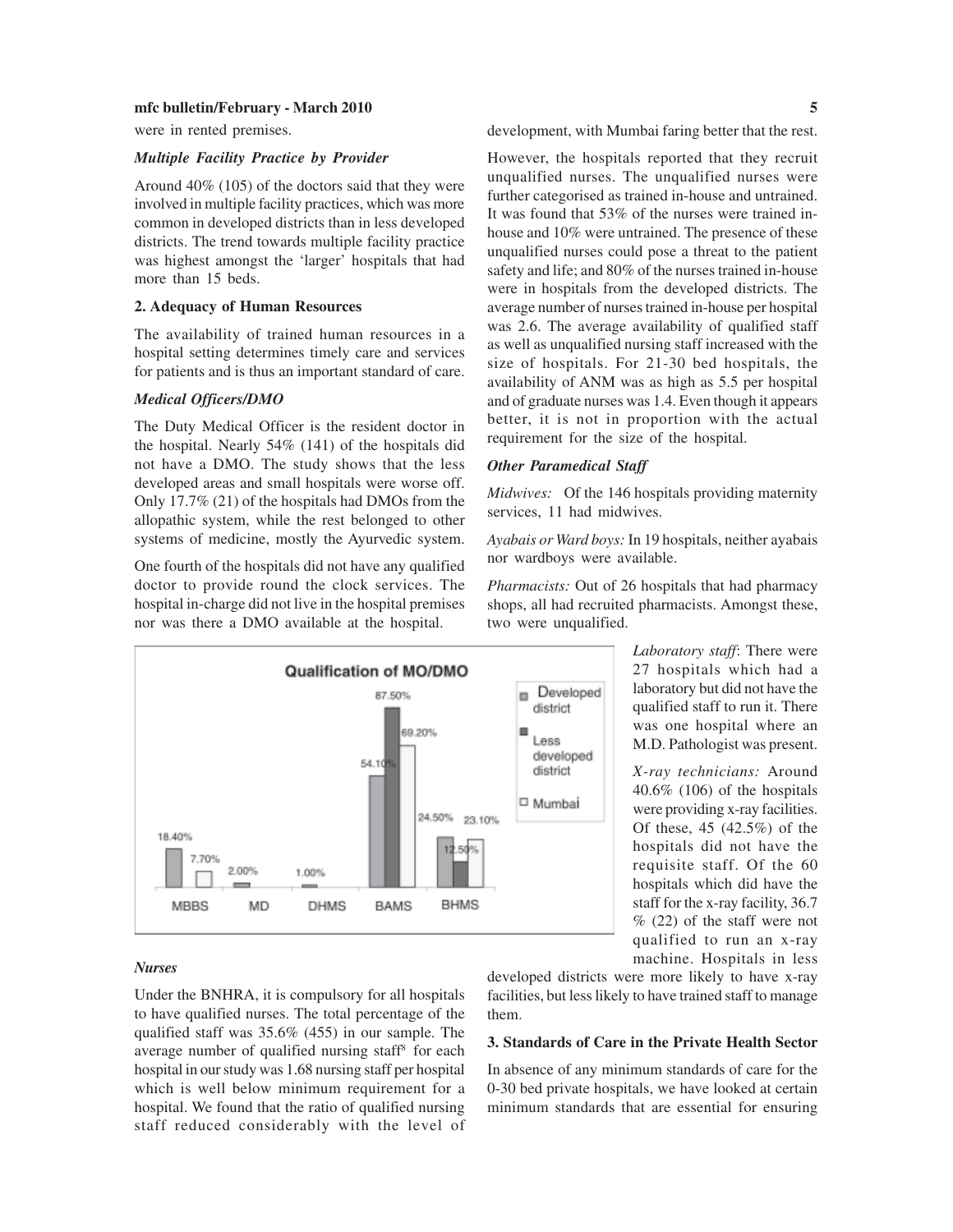minimum quality of care. The data collected on the standards of care may not be extensive but may be considered optimal, based on the earlier work done by CEHAT on the private health sector. This study has mostly looked at the structural aspects which includes functional plan in form of separate space for each activity in hospital, indoor staying facilities for patient, addition health services like O.T, ICU, ambulance services, record maintenance services and diagnostic services, basic facilities in hospital in terms of infrastructure like toilets, water supply, lifts, ramps, etc. In terms of process standards, availability of emergency services was looked into. Some aspects of process standards in term of information to patient, privacy, consent and grievance redressal also were looked into. The data on the human resources which constitute the important part of the structure component has already been discussed in earlier section.

#### *Provision of Emergency Services*

- 87% of the hospitals reported that they provided some form of emergency- medical/surgical/ accidental care. However 50% of the hospitals were not providing round the clock services. Thus, highlighting the contradiction in reporting.
- The most commonly provided emergency services were accidental and surgical emergencies. (62 %)
- Forty-nine percent  $(130)$  of the hospitals had staff trained to deal with emergency situations and most of them were trained in-house.
- Only one hospital with 21-30 beds located in a developed district had staff trained for Cardio Pulmonary Resuscitation.
- Overall, it is evident that unqualified and untrained staff is entrusted with the job of providing emergency services.

#### *Infrastructure and Facilities*

It is important to look at the other infrastructure and services provided by the hospitals. Ideally, all the hospitals should follow the functional plan for their hospitals in terms of space for a separate record room, nursing station, treatment and dressing room, casualty/ emergency room. This helps in better management of space and ensures the smooth working of the hospital. It also aids in providing quick services to the patient. The availability of infrastructure like operation theatre, ICU, ambulance and diagnostic services helps us analyze the variety of services available to patients under one roof.

#### **6 mfc bulletin/February - March 2010**

- There was no functional plan followed by all the hospitals, whether they were from the developed districts or less developed districts. Astonishingly, the lowest among all was in Mumbai.
- Amongst the various facilities, we found that the availability of diagnostic services at hospitals like x-ray facilities and ultrasonography services was higher in the less developed regions as compared to other parts. Nine hospitals that had USG were unregistered under BNHRA.
- $\bullet$  Only 5% of the hospitals reported having ambulance services.
- Facilities like refrigerator, telephone line, continuous water supply and toilets were present in most of the hospitals irrespective of size and across the regions.

### *Violation of Patient's Rights*

The Draft Rules under the BNHRA 2005 available on the Maharashtra Government web site, awaiting the approval of the Health Minister, include a section on the Standard Charter of Patients' Rights. In the following section, we have highlighted the current status of private hospitals with regard to some of these rights. These were available on <http:// mahaarogya.gov.in/actsrules/nursing/ BombayNursingHome.pdf> till January 2009.

### *Violation of Universal Guidelines for Prevention of HIV/AIDS*

- 13% of hospitals indulge (d) in compulsory testing for HIV.
- 50% conduct HIV tests compulsorily for all operative patients and those seeking ANC.
- Hospitals reported taking consent as well as provision of pre- and post-test counselling.9

#### *Information given to the Patient*

- Only 37.2 % (97) of the hospitals provided information about the services available at the hospital. In most of the hospitals, it was done by para medical staff.
- One fourth of the hospitals do not give IPD papers even on request, and half of them do not give OPD papers.
- About 9% did not give discharge papers.
- One fourth of the hospitals did not maintain a file for the patients.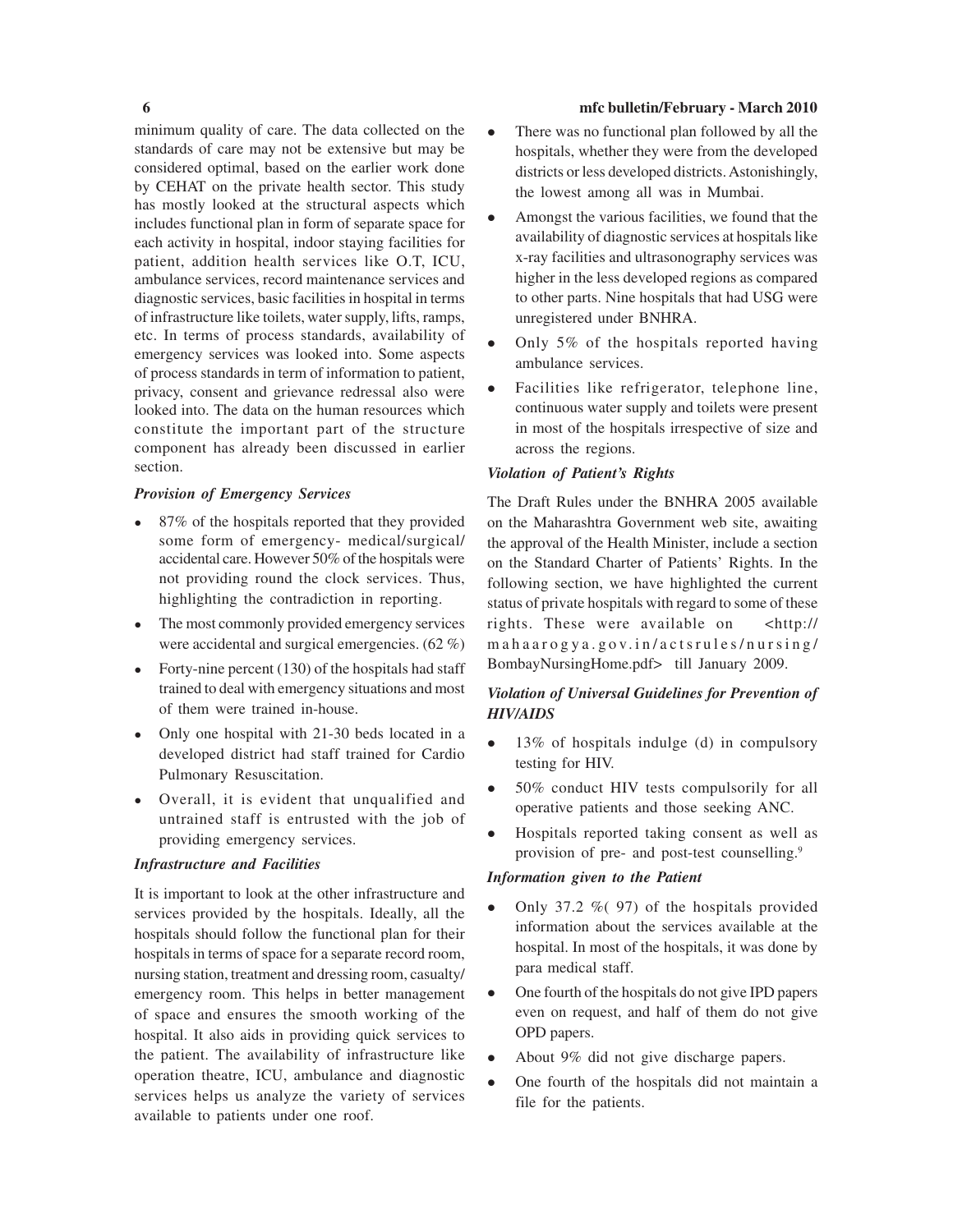| <b>Maintain Records</b><br>at Hospitals | <b>Frequency</b> | <b>Percentage</b> | Less developed<br>developed | <b>Developed</b><br>developed | <b>Mumbai</b> |
|-----------------------------------------|------------------|-------------------|-----------------------------|-------------------------------|---------------|
| <b>OPD</b> Paper                        | 214              | 82.0%             | 30 (96.8%)                  | 146 (78.9%)                   | 38 (84.4%)    |
| <b>IPD</b> Paper                        | 246              | 94.3%             | 31 $(100.0\%)$              | 173 (93.5%)                   | 42 (93.3%)    |
| <b>Investigation Reports</b>            | 194              | 74.3%             | 29 (93.5%)                  | 125 (67.6%)                   | 40 (88.9%)    |
| Discharge Papers                        | 197              | 75.5%             | $27(87.1\%)$                | 130 (70.3%)                   | 40 (88.9%)    |
| Bill of every Patient                   | 173              | 66.3%             | $20(64.5\%)$                | 116 (62.7%)                   | 37 (82.2%)    |
| File of each Patient                    | 148              | 56.7%             | 24 (77.4%)                  | 95 (51.4%)                    | 29 (64.4%)    |
| OT Records                              | 205              | 78.5%             | 18(58.1)                    | 146 (78.9)                    | 41 $(91.1)$   |
| Anesthesia Records                      | 182              | 69.7%             | 15 (48.4%)                  | 130 (70.3%)                   | 37 (82.2%)    |

**Information on Medical Records**

#### *Privacy and Confidentiality to the Patients*

- Nine hospitals  $(3.4 \%)$  reported that they did not provide any type of privacy and stated that that there was no need to provide the same.
- About  $6.1\%$  (16) of the hospitals did not have any female present during the examination of female patients by male doctors.

#### *Maintenance of Medical Records*

There are certain records which are essential for the patient as well as the doctors and the hospitals should share this information with the patient. The Table above summarizes the information about the records that hospitals maintained. The hospitals in the developed districts fare poorly on this account.

#### *Redress of Grievances in Hospitals*

- Nearly  $61.7\%$  (161) of the hospitals reported that they had some grievance handling mechanism.
- Fifteen hospitals had a designated person to look into the grievances of patients and these were larger sized hospitals.
- About  $80\%$  (130) of the grievance handling mechanism was in the form of complaints registered with the doctor. There was no independent mechanism for handling grievances against the owner-doctor.

#### **4. BNHRA: Law for Regulation or for Mere Registration?**

The BNHRA is one of the first laws that seeks to register nursing homes. As mentioned already, it was enacted in 1949 for the registration of nursing homes in Mumbai. However, it was not implemented by the Municipal Corporation of Mumbai for several years till a petition was filed in the Bombay High Court against the Bombay Municipal Corporation (BMC) for nonimplementation of this law. The Court's directives pushed the BMC to set in the mechanism to register private hospitals. This law was amended in 2005 and made applicable to the entire state of Maharashtra.

The current study was conducted by CEHAT in 2007, two years after the amendment. The following section presents the compliance of hospitals registered under the law to minimum norms as mandated. For this, a comparison between the private hospitals registered (75%) and those not registered (25%) was drawn with regard to minimum requirements such as registration and display of registration, requirements of human resources and maintenance of birth and death records. In addition to these minimum requirements, there has also been a comparative study between registered and non-registered hospitals with regard to other parameters.

#### **5. Non-Attainment of Minimum Requirements under the BNHRA**

Display of Registration Number

Only 21.4% of the registered hospitals displayed their registration number.

#### *Human Resources*

Registration of the hospital does not ensure that the medical staff will be qualified and in proportion to the number of beds in the hospitals.

- The probability of having a qualified resident doctor in a hospital was 50%, whether a hospital is registered or not registered.
- Nearly  $41\%$  of the nurses recruited in registered facilities were qualified nurses. On the other hand, a large number (71.7%) of the nurses recruited in unregistered hospitals were trained nurses.
- Untrained nurses were present in registered as well as unregistered hospitals and form 10% of each.
- Of the 146 hospitals providing maternity services, 11 had midwives.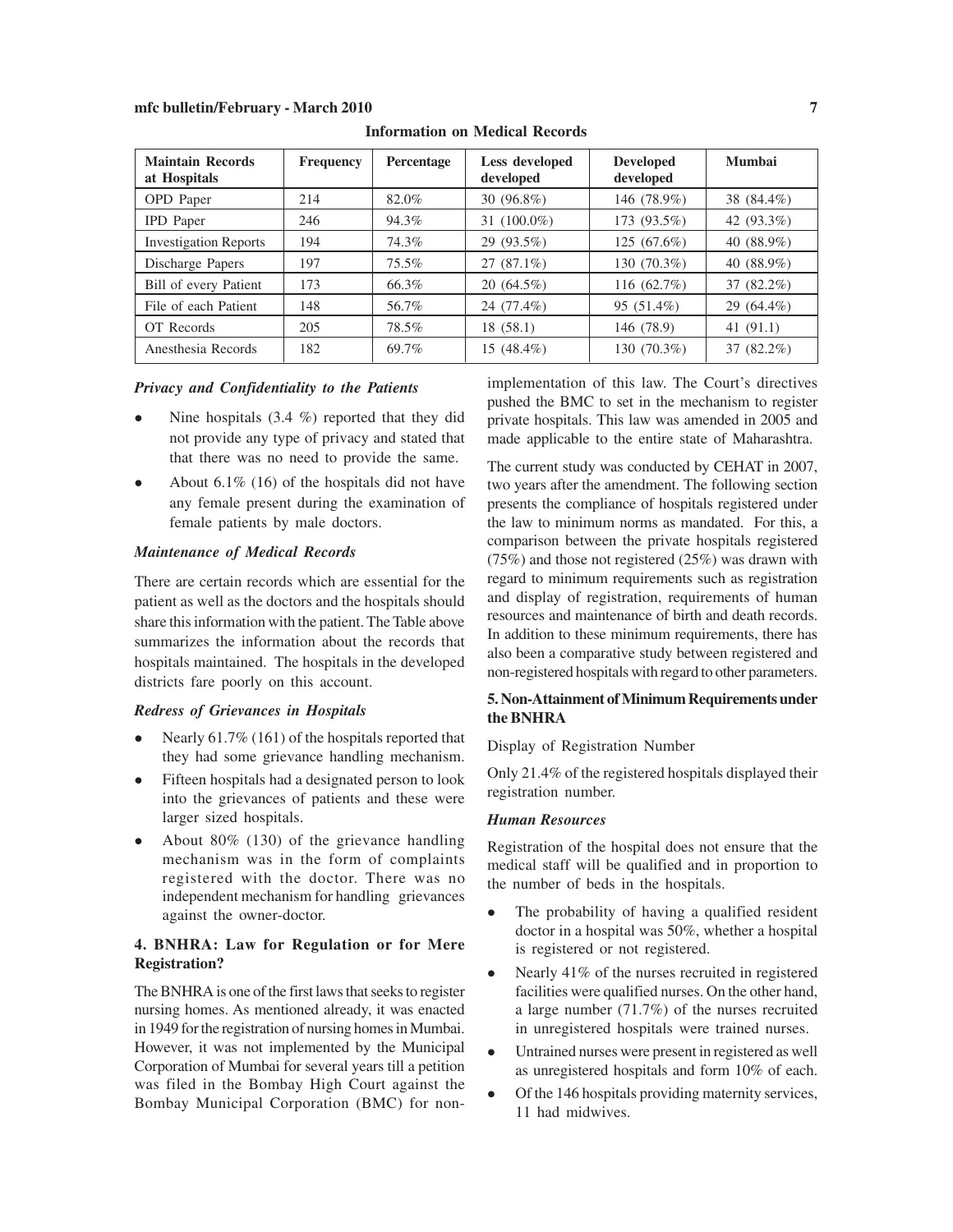#### *Registration and Maintenance of Birth and Death Records*

In terms of maintenance of records, no difference was found between the hospitals that were registered and those not registered. The registration of facilities did not guarantee proper maintenance of records.

It can be concluded that registered facilities failed to adhere to even minimum requirements under the law. It is obvious that the registration was/ is seen as mere paperwork. In place of registration under Shops and Establishments Act, hospitals are now registered under BNHRA! The fact that even these minimum requirements had/have not been attained by hospitals calls for better scrutiny of papers at the time of registration better monitoring of these hospitals post registration.

#### **DISCUSSION**

#### *Rapid Growth of Private Hospitals with less than 30 beds*

The study captures the rapid growth of private hospitals in the state of Maharashtra across all regions, both developed and developed districts. We found that 50 % of the hospitals in the sample were established during the last decade. This is the period which also witnessed a rise in the corporate hospitals in the state. It indicates that the viability of hospitals with 0-30 beds and demand for the same was not affected by the entry of bigger hospitals. In fact, it shows a positive growth across all regions in the state. These hospitals were dominated by the allopathic system of medicine and maternity services. The entrepreneurs in the private health sector were doctors in contrast to corporate hospitals which were owned by business houses/MNCs. We found that most of the private hospitals were run and owned by doctors themselves. This was in contrast to the earlier trend where hospitals were housed in rented premises. This shows that this is/was a profit making venture for doctors who largely belong(ed) to the higher class and are/were able to invest private capital in setting up such enterprises. The easy access and choices available for taking loans too had/has made it easier for individual doctors to set up their own hospitals and support entrepreneurship.

#### *Standards of Care*

The physical infrastructure in the hospitals with 0- 30 beds, in terms of basic facilities such as electricity, ventilation, water supply and so on may have increased over the years, but private hospitals fall short of specific services that are critical indicators of quality like emergency services, maintaining patients' records, mechanism to redress grievances and following other

#### **8 mfc bulletin/February - March 2010**

regulations like BMW or Universal Guidelines for HIV/AIDS prevention. A functional plan that ensures demarcated space for essential services was found to be present in large hospitals and those located in developed districts. Doctors were/are indulging in multiple facility practices whereby they are able to increase their earning capacity even if it were at the cost of the patients' health.

#### *Inadequacy of Human Resources*

The data related to human resources in these hospitals suggests that there is an overall non- availability of qualified staff in private hospitals. It is alarming that the basic staff, doctors and qualified nurses are so poorly available across hospitals. Amongst these, the hospitals in developed regions and those that were large in size fare (d) better in terms of availability of human resources. Additional services such as laboratory and x-ray were/are being provided by untrained staff. It emerges that the shortage of qualified nursing staff is acute and there is a need to deliberate on the same. More than fifty percent of the nursing staff in these hospitals are/were trained in-house. In-house training essentially means on-the job training. Therefore, there is a need for the state, medical association, nursing association and hospital owners to focus on this and provide options for certified courses which are accredited and also look into the need for setting up of additional nursing colleges if necessary.

#### *Violation of Patients' Rights*

The study found gross violation of Patients' Rights. The hospitals did not provide emergency care, privacy, consent or information to patients. This showed the complete apathy of the medical profession to respecting patients' rights even while they had no qualms in demanding a law for their own protection. The findings related to the absence of an independent grievance redressal mechanism assume significance in the context of the ordinance passed by the GoM for the protection of doctors. This ordinance calls for all health establishments to set up a mechanism for responding to grievances/medical negligence/problems with management and to aid and advise the patient.

#### *BNHRA: Law for mere Registration without any Regulation*

The study brings out the poor attainment of basic minimum requirements of standards of care by small hospitals as compared to the draft BNHRA rules. It gives an idea about the gap that will have to be bridged when these draft rules are approved and become operational. The registration is obviously being seen as a mere formality and paper work. Neither the state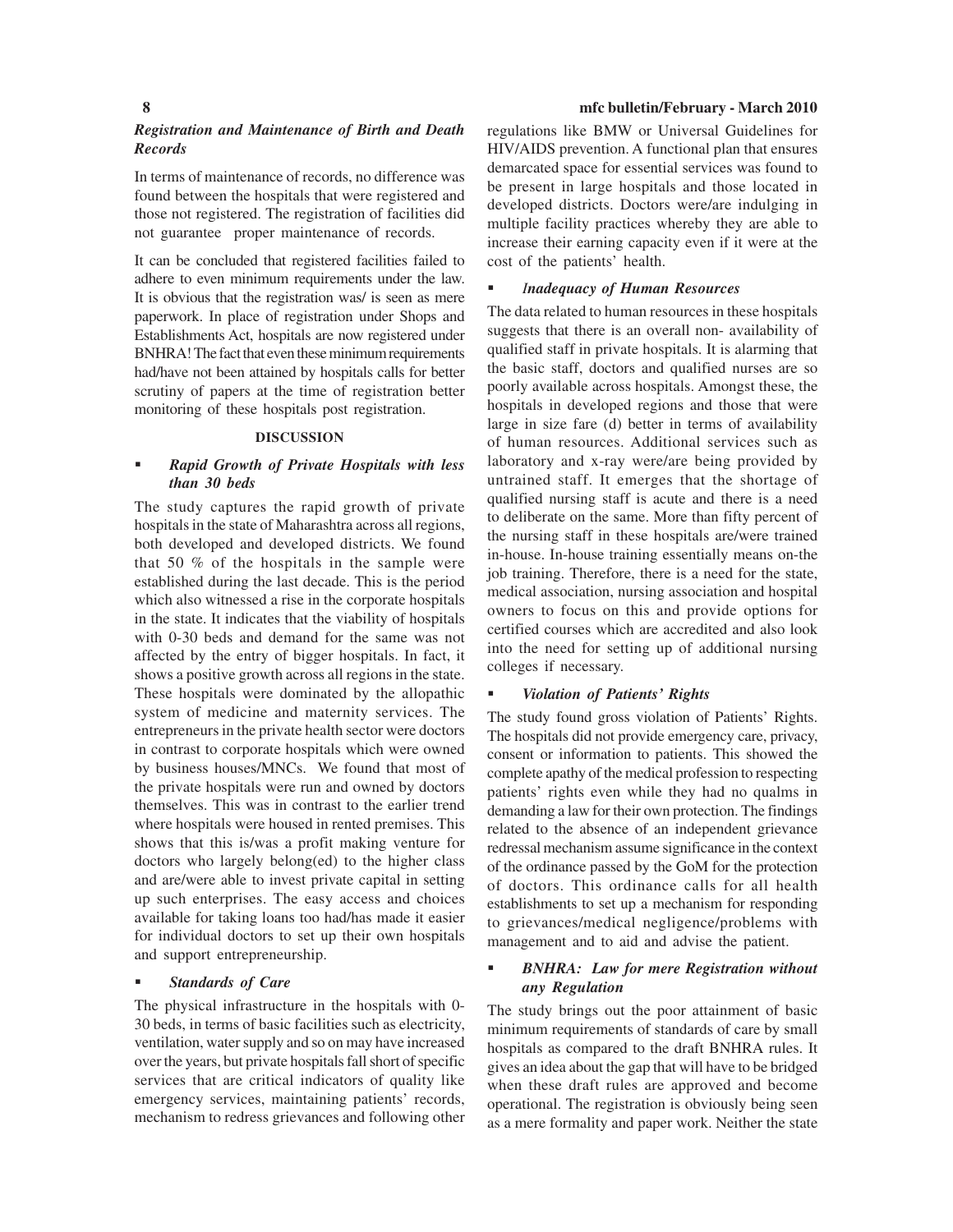nor the doctors are taking this seriously. Mumbai is an excellent example to highlight the complete apathy on part of both parties towards adherence to any norms. Despite the fact that the law has been functional in Mumbai for over 60 years; the non-attainment to minimum requirements is inexcusable. The analysis further calls for a better monitoring of registered facilities and stringent penalties for non-compliance on an ongoing basis. The study brings forth the fact that the standards of care, including availability of infrastructure in hospitals and the adherence to minimum requirement under the law is determined by market rather the status of registration.

#### *Awareness about BNHRA and Accreditation*

The study sought the opinions of hospital owners on the regulation of the private sector. Information was also collected on the awareness and understanding of the BNHRA amongst doctors and their perceptions towards self regulation. The study found that the awareness regarding BNHRA Act is 76.2% in the sample. The awareness about the BNHRA act is low in less developed regions. Almost 50% of the hospitals especially from the developed areas and bigger hospitals had no objection to the Act, whereas some smaller sized hospitals located in less developed areas were struggling with infrastructure problems, especially human resources. The awareness about accreditation was high in large hospitals and those located in Mumbai and developed districts similar to BNHRA. Hospitals located in less developed districts and those that were small in size expressed concern that costs would rise with self-regulation. There is need for training and orientation of the medical profession on law, ethics and regulations.

#### *Bringing all Laws Governing Private Hospitals Under One Umbrella*

Private hospitals are governed by several laws: Medically Terminated Pregnancy (MTP), Preconception and Pre-natal Diagnostic Techniques (PCPNDT**)** Act, BMW, BNHRA, CPA , etc., and each of these are implemented by different departments of the state. In addition to these, private hospitals also need to conform to Universal Guidelines for Management of HIV/AIDS. We found that hospitals were violating many other laws in addition to not being registered under BNHRA which is compulsory now for all private hospitals. This rampant flouting of laws is because there is no department to monitor the functioning of private hospitals. All the committees formed for the implementation of various laws should be brought under one umbrella so that minimum standards are defined and there is better accountability

on the part of these hospitals.

#### **RECOMMENDATIONS**

1. Gross violation of patients' rights and serious noncompliance to minimum requirements under the law demands immediate attention from the state. The state must also set up grievance redressal mechanisms for patients' accessing private health services and also legalise Patients' Rights so that they are justiciable. The GoM's recent ordinance (March 2009) states that assault on doctors is a non-bailable offence and makes it mandatory for health facilities to set up mechanisms for the redress of patients' grievances. This caveat for setting up grievance redressal mechanisms recognizes that assaults on doctors can be prevented by ensuring better communication between the provider and the client. While assaults on doctors cannot be justified on any grounds, the reasons for such assaults lie solely in the poor quality of health services provided by private hospitals.

2. The problem of non-availability of qualified nurses needs to be debated. The genuine shortage of qualified nurses should be taken up and more nursing colleges should be instituted. In-house training of nurses which is rampant needs to be standardized through developing a systematic curriculum, and certification or accreditation of such courses.

3. The state must put in mechanisms for the implementation of the BNHRA and to monitor of the same. Mere registration has no influence on the standards of care and there is need for better monitoring of registered facilities and stringent penalties for noncompliance on an ongoing basis.

4. The minimum requirements itself require a massive overhauling as they are insufficient to ensure any standard of care to patients. There is a dire need for setting up a board consisting of various stakeholders to evolve minimum standards of care for private hospitals and also to enforce them.

5. The draft rules under the amended BNHRA 2005 submitted to the Government of Maharashtra in June 2006 have included both minimum standards of care as well as patients' rights. There is a crying need for the immediate implementation of these by the state.

6. Hospital owners should be trained in various laws and universal guidelines governing their sector.

#### *Endnotes*

1 Private hospital for this study is defined as any hospital that is providing in-patient services and is less than 30 beds. In Maharashtra, all such hospitals are registered under the Bombay Nursing Home Registration Act (Amendment), 2005 which defines such institutions as a Nursing Home where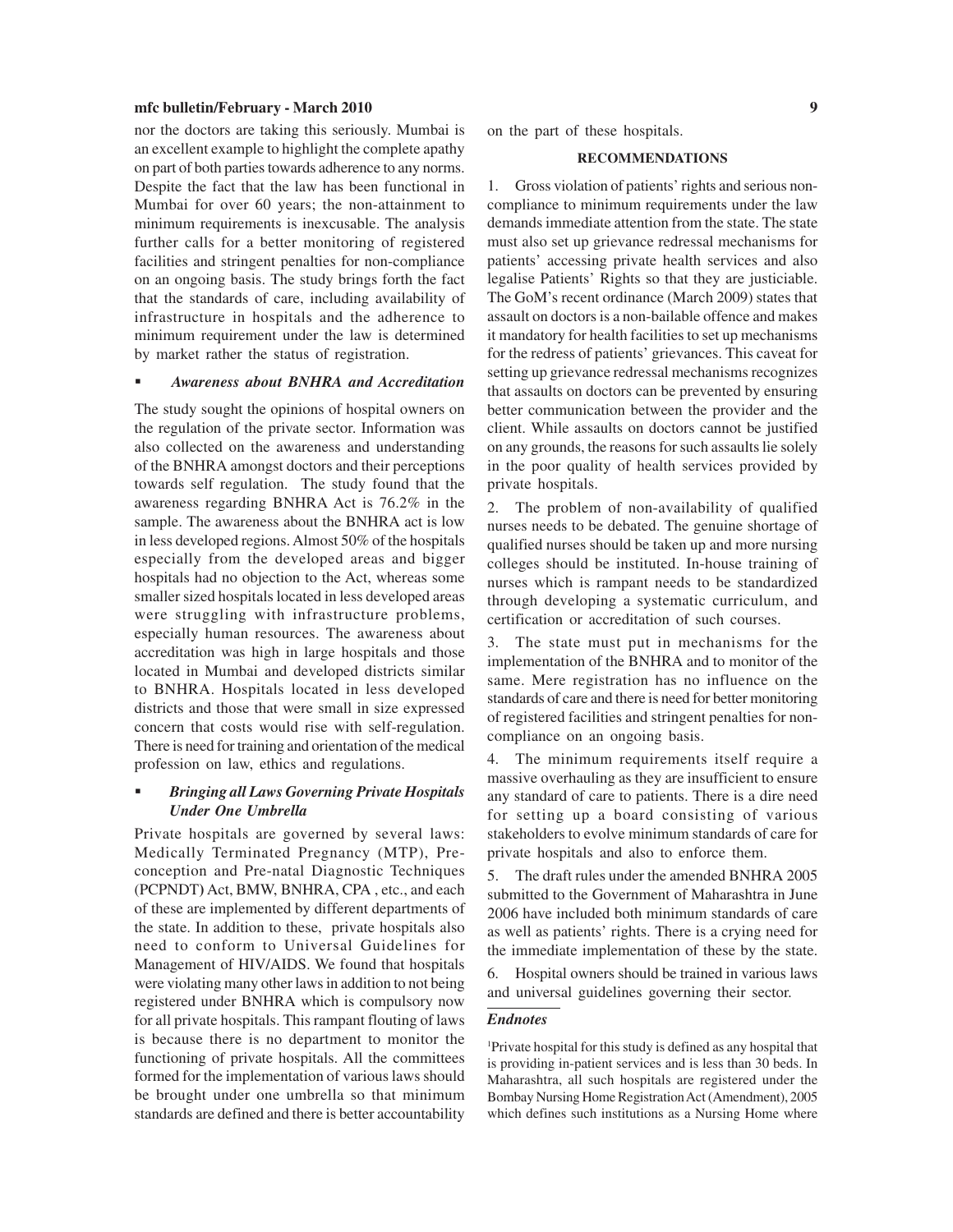"the premises are used or intended to be used for the reception of persons suffering from any sickness, injury or infirmity and the providing of treatment and nursing for them and includes a maternity home …."

2 *Baru, Privatization of Health Services:* A South Asian Perspective, EPW, October 18, 2003

3 In India, there has been an increase in the number of private hospitals from a mere 14% hospitals in 1974 to 68% in 1995 (Baru 1998)

4NSSO rounds (60th and 52nd rounds)

5 *Review of Health Care,* CEHAT, 2005

6 *Bulletin of World Health Organisation.* "Private sector health care in developing countries needs better stewardship, researchers say," 23 April 2002.

7 Nandraj, Duggal (1997), Muraleedharan (1999), Baru (1998).

8 Qualified nurses were ANM or B.Sc

9 Consent and counselling have no meaning when there is compulsory testing!

#### *References*

- 1. Baru, Rama (2005). "Private Healthcare in India Raising Inequality," in *Review of Health Care in India,* edited by Gangolli, Leena (et al.), Mumbai : CEHAT, pp. 269-277.
- 2. Baru, Rama (1998). *Private Health Care in India: Social Characteristics and Trends.* New Delhi: Sage Publications.
- 3. Baru, Rama (2003). "Privatization of Health Services,

A South Asian Perspective." *Economic and Political Weekly,* Vol. 38(42), pp. 4433-4437.

- 4. Bandewar, Sunita (2002). *Quality of Abortion Care A Reality.* Mumbai: CEHAT.
- 5. Bhat, Ramesh (1996). "Regulation of the Private Health Sector in India." *International Journal of Health Planning and Management,* **11**, pp. 253-274.
- 6. Desai. M. and Chawla. D. (2007). "Right to Emergency Care," in *Health Care Case Law in India - A Reader,* edited by Desai M. and Mahabala K.B. : Mumbai : CEHAT, pp. 37-45.
- 7. Duggal, R. (2005). "Public Health Expenditure: Investment and Financing under the shadow of a growing Private Sector" in *Review of Health Care in India,* op.cit., pp. 225-246.
- 8. Kavadi, S.K( 1999). *Health Resources, Investment and Expenditure - A Study of Health Care Providers in a District in India,* FRCH, Mumbai/Pune.
- 9. Murlidhar, V. J. (1995). "Proposed Minimum Standard for Private Hospitals/Nursing Homes: Upto 30 bedded Unit Providing Medical/Surgical/Maternity Services," in Workshop on Physical Standards in Private Hospitals/ Nursing Homes, Kalina, University of Mumbai, April 23, 1995.

Nandraj, S., (1994). "Beyond the Law and the Lord: Quality of Private Health Care," *Economic and Political Weekly,* Vol.29 (27), pp. 1680–1685.

## **Parliamentary Panel Slams Health Ministry for Hampering Vaccine PSU Revival**

The Parliamentary Standing Committee on Health and Family Welfare has come down heavily on the Health Ministry for its delay in resuming the operations of the three closed public sector vaccine units and called for immediate revocation of the suspension of licenses.

The panel headed by Amar Singh, in its recent report, has not minced words in slamming the Ministry for its alleged attempt to create hurdles in reopening the three units – Central Research Institute (CRI), Kasauli; the Pasteur Institute of India (PII), Coonoor and the BCG Vaccine Laboratory, Chennai – which were closed in January 2008 on the grounds of noncompliance of Good Manufacturing Practice (GMP) norms. "The sequence of events since the suspension of manufacturing licenses of the three units in January 2008 clearly establishes the fact that their revival is not envisaged by the Government in the near future. Rather, every attempt has been made to create hurdles so as to ensure that the process of making them GMP compliant continues for long and the manufacturing process of major vaccines of Universal Immunization Programme (UIP) at these age-old PSUs remains suspended," the report said, after going through an Action Taken Note (ATN) prepared on its earlier recommendation for resuming operations at these units at the earliest....

... "The Committee has also been informed that the first phase of the IVC project focusing on formulation facilities is expected to start in January 2010 and is to be completed in December 2012. The second phase of bulk production units is expected to start in September 2010 and to be completed in December 2012. The Committee can, therefore, only conclude that at least for the next three years, supply of vaccines as per the requirements of the entire country

will be met mainly by the private sector. Not only this, the quantum of manufacturing of UIP vaccines like DPT (100 million doses), TT (200 million doses), BCG (100 million doses), Measles (100 million doses), Hepatitis B (40 million doses) and Pentavalent combination vaccines (100 million doses) establishes the fact that the fate of the existing PSUs is sealed,'' the report said.

"Committee's worst fears are confirmed by the assessment about the three units given by the Ministry. According to the Ministry, what these units are going to produce is to be determined by a vaccine policy, yet to be formulated by the Government. Secretary, Health Research has been requested to organize a discussion with all concerned. Only thereafter, the policy on what the three units should manufacture for ensuring vaccine safety would be developed. It has also been pointed out that the three units, given their heritage status have inherent capacity constraints to undergo the requisite modernization. Consequently, their product mix can never be as dynamic as envisaged in the case of IVC," it said.

"The Committee is deeply disturbed by the conflicting signals emerging from the Government's side on the status of the three existing vaccine -- producing PSUs. On the one hand it is being emphasized time and again at different fora that Government is determined for the revival of the three units and every effort is being made to ensure their becoming GMP compliant, on the other hand it is also being categorically pointed out that their fate is to be decided by a vaccine policy yet to be formulated and they can never equate with the proposed 'state of the art' IVC project,'' the report said.

Source: December 28, 2009. *Pharmabiz.com*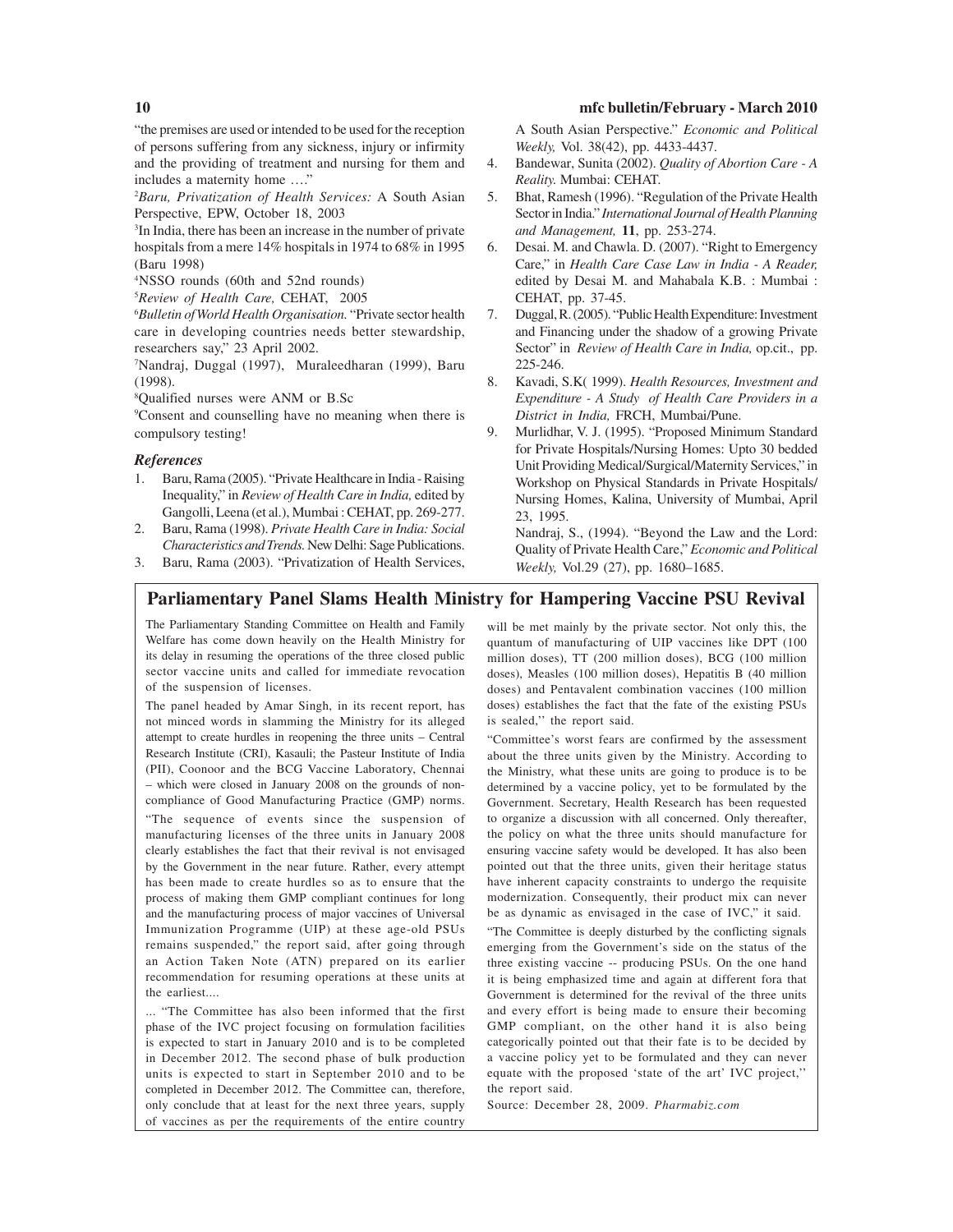# **Perspective Paper on Health Financing**

#### *- Ravi Duggal1*

The health financing strategy of any country is critical for the character and nature of the health system that evolves in that country. If we look at countries where citizens have universal access to healthcare then it is clearly evident that public finance is the predominant mode for provision of healthcare services. Thus in such countries between 45 to 80 percent of health expenditure is accounted for by publicly generated sources like taxes and social insurance. Examples of such countries include all OECD countries with the exception of USA. These include Canada, UK, Sweden, Germany, Japan, Australia and Italy, among others. A number of developing countries have also moved towards universal or near-universal access to healthcare for their population. These include Sri Lanka, Thailand, Malaysia, Brazil, Costa Rica, Cuba, Chile, Mexico, among others.<sup>1</sup>

When countries move closer towards universal access through predominantly public financing a very clear shift in out-of-pocket payments takes place – from being predominant they become insignificant. Mexico and Thailand are the most recent examples of this trajectory. Similarly, when countries reduce public financing for healthcare then OOPs (Out Of Pocket) increasingly accounts for a larger share and inequities start surfacing. Sri Lanka, because of a budgetary crunch is facing this kind of crisis and its predominantly tax financed system is under threat, especially so because World Bank is now coming with its classical prescriptions of the government limiting its role to primary care or selective care and allowing the private sector to take charge of the rest and that too in a scenario in Sri Lanka where the private sector has been very weak and unregulated and most of it is anyway government doctors doing legally permitted private practice. The Sri Lanka government has been resorting to giving fiscal incentives to private hospitals which are clearly inefficient, ineffective and inequitable amounting to not only subsidizing the high-income patients and private providers but also impacting resource availability to public hospitals.2

In contrast, most developing countries of Africa and Asia have levels of public financing which is less than 40% of total health expenditure and this constrains public financing in healthcare provision and puts a larger burden on households to pay directly for accessing healthcare most of the time. WHO has estimated that 5.6 billion people, mostly the poor, across the world spend out-of-pocket for over half their healthcare needs and this is often financed through debt or sale of assets $3$ . And this is also often one of the primary causes for poverty in such countries. Table 1 provides very clear evidence at the global level of the linkages between income, public financing of healthcare, level of health expenditure and health outcomes.

**Table 1: Linkages between Income, level of Health Expenditure, Source of Health Financing and Health Outcomes**

| <b>Issue</b>                        | Low<br>income | <b>Middle</b><br>income | High<br>income |
|-------------------------------------|---------------|-------------------------|----------------|
| Public Health spending %            | 25            | 50                      | 70             |
| Per capita health<br>expenditure \$ | 10            | 100                     | 2000           |
| OOPs $%$                            | 70            | 40                      | 15             |
| Social insurance $\%$               |               | 20                      | 30             |
| Tax: GDP ratio $%$                  | 15            | 25                      | 35             |
| U5Mortality/1000                    | 126           | 45                      |                |

Source: compiled from WHO 2007: *World Health Statistics 2007*, WHO, Geneva; TAX:GDP Ratios from World Bank 2006: *World Development Indicators*, World Bank, Washington DC.

While public financing is critical to healthcare access and equity, what Table 1 also tells us is that in order to have a reasonable level of public finance commitment to healthcare we also need adequate revenues accruing to the public exchequer. Thus tax: GDP ratios also become a critical element for public financing of healthcare. Again, most countries which have universal or near universal healthcare access have tax: GDP ratios which are above 30%, that is of the total income of that country the government is able to net in over 30% of it as tax revenues. The latter is critical for social sector expenditures because in most countries around 8 -10% of GDP goes towards what we call non-development expenditures like public administration, law and order, defense, governance structures, and so on. And most developing countries usually have a tax: GDP ratio of between 10-15%. Thus if 10% goes to non-development spending then what is left for social sectors is grossly inadequate. Thus if we have to meet the globally accepted norm of 5% GDP for health and 7% GDP for education then a tax: GDP ratio closer to 30% becomes critical.

*<sup>1</sup> Email: <rduggal57@gmail.com>*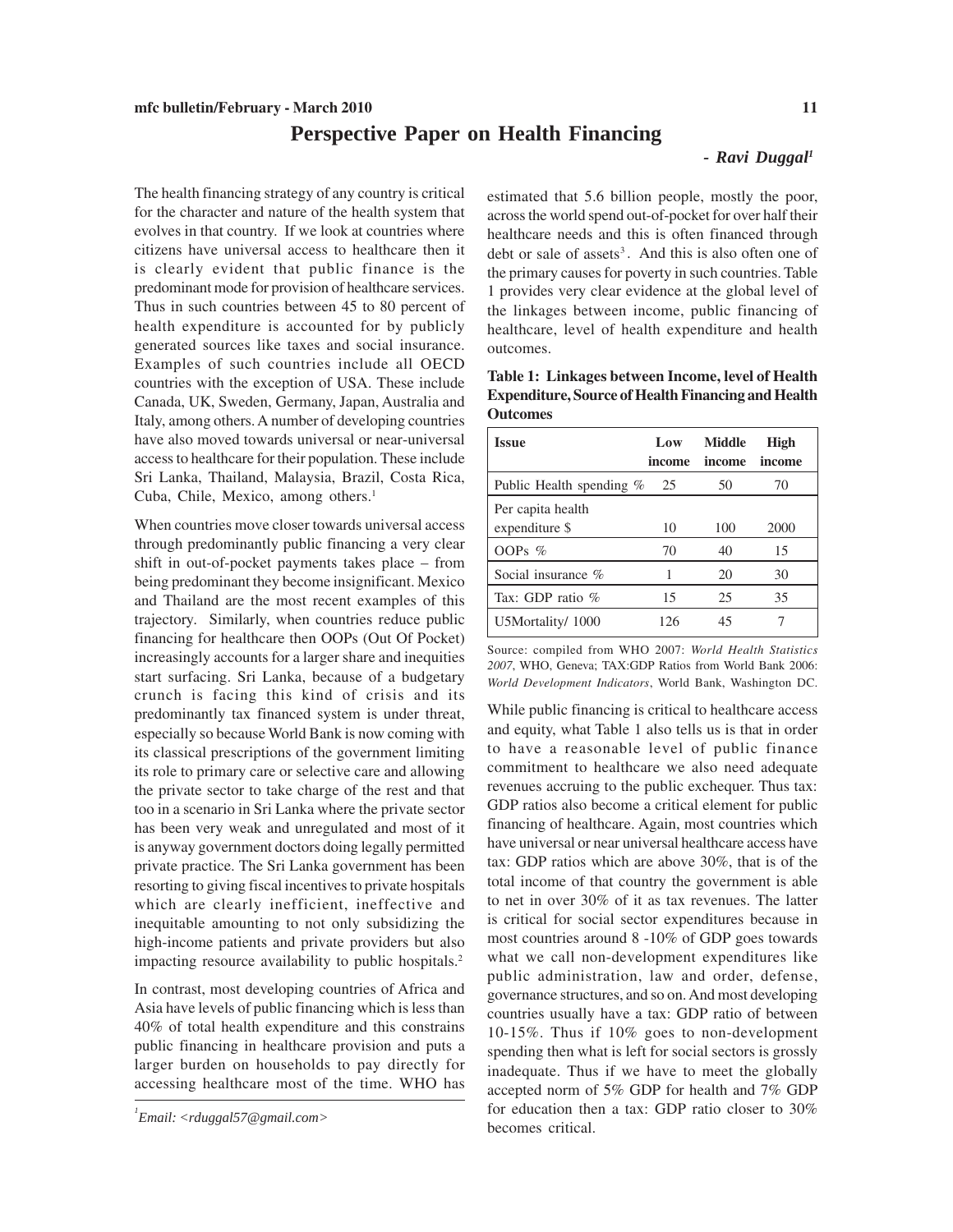However tax:GDP ratios are closely linked to the structural dynamics of the larger economy, and often political will with a strong social-democratic leaning is the underlying determinant for realizing reasonable levels of revenues for governance. Thus a sense of public good must prevail strongly within governance structures. Hence countries which have high tax:GDP ratios also have a social democratic character and therefore commit larger resources to the social sector or public goods and are able to achieve reasonable levels of equity in access to basic social and economic needs. The schematic in Figure 1 demonstrates the above political economy and its criticality for health financing, universal access and equity.

#### **Figure 1: The Importance of Healthcare as a Public Good with Public Financing**



as being exploitative and profit-oriented, unethical, and inducing unnecessary demand. Both are correct as well as wrong. Correct because the descriptors mentioned above are indeed quite common and wrong because if the public sector is inefficient then the contrary that the private sector is efficient may not be always true or if the private sector is exploitative that does not mean the public sector is not exploitative and so on. Most countries providing universal access have overcome these problems through organization of systems and regulation. That is the healthcare system is modeled around the financing strategy and the latter is used as the fulcrum to organize, regulate and control. Thus it does not matter whether the provider of services is from the public sector or from the private sector. The financing mechanism which is under public domain defines in detail the structure

> and nature of services needed and develops a payment or buying mechanism of those services which are regulated and audited. There is no fixed formula across countries. While we see that financing mechanisms tend to be very similar across countries – mostly a combination of two or three modalities, provision of services is much more varied with different kinds of a public private mix, mostly a consequence of their historical position. Thus, for example, when UK adopted the NHS, the hospital system

Source: Adapted from American Medical Students Association, <www.amsa.org>

Thus what we conclude from the above is that a healthcare system which has universal access as its goal will emerge only when healthcare is recognized primarily as a public good and consequently receives the necessary resources from public sources.

The other problematic that confronts us in the understanding of health systems and financing is the provision of healthcare. This is an arena of conflict and debate with people taking strong sides in favour of the public or private sectors. The crux of the debate and conflict is that the supporters of private sector criticize the public system for its inefficiency, redtape, callousness, and mindset and attitude problems. The supporters of public sector blame the private sector

was largely public-owned and hence hospitals under NHS are overwhelmingly in public sector. In contrast, ambulatory care was mostly in the private sector and hence the ambulatory care system under NHS devised a mechanism to contract in private providers through a capitation payment system. Similarly, when Canada adopted its Health Canada Act hospitals were equally owned by public and private sector and hence under Health Canada there are hospital providers both in public and private sector. The key here is that the healthcare system is organized, regulated and controlled through a financing mechanism which is managed publicly irrespective of whether services are provided privately or publicly.

If India has to move towards a universal access healthcare system it will have to adopt the above principles though its structures and mechanisms may be different. That is, India will have to organize,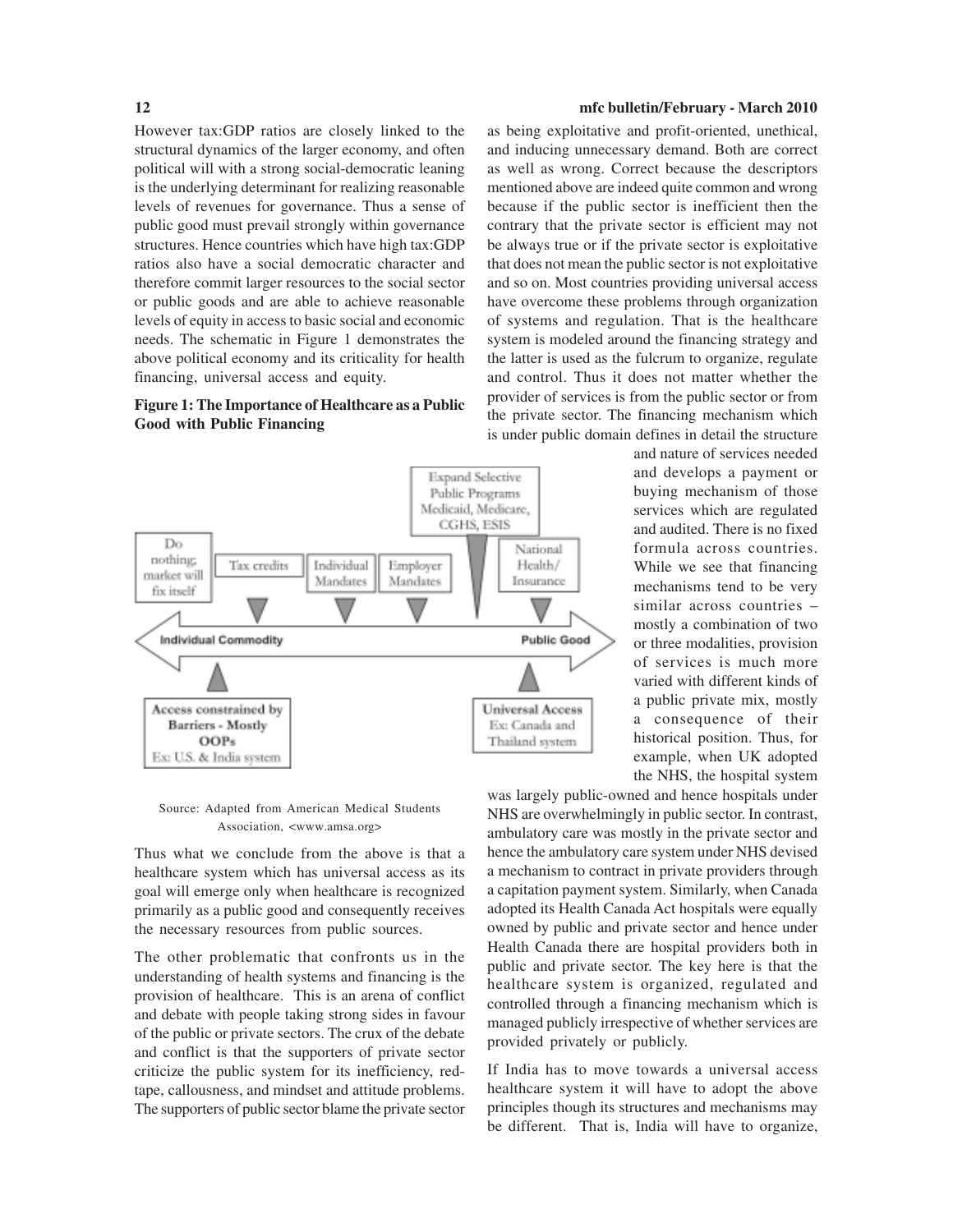restructure, regulate and control the healthcare system through a publicly mandated financing mechanism which would be some mix of a social insurance and tax based system, similar perhaps to Thailand's financing strategy. But given India's historical position the larger challenge would be the provision of healthcare, especially the reining in of the huge private sector in both ambulatory and hospital services. I say that this is a larger challenge because no country in the world which has achieved universal access to healthcare was in a historical position like India, that is having a completely dominating private health sector which is also completely unregulated and lacks ethics in practice.

So what are the options for India? Not an easy question to answer. India spends around Rs. 3000 per capita on healthcare which is around 6% of its GDP. Huge indeed, but of this only Rs.450 comes from the public exchequer or a mere 15%. Of the rest 96% is out-of pocket and only about 4% is insurance. The 15% of the expenditure which goes to the public sector accounts for 15% ambulatory care and 55% hospital care and the 85% of private expenditure takes care of 85% ambulatory care and 45% of hospital care. The public sector is plagued with a severe human resource problem especially doctors and nurses as well as supplies and maintenance which has led to a virtual collapse of the public health system over the last decade and a half, though in the last 5 years the NRHM has put in substantial efforts to try and revive at least the rural public health system. Their efforts have not been very successful as the above said problems continue to plague the public health system<sup>1</sup> and somewhere the health financing strategy in the public sector is to blame because the demands at the unit level where care is delivered are not used as the basis of developing the financing framework but some ageold top-down mechanism which is not only ad hoc but bureaucratically suffocating.

In the urban areas while more resources are committed, especially for the hospital sector, the problems of human resources, supplies and maintenance are probably more severe because the numbers using the urban public health system are huge unlike the rural public health system which has very low levels of utilization. This shows that urban health systems, especially from the perspective of the poor have a large demand but it remains unfulfilled again because of a poor and inadequate financing strategy. Overcrowding in hospitals because of a lack of a robust primary care system in urban areas and consequently a lack of a referral system creates havoc with the urban healthcare system rendering it ineffective and inefficient as well as financially unsound. Hospital systems are best served with a global budgeting strategy which implies that funds are allocated on the basis of effective costing of services which are translated into per bed cost for effective delivery of care and budget levels thus determined. This does not happen in India and hence the urban health care system in India fails to deliver despite its high level of utilization atleast in numbers.

Where the private health sector is concerned it functions completely on supply-induced demand which fuels unnecessary procedures, prescriptions, surgeries and referrals, leading to its characterization as an unethical and mal-practice oriented provisioning of healthcare. This has huge financial implications on households, inflating costs of healthcare, spiraling indebtedness and pauperization and being responsible for the largest OOPs anywhere in the world.

The challenges across the country differ due to different levels of development of the public and private health sectors in the states. For instance a state like Mizoram, a small and hilly state, already has an excellent primary healthcare system functioning with one PHC per 7000 population and one CHC per 50,000 population and since it has virtually no private health sector, the demand side pressures are huge and hence the public health system delivers. Each PHC has two to three doctors on campus available round the clock with 15-20 beds which are more or less fully occupied and 95% of deliveries happen in public institutions. So Mizoram has indeed realized the Bhore dream. The problem in Mizoram is that there are very few specialists available and hence higher levels of care become problematic – the CHCs are however run by MBBS doctors who have received some additional training. Mizoram does not have a medical college but it does have reservations in other state medical colleges. While the state cannot provide tertiary care it has a budget to send people elsewhere to seek such care. And Mizoram does this with 2.7% of its NSDP and has the best health outcomes in India. In some senses, Mizoram is like Sri Lanka – a statist model. There are few other states in India which can do a Mizoram because they too do not have a significant private health sector but to do that they have to demonstrate the political will of Mizoram.

Even though extremely successful Mizoram cannot be the national model because the reality across most other states is very different, the reality of an entrenched private health sector which is unethical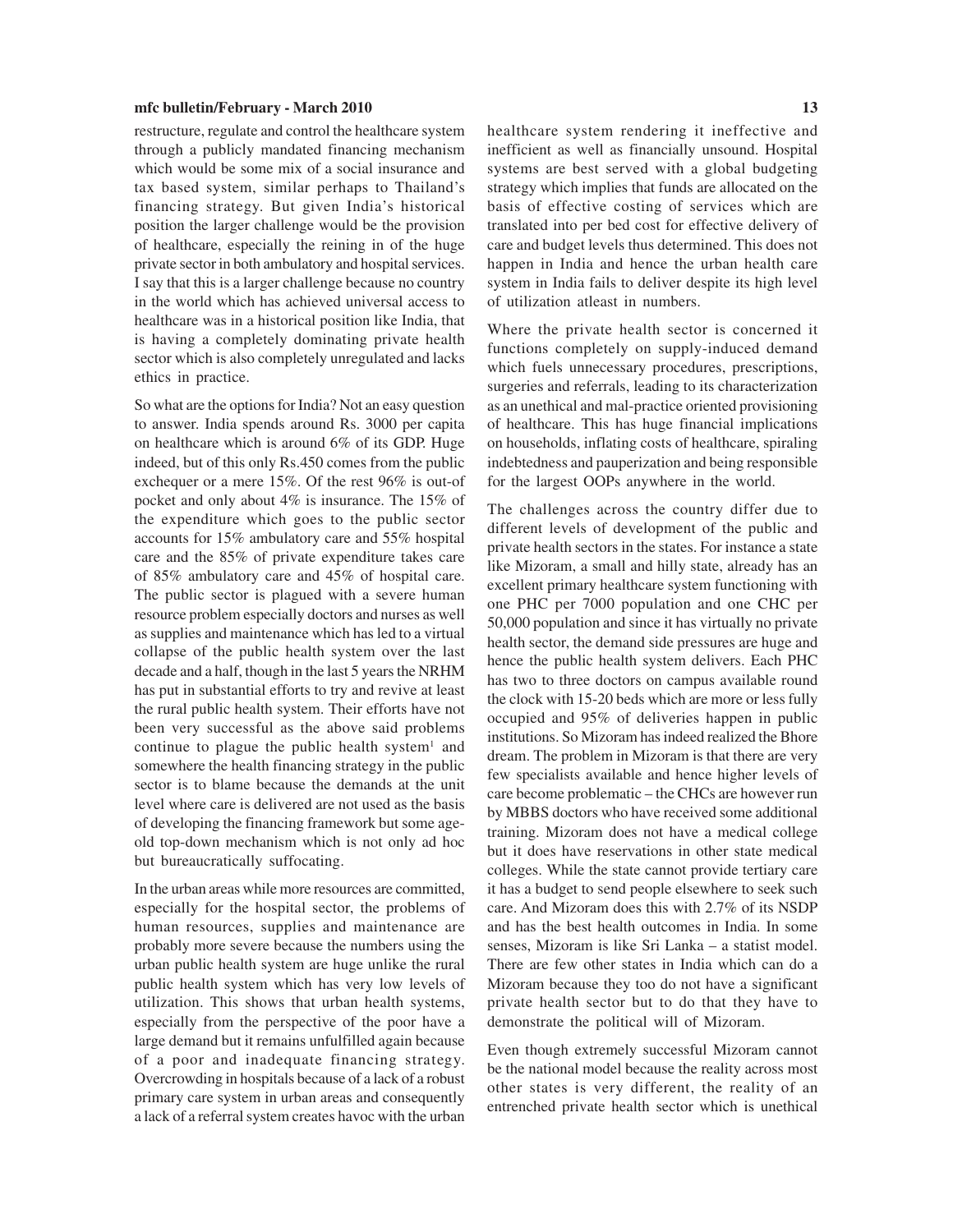and unregulated. The private health sector has to be reined in and this can only happen with a strong political will which declares healthcare to be a public good and which takes on the private sector to get organized under public mandate. Under NRHM sporadic efforts towards this end are being undertaken in the name of public-private-partnerships like Chiranjeevi in Gujarat, Yeshasvani in Karnataka, Arogya Rakshak in AP, Rajiv Gandhi Hospital in Raichur (Karnataka Govt and Apollo Hospitals) etc.2 They may have achieved limited success but then healthcare systems cannot be built by segmenting it into programs and one-off initiatives like PPPs. There have to be serious efforts at building a comprehensive healthcare system and it goes without saying that given India's political economy of healthcare the private sector will have to be a significant partner in this process. So states have to think beyond the Chiranjeevis and Yeshasvanis and learn from the recent experiences of Thailand, Mexico and Brazil to invest in an organized healthcare system and with booming economy resources will not be a constraint.

So the challenge is enormous demanding huge restructuring of the healthcare system in the country through strong regulatory mechanisms both for the public and private sectors, education of professionals in ethics of practice, pushing the politicians for creating a strong political will to make healthcare a public good as well as generate and commit adequate resources to realize universal access. The restructuring

#### **14 mfc bulletin/February - March 2010**

of the healthcare system and its financing strategy, given the price advantage of India and economies of scale it offers, will actually reduce nearly by half the healthcare spending in the country and reduce substantially the household burden to access healthcare. The calculations that I have done show that for universal access to healthcare across India we need less than 3% of GDP3 provided we show the political will to shift healthcare from the domain of the market to the category of a public good. This will indeed do a lot of public good!

#### *Endnotes*

1 WHO 2007: *World Health Statistics 2007*, WHO, Geneva.

2 Ravi Rannan-Eliya and Ajantha Kalyanaratne, 2005: Fiscal Incentives for the Devlopment of Health Services in Sri Lanka, National Commission on Macroeconomics and Health – Sri Lanka, MoH, Govt. of Sri Lanka, Colombo.

3 WHO 2008: *World Health Report 2008* - *Primary Health Care Now More Than Ever*, WHO, Geneva.

4 SATHI 2008: *Report of First Phase of Community Based Monitoring of Health Services under NRHM in Maharashtra*, SATHI, Pune. Such monitoring is happening across 10 states and all are reporting more or less similar results that show that NRHM on the ground is not sailing smoothly.

5 A Venkat Raman and James Warner Björkman 2008: *Public/ Private Partnerships in Healthcare in India,* Routledge, New York.

6 Ravi Duggal 2005: Financing the NRHM, <http:// phm-india.org/

index.php?option=com\_docman&task=doc\_details&gid=112&Itemid=15>

### **Cervical Cancer Ad Campaign shifted to FM Radio after DCGI's Notice to GSK**

An ad campaign advocating medical consultation and treatment for cervical cancer continues to be aired on FM channels in Mumbai. The campaign has avoided mentioning the two brands of cervical cancer vaccine marketed in the country by GlaxoSmithKline (GSK) and Merck.

GSK was recently pulled up by Drugs Controller General of India (DCGI) for carrying a major ad campaign in leading national dailies on the dangers of cervical cancer in young girls and women and its prevention. A show-cause notice was issued to GSK by DCGI and the company undertook the task of withdrawing its advertisements from the media.

After running the ads in several national newspapers for almost a month, the GSK had given an assurance to the DCGI that it is unilaterally withdrawing the ads.

 "I am not aware of the ads being aired on FM Radio by these companies after the show-cause notice. I had issued a show-cause notice against the GSK a few days ago and the company has been given 10 days time to provide an explanation. If they continue to promote advertisements, I will consider the next line of action," DCGI's Dr Surinder

Singh said. Similar incidents have been taking place in India, and it would take some time to eliminate them all together, he added.

DCGI had issued a show-cause notice to the GSK last week for launching an advertisement blitzkrieg in the national media on cervical cancer vaccine without taking prior approval from the drug authorities.

The DCGI's notice asks the GSK to provide an explanation within 10 days for such the advertisement campaign, failing which the DCGI will proceed to take action against company. DCGI sources indicated that the action includes withdrawal of licenses issued to the GSK's cervical cancer vaccine Cervarix, which the company has launched in the Indian market recently.

According to the notice, GSK has violated Rule 106, Schedule J of the Drugs and Cosmetics Act, 1940 under which the drug company cannot advertise any drugs. Launching advertisements requires prior permission from the DCGI, and GSK was not given no such permission.

Source: December 31, 2009. *Pharmabiz.com*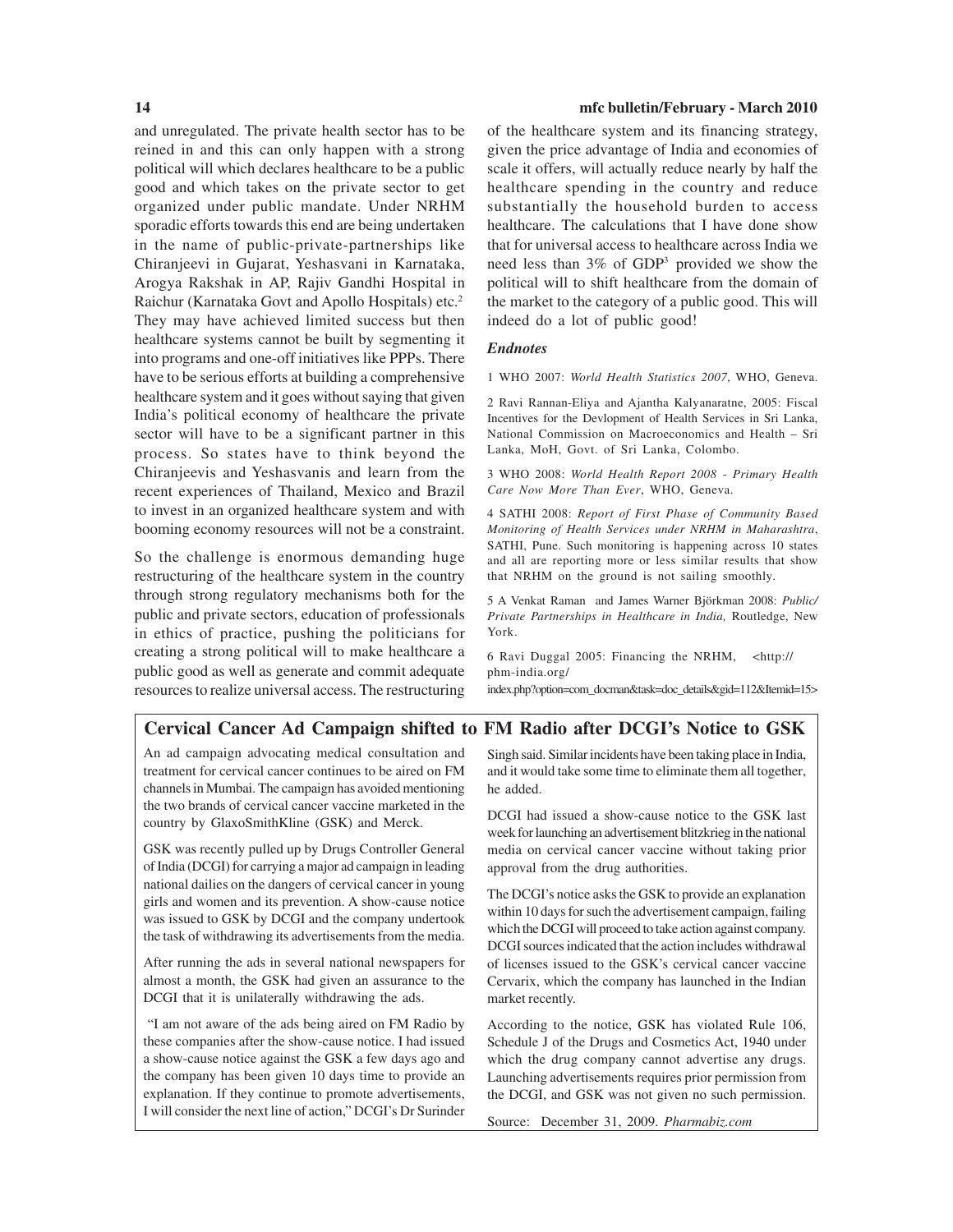# **Community Monitoring in NRHM: Improving Public Accountability of the Health System**

#### *-S.Ramanathan, Renu Khanna and Rajani Ved1*

#### **I. Introduction**

The National Rural Health Mission (NRHM) implemented since 2005 is intended to bring about fundamental changes in the delivery of health care in India. One of the key elements of NRHM is its emphasis on accountability. NRHM introduced the concept of "communitisation" – a process where the "community is …empowered to take leadership in health matters." The communitisation process is expected to usher in accountability. Accountability is perceived as a core of good governance, though, there are different views on the concept of accountability. One view of accountability is that it involves two processes – engagement and responsiveness.

In the NRHM, community monitoring is one the three prongs in the accountability framework. The communitisation process, in which community monitoring is a key element, is intended to place the community at the centre of health interventions.

#### **II. Community Monitoring and Accountability**

From 2007 to early 2009, NRHM supported a pilot initiative in community monitoring in nine states. The purpose of the pilot was to pool available expertise through active participation of civil society organisations, to steer the process of community monitoring and to garner lessons learnt to ensure a successful roll out across the country. The states in which the pilot was done were: Assam, Chattisgarh, Jharkhand, Karnataka, Madhya Pradesh, Maharashtra, Orissa, Rajasthan and Tamil Nadu. In these nine states, the pilot phase was implemented in 36 districts. In each district, three blocks each were chosen (108 blocks) and in each block, three PHCs were chosen (324 PHCs) and in each PHC, 5 villages were chosen (1620 villages). An evaluation of the pilot phase was undertaken in early 2009.

The evaluation showed that the pilot phase was effectively implemented for about 18 months. In this period, one cycle of monitoring could be done. While it was too early to assess the outcomes of the process, significant gains were seen. These were:

- Preparation of national and state level resource materials and their availability in the public domain.
- Formation of over 2000 Village Health and Sanitation Committees (VHSCs) in nine states.
- Preparation of report cards in all VHSCs.
- Organisation of Jan Samwads.

The gains reflected the commitment and passion of all stakeholders - GOI, State Governments, NGOs and communities. The crusader approach and the spirit of volunteerism were abundantly evident in the way community monitoring was implemented in the nine states. The review indicated that with the implementation of community monitoring, the promise of communitisation, articulated in the NRHM framework, was beginning to be fulfilled.

The review also showed that few states had already begun the process to include community monitoring in their State Project Implementation Plans (PIP) for the next year. Karnataka had committed Rs 25 crores for implementation of community monitoring in 2009-10. Maharashtra, Orissa, Rajasthan, and Tamil Nadu had also initiated steps for the inclusion of the community monitoring in the next year's plan.

Did the community monitoring lead to an engagement with and responsiveness of the health department?

Despite the short implementation time, the most significant gain from community monitoring was the active engagement between the community and

*<sup>1</sup> This paper is based on 'Review of Pilot Phase of Community Monitoring: A Report.' Dr Ashok Dyalchand reviewed Maharashtra and Rajasthan, Rajani Ved reviewed Karnataka, Ramanathan did Orissa and Tamil Nadu, and Renu Khanna reviewed Madhya Pradesh. NHSRC undertook the review in Assam, Chattisgarh and Jharkhand. S Ramanathan, coordinated and wrote the National Report. Author emails: <sramanathan07@gmail.com>; Renu Khanna <sahajbrc@yahoo.com>, and Rajni Ved <vedarya@gmail.com*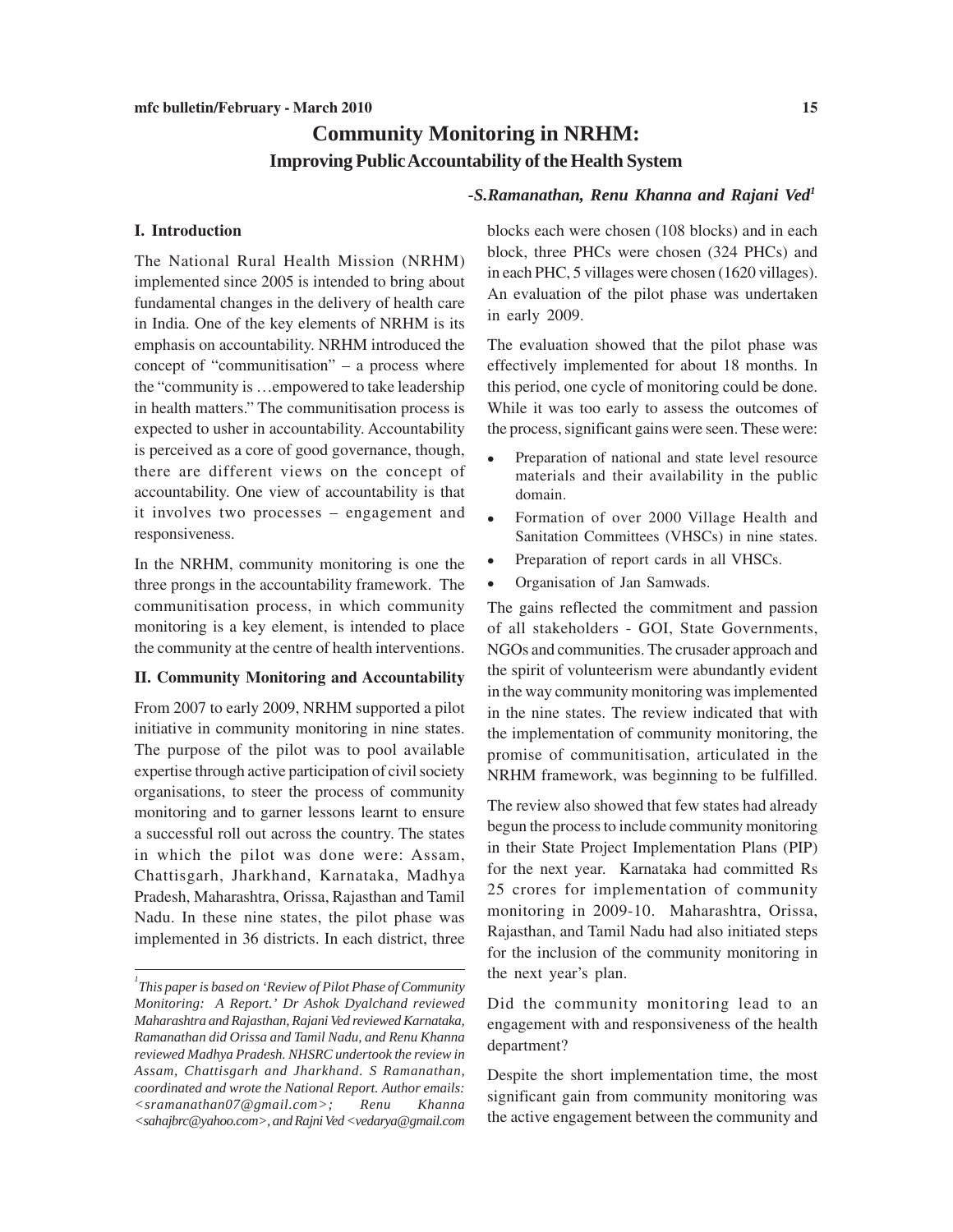the health department. Community monitoring was beginning to enable the community to be in centrestage and was making them a significant stakeholder in the management of the public health system. The VHSCs were giving a sense of identity and voice to the community, thereby leading to empowerment. The VHSCs and the various committees above the village level, reflected a significant social capital and the reviewers felt that they should be strengthened, nurtured and sustained to contribute to the communitisation process in NRHM.

There were gains from an equity perspective too. The process involved the excluded and the marginal groups. There was an affirmative approach to ensure that Dalits, Scheduled Tribes and women headed the VHSCs in some states. Community mobilisation, a key element of the community monitoring, led to increased knowledge about entitlements and rights in the community. It also enabled a better connect between the front line service providers and the community, and in some instances community members had begun to appreciate the constraints of the front line providers. There were instances where, the community had begun to address some of the constraints faced by the front line workers. The sharing of the report cards in villages, besides empowering the community paved the way for need based village-level planning. Importantly, the health department responded too – the Jan Samvaads or public hearings facilitated a significant degree of responsiveness by the health department.

To reiterate, the community monitoring began to initiate the process of ensuring accountability – engagement and responsiveness – in the health system in the country. It is important though to mention that there were variations across states and within states as well, depending on the propensity of the officials to accept the process.

#### **III. Institutionalisation and Scaling Up**

Community monitoring has enabled the beginning of an accountability mechanism in the health department. However, the experience reveals that in order to monitor, the community needs access to information (reliable and structured) on their entitlements, the status of service delivery and

#### **16 mfc bulletin/February - March 2010**

organisational capacity to undertake the monitoring. The provision of information alone is not adequate unless people know how to use it.

There is also the danger of the elite capturing the monitoring process. To enable the facilitation and to prevent elite capture of the process there is need for a large number of committed and quality local facilitators. In the pilot phase, the crusader spirit of the civil society organisations enabled this. However, when the process is scaled up this may not be feasible.

One way could be to anchor this as a part of the larger communitisation effort of NRHM and within an existing arrangement in the health department. At present, there is no significant convergence with other communitisation processes (for example, the ASHA) and there is a need to build this in, especially when the process is scaled up. Involving Panchayati Raj Institutions (PRI) has been a challenge in the community monitoring process, particularly where capacity building of PRI has been weak. In order to scale up and ensure that the process is rooted in community structures, community monitoring requires strengthening of the PRI to demand accountability from the heath system. Also, to ensure that information management is not overwhelming for the community, the tools for community monitoring need to be simple and user friendly for the community. The process of monitoring should have an incremental approach – the issues to be monitored should be gradually increased to ensure that the capacity of the community is built and there is acceptance from the health department. The Jan Samwads should gradually become a community led process to enable engagement between the community and the health department and the responsiveness of the latter to the community.

The accountability process initiated by the community monitoring needs to be continued to enable a better health status of the people. The Government of India should support the process to ensure that it is scaled up in the pilot states and initiated in the remaining states.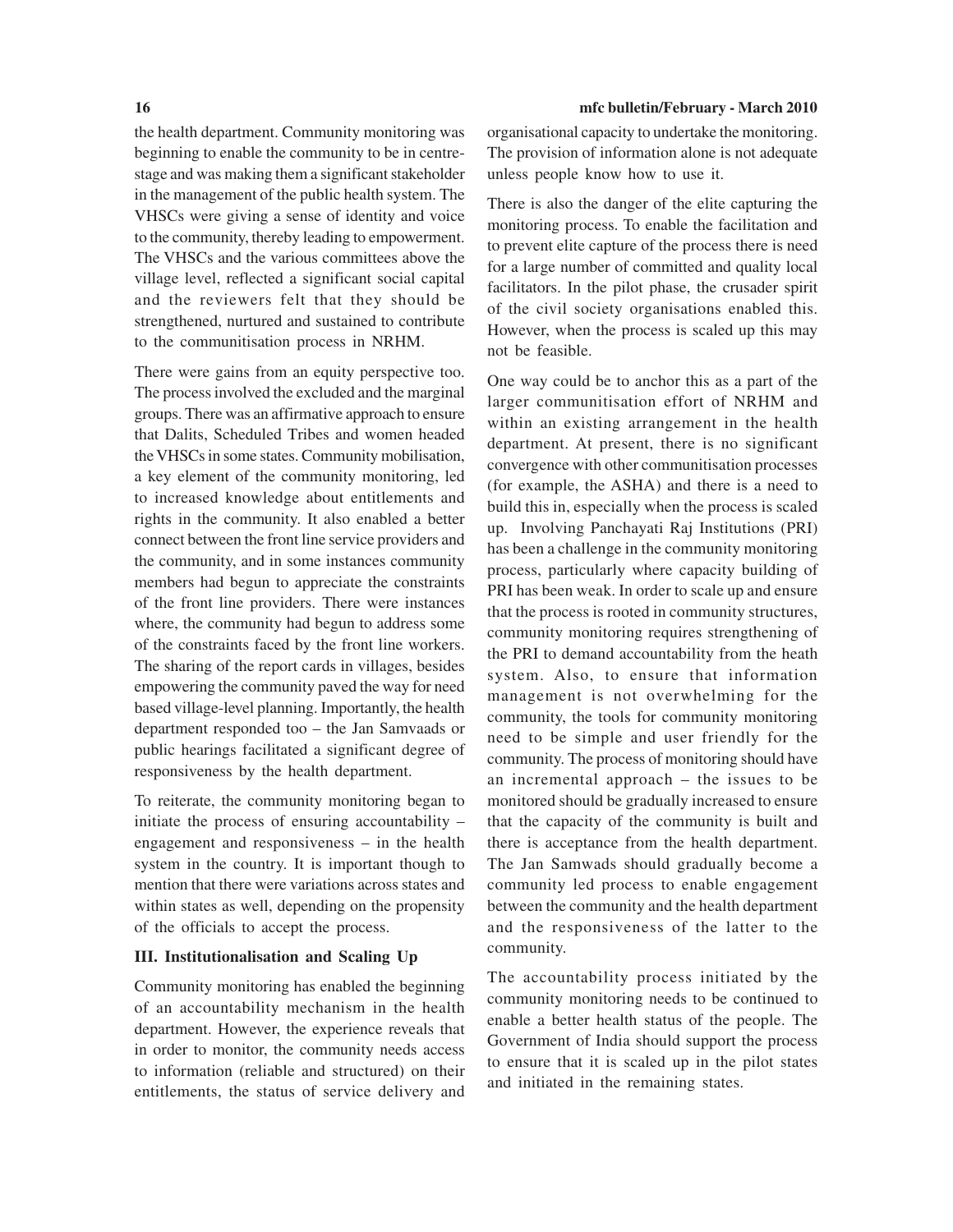# **India's Health Providers - Diverse Frontiers, Disparate Fortunes**

Frontline health providers are caught at the core of the many contradictions which characterize India's diverse health sector and complex development profile. While India is at the forefront of global trends in medical tourism, rural areas remain dependent on informal health providers with no recognized training. The Indian government employs a vast network of health workers, but this system is dwarfed by a dominant and largely unregulated private sector. While policy efforts to regulate medical training and practice from the many health traditions move at a glacial pace, health providers react in varied ways to the contextual pressures that influence their government service and/or private practice. These contemporary dynamics are informative and emblematic of larger developmental processes, yet remain poorly explored and understood.

#### **An Inchoate Body of Knowledge**

What do we know about frontline health providers in India? Some issues relating to health providers are subject to much popular speculation and discussion. The availability of good health care, or lack thereof, is a matter of universal concern to all segments of society. The growth of the private medical sector, doctors' pursuit of commercial interests, quackery, apathy and corruption in government services, and complicity of doctors in organ theft and sex-selection are topics widely covered by the news, fuelling debate and opinions among all walks of life. Yet these representations remain only the tip of the iceberg, no more than the most visible fragment of the vast inchoate body of knowledge on the subject. Many areas are poorly explored or understood.

#### *- Kabir Sheikh and Asha George*

Furthermore, much of the lay speculation around health providers is unsound. For instance, reducing the professional motivations of private doctors to pursuit of self-interest and money is at best an incomplete commentary, and at worst one that is not constructive. As Hess and colleagues relate in Chapter 5, private practitioners have the agency and ability to contribute to public health programmes, and well-informed collaborators can assist them in actualizing these public roles. When we dismiss traditional practices as quackery and fit for abolition, we neglect that traditional practitioners serve important social as well as medical functions in communities which have little access to qualified physicians.

Formal scholarship on the subject of Indian health providers is also limited. Analyses and commentaries tend to focus on problems of regulation and critique unethical practices in the private medical sector, while the policy literature, dominated by economists and development scientists, tends to view health providers as little more than resources or instruments to be manipulated in the fulfilment of policy objectives. Substantive writing on cadres of health workers other than doctors is particularly hard to come by. Traditional health practitioners is a neglected area altogether, save for a small body of writing by anthropologists. Commentaries on the health sector and systems tend to focus more on structural aspects, and not on the actors who comprise the systems.

Why is so little known, or at least so little published about the worlds of India's health providers, given the importance of the tasks they are entrusted with by society? Doctors in India alone total over a million, the population of a small country, and other groups of health providers match that number and more. Many questions can and should be asked about the individuals and communities that make up these numbers. What are the worlds that providers live in? What roles do they play and what drives them? How do they respond to change in policies, systems and societies? What relationships do they have with their patients and their peers? What personal and professional struggles do they face?

Original research and reasoned, well-contextualized analysis is needed to better understand the communities and individuals who embody our health sector. While scholars as Taylor (1976), Kirkpatrick (1979), Venkataratnam (1979), Madan (1980),

*Note: This is an extract from the introductory chapter of the volume:* Health Providers in India: On the Frontlines of Change, *edited by Kabir Sheikh and Asha George, and published by Routledge Books, New Delhi, forthcoming in 2010. The volume consists of twelve contributed chapters including essays and empirical research studies on different groups of frontline health providers (doctors, nurses, public health workers, counsellors, traditional practitioners and homecare providers), and a selection of poems by Gieve Patel. Authors who have contributed include Akhila Vasan, Anagha Pradhan, Asha George, Bharati Sharma, Bhargavi Davar, Darshan Shankar, Dileep Mavalankar, Jayashree Ramakrishna, John Porter, Kabir Sheikh, Karina Kielmann, Korrie de Koning, Kranti Vora, Lokesh Kumar, Madhura Lohokare, Paramita Chaudhuri, Pritpal Marjara, Rajendra Kale, Rama Baru, Renu Khanna, Risha Hess, Saswati Sinha, Sheela Rangan, Shilpa Karvande, Unnikrishnan PM, V Venkatesan and Vidula Purohit.*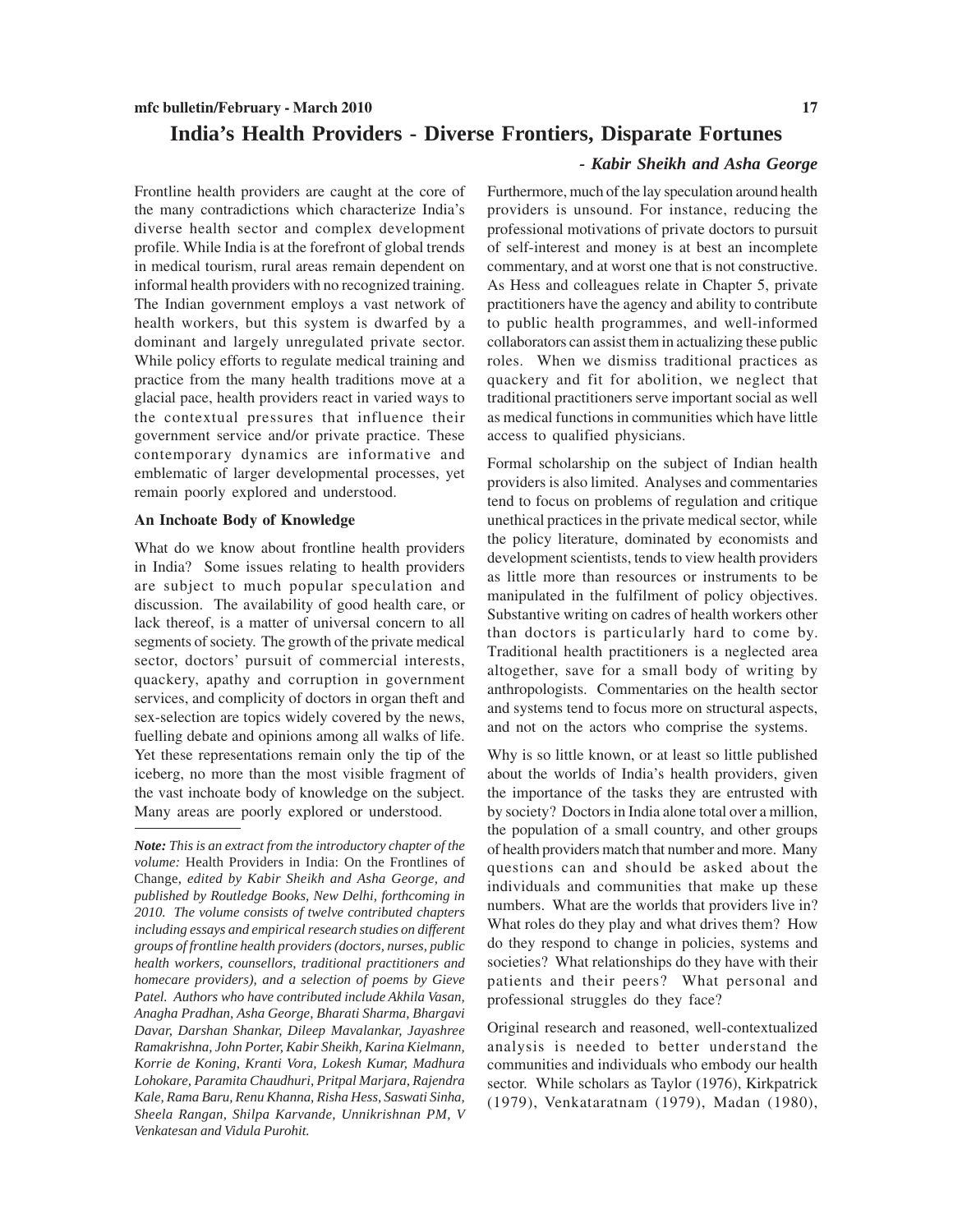Chandani (1985), Jeffery (1988) and Rohde & Vishwanathan (1995) initiated sociological interest in understanding the worlds of Indian health providers, these landmark contributions are now several years out of date. Considering the immense transformations that have affected India's health sector since these publications, it is time for a volume to bring together reflections on the varied realities of the individuals who are at the forefront of health service delivery in India today.

This volume consists of twelve essays by a diverse group of contributors including health researchers, policy advocates, programme managers and a journalist, and poems by poet, artist and physician Gieve Patel. The contributions are based either on empirical research or on the authors' experiences of working with or as providers, and each presents a distinctive view of a particular group of health providers. The ideas and themes that emerge in the following pages provoke us to re-examine many preconceptions, and as such we hope that the volume will be a significant step in a more informed understanding of providers' roles as actors in the health systems and societies of contemporary India.

#### **The Contributions**

The issues that confront us when we think about the diverse world of health providers are multifarious and it was a daunting task to pre-determine topics for the volume. We chose to be guided by the contributions of our authors in selecting ideas and themes that were of relevance. Resultantly the volume embraces multiple perspectives and is interdisciplinary. Since each of these chapters is derived from field level experiences and interactions, the volume can be said to encapsulate a "grounded" perspective of concerns that emerge. Each chapter is a case study; hence the concentration of the volume is on depth, not breadth of enquiry. Important universal themes still connect the different chapters.

Among the foremost emerging themes was that of government health workers' experiences of negotiating their often unstable working environments. In the first chapter, George details the reflections of Rural Health Assistants on the challenges faced in providing primary health care in rural communities. In doing so she makes a persuasive case for viewing these workers in the social contexts that shape their actions. She details how health assistants perceive and negotiate gendered norms, curative hierarchies, market pressures and community scepticism with varying success. Despite their privileged positioning in rural economies, their

#### **18 mfc bulletin/February - March 2010**

reflections reveal their vulnerabilities, forbearance and adjustments in carrying out vital yet poorly supported public health mandates.

Mavalankar and colleagues, in Chapter 2, add to the literature on Auxiliary Nurse Midwives (ANMs) by examining how the ANM's role has mutated over time from that of a midwife supporting childbirth, to that of a paramedical worker whose activities are limited to family planning, immunization and superficial antenatal care. They explore past shifts in policy and programmes and how this influenced the organizational context that ANMs work in, their training and career paths. As researchers concerned about India's maternal mortality and the need to ensure skilled attendance at birth, they conclude with reflections on more recent policy developments and their implications for strengthening the midwifery role of ANMs. Further research is required to examine more critically whether ANMs themselves see midwifery as central to their professional stature.

Vasan and Ramakrishna explore a revitalized profession – counselling. Counsellors have found renewed interest in their practice in recent years with the advent of the HIV epidemic, and the demand for counsellors to staff testing centres. Paradoxically, as they inhabit the world of HIV/AIDS which is built around a lexicon of rights and respect, these counsellors often work in contexts of discriminatory hierarchies and widespread inattention to employee and patient rights. The authors examine the counsellors' struggles to integrate into hospital environments, their negotiations with managements and the impact of a capricious policy environment, and underline the importance of ensuring counsellors' welfare for the success of future HIV/AIDS programmes.

In Part II of the volume, four chapters on medical practitioners bear on the tension between doctors' instincts to further their own interests or fulfil their traditional function of serving the public good. In the first of these chapters, Baru emphasizes the importance of situating the behaviour of providers within the broader context of structural changes in the national polity and society. She documents the erosion of the morale of doctors in a premier government hospital, which she contextualizes within a set of distal factors – the lack of political commitment to social welfare, the changing character of middle class India and private sector growth. She asserts that poor services in the government health sector need to be understood in the context of the devaluation of their contributions to society, a natural corollary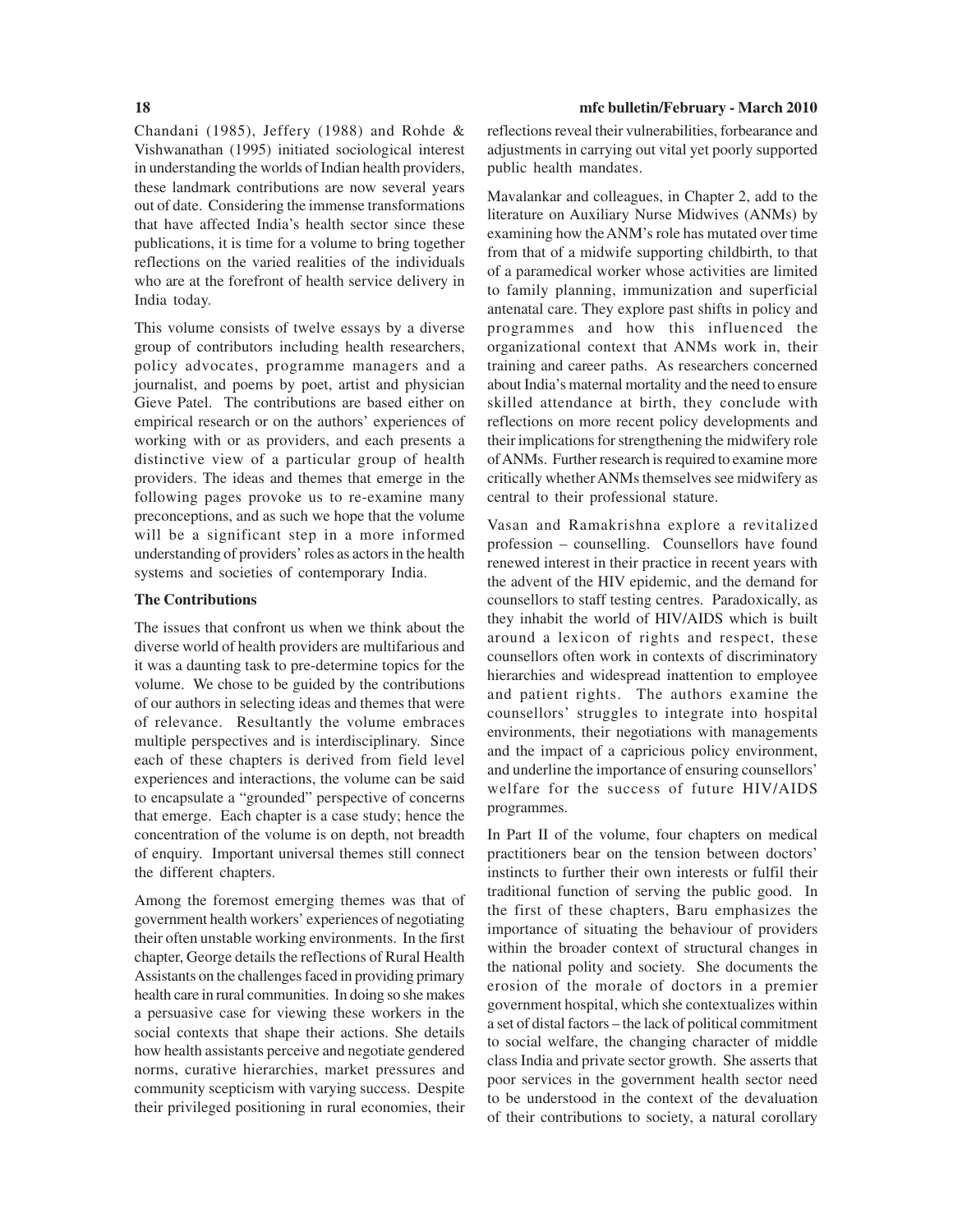of a wholesale political shift to the right.

Presenting a converse picture of private sector enthusiasm for public health are Hess and colleagues (Chapter 5) who relate the experiences of Population Services International (PSI), a non-profit social franchising organization, in engaging private practitioners in a public health initiative. PSI's strategy for promoting evidence-based care for sexually transmitted infections involved close contact and attention to the practitioners' needs from the collaboration, strict quality control, and a practical approach to problem solving at field level. The programme reported qualified success in aligning doctors' practices with standardized norms, but many aspects of practice remained unchanged where they conflicted with local cultural norms and with doctors' primarily curative objectives. The need for stronger regulations in the private sector is still critical, caution the authors.

Sheikh and Porter take an empathetic view of everyday decision-making by doctors working in highly contingent environments in both government and private hospitals (Chapter 6). Using an issue case study (HIV testing), they microscopically delineate practitioners' mental maps or "appreciations" - bases for decisions in practice which balance their roleperceptions, pragmatic considerations and closely held beliefs. The practitioners are often wellintentioned, the authors observe, but work within distinct world-systems of meaning and purpose which do not always coincide with the rationales of established public health programmes. Through this lens the authors highlight the phenomenon of Indian doctors' intellectual seclusion, and suggest that conceptual gaps need to be bridged to allow doctors to better actualize their public roles.

Venkatesan draws our attention outside the clinic to the wider arena of political action. He documents a sequence of events in which sections of the medical community organized to agitate against the government's affirmative action policies, and highlights key elements which set this agitation apart from other social protest movements in the country (Chapter 6). The assurance with which parliamentary authority was challenged, the indulgent response of the judiciary and patent yet unquestioned caste biases in the framing of arguments by the agitators, underline the ideological power that elite doctors deploy in contemporary India, with troubling consequences for a democratic society.

Unlike Venkatesan's agitating doctors, Gieve Patel –

himself a doctor – doubts and questions medical dominance. In the first of his poems at the end of this volume, entitled "Public Hospital", Patel reflects on the ephemeral nature of the power that doctors appear to hold. The final poem, "The Multitude Comes to a Man" speaks profoundly about the unspoken bonds of trust that underlie the health care encounter.

*The multitude sees its own power Accumulate before The healing man, and exchanges Willingly power For power.*

Trust between provider and patient draws its strength from the magic of healing knowledge, yet is fragile in its susceptibility to abuse. It is this same undercurrent of trust that also runs through Lohokare and Davar's accounts of encounters between faith healers and their clients with mental health infirmities in small-town Maharashtra (Chapter 8). The accounts reveal a healing approach which is not dissimilar to contemporary psychotherapeutic approaches, but is couched in a language and context more accessible to the sufferers. In this, the third part of the book, two chapters (Lohokare and Davar; Unnikrishnan et al.) focus on traditional practitioners, and one on homecare providers (Karvande et al.). These providers are distinguished by their closeness to people and communities most in need of health care, yet lie on the peripheries of our consciousness. Rich local traditions of health are facing extinction and in this process of erosion, opportunities are lost to bridge the divide between household / local healing cultures and formal medical science. The struggle for legitimacy and acceptance is an important part of these providers' existence.

Even as debates around marginalized *populations* have found their place in public health discourse, the positions and contributions of these subaltern groups of *providers* remain widely unaddressed. Many of these subgroups of health providers are poorly researched, and indeed their presence, in many instances, has not been adequately quantified. Attempts at quantification are often problematic marginal groups of health providers blur our perceptions of the scale of the health sector, of what is public and private care provision and indeed of the very nature of health care provision - one reason why we do not commence this volume with a conventional delineation of India's health sector in numerical terms of demographic composition.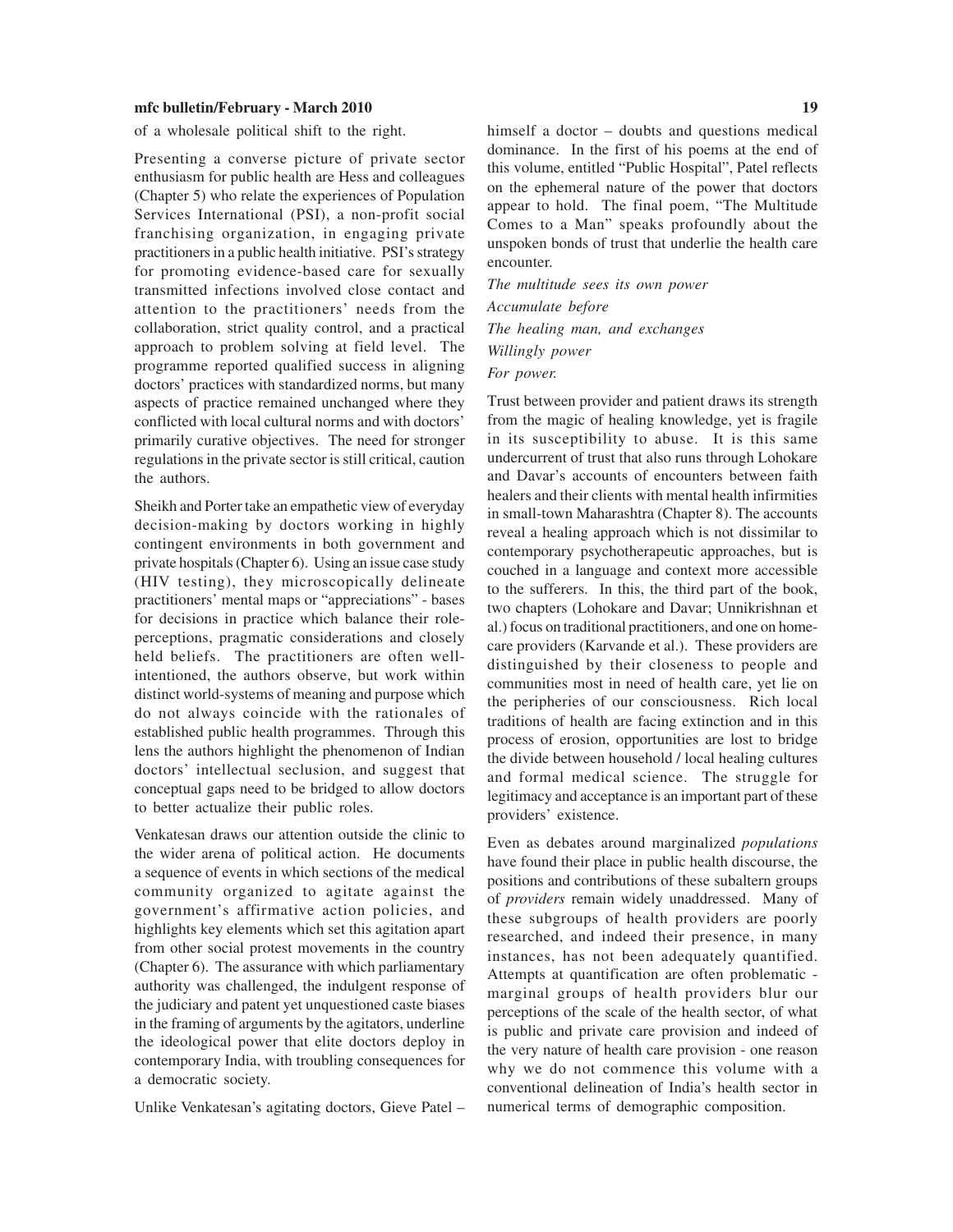The chapters on traditional providers in this volume contribute two-fold – in documenting the scale and profile of these sectors, and in highlighting their importance to communities through the common languages and values that they share. Unnikrishnan and colleagues' analysis of the demographic profile of traditional orthopaedic practitioners in two South Indian states reveals the gradual decline of a transgenerational tradition. These practitioners' futures are balanced precariously between two important but often conflicting policy agendas – promotion of traditional practices, and better regulation of health care quality. Karvande and colleagues (Chapter 10) narrate four stories about people living with HIV/AIDS and their family care givers. From these complex human narratives of loss, familial compassion and the struggle for survival important lessons for policy materialize. In India much of care for the sick is provided by families, yet their caring role and the internal dynamics between individuals who constitute family structures and relations is hardly acknowledged. Mechanisms to support the neediest families fail to recognise the heterogenous needs of individuals within families and are largely inaccessible to them.

Finally we look at the question of personal experience – the grey zone where individuality overlaps with the performance of professional roles. Sexual harassment is among the most adverse of personal experiences in the workplace. Chaudhuri analyses the experience of women who were subjected to sexual harassment in the public and private hospitals they worked in, the mechanisms they adopted to cope, and the role of administrators and co-workers in addressing the issue. Despite the ways in which sexual harassment is normalised and the challenges in reporting the problem, colleagues are not necessarily apathetic to the problem. The views and nuances that emerge provide insights for more effective implementation of the Supreme Court guidelines on sexual harassment in the health sector and also in other workplace contexts.

Pradhan et al tell the story of the efforts of a NGO to train male Multi-Purpose Workers in gender sensitive practices, and the processes of realization and change encountered by both sets of actors – trainers and trainees (Chapter 12). The interventions kick-started a process wherein health workers began reflecting on how gender norms are systemically ingrained, how their masculinities are constructed and on the effects of gender issues on reproductive and sexual health. In the exchange, trainers also became

#### **20 mfc bulletin/February - March 2010**

aware of the vulnerabilities of male health workers, in the context of increasing workloads and a lack of investment in their development. The appreciation and trust that evolved helped to support a cadre, often seen problematically, into valued human beings and agents of positive change.

Gieve Patel's poems conclude the contributions in this volume. The poetic medium is most suited to capture the depth of the personal experience of being a health care provider. Patel reflects variously on the transience of power, on the strength of the sick and on the violence of medical intervention. The poems speak of the pain of witnessing human suffering and the doubts that beset a thinking practitioner, but through each one also runs a subtext of dynamism and possibility*.* It is this possibility, of colluding in the achievement of good health, that sustains and inspires health providers in their working lives.

#### **Charting Frontiers and Fortunes**

In enacting their roles as healers and carers, and in seeking personal fulfilment and professional success, Indian health providers face encumbrances and obstacles from many quarters. Career and educational opportunities are often narrow, competitive and increasingly uncertain. Professional livelihoods and self-confidence at times conflict with the rapid changes that are coursing through economies and health systems. Reforms are not always designed with frontline providers in mind, adding to their frustration and disillusionment. Within this background there are many deterrents to positive action, from the vicissitudes of unregulated markets to fossilised bureaucracies and prejudiced public perceptions, each distorting the processes particular to health care provision. In their complex, changing environments health providers can take little for granted. They struggle simultaneously on many frontiers – social, systemic, and internal – and each step they take must be negotiated carefully. The chapters in the volume record some of their varied and difficult journeys in traversing these different frontiers. As members of a work-force engaged in a critical developmental activity, health providers' travails reflect those of the youthful country they inhabit, and as such this volume is also a document of the growth pangs of India's development.

The social dimension is an important but often hidden factor shaping providers' worlds. Gender emerges as an important theme across several chapters (George, Pradhan et al., Chaudhuri), but elements of other intersecting social characteristics, namely class and caste, and their implications for professional life are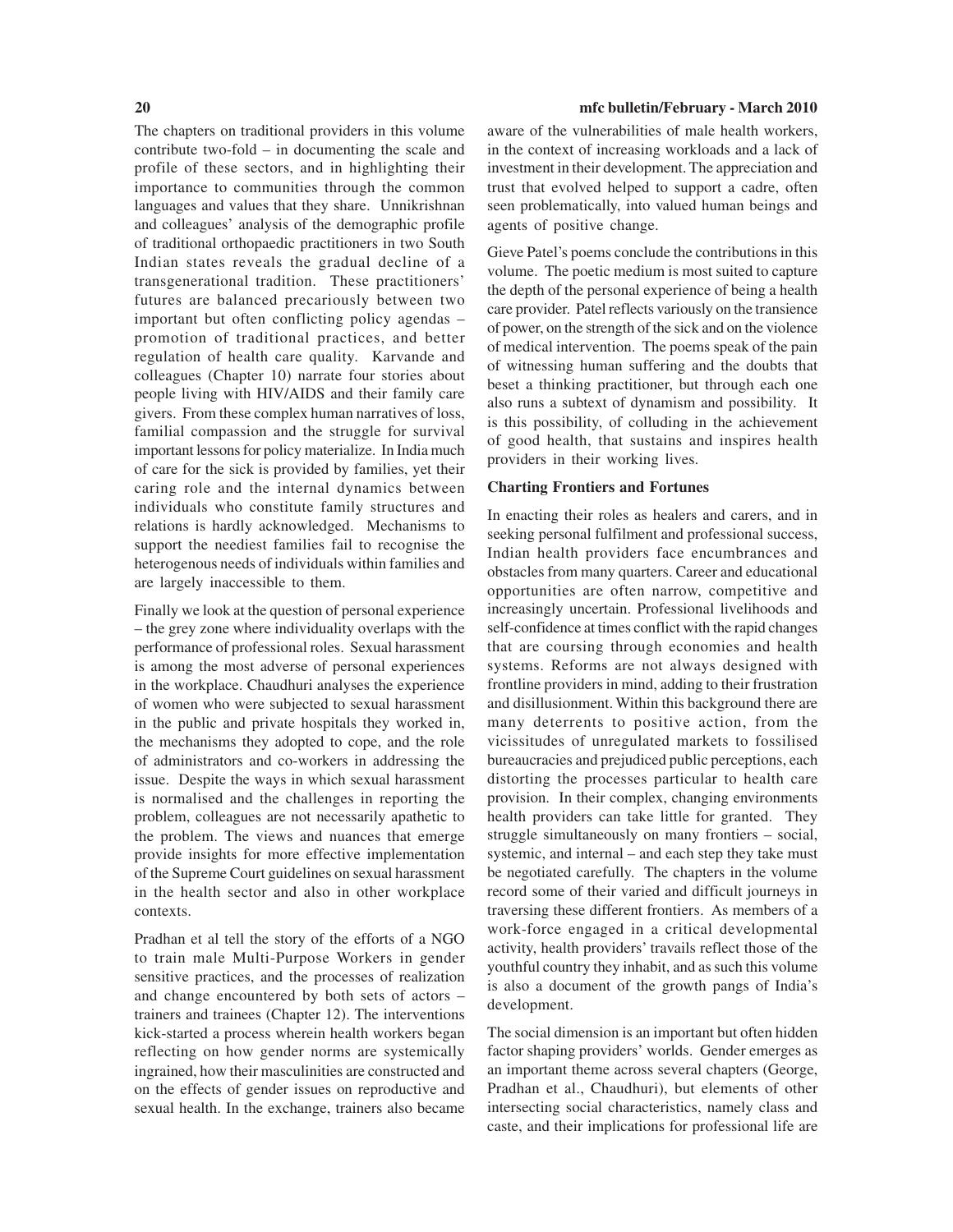also examined by Baru and Venkatesan. The stories of indigent families, neglected by health planners in their struggles to care for their sick, exemplify the fundamental social inequities that beset the country (Karvande et al.).

Formal health systems and structures support providers in performing their functions, but too often they are also found to be resistant to innovation and unsupportive of those in their lower echelons (Vasan and Ramakrishna, George, Sheikh and Porter). For groups such as traditional health providers, the rules of the mainstream health sector may be little more than instruments of exclusion and discrimination (Lohokare and Davar, Unnikrishnan et al.). Uncontrolled health care markets and their irregularities affect not just private practitioners but also government health workers and practitioners, striving to maintain respect and standing among their clientele (George, Baru).

The challenges confronting medical practitioners' differ qualitatively from other categories of health providers. Paradoxically, their elite status and ability to resist authority also serve to isolate and distance them from new ideas and from broader processes of social change and development (Venkatesan, Sheikh and Porter). For doctors, even as they resist the limited external challenges to their dominance, the true frontiers lie within. Doctors and the collective medical fraternity must introspect, reach out beyond the insular boundaries of their profession, and reinvent themselves if they are to regain the respect they once had in society.

We hope that this book will serve as a resource and assist those engaged in health policy-making and planning, in India and globally, to be better informed by perspectives from the street, the clinic and the home - where health care encounters are enacted, and which form the settings for the twelve chapters which follow. We aim to promote an approach to policy-planning which is grounded in field level processes and on prevailing realities of societies, organizations and markets. We are also invested in advancing a nuanced understanding of providers' roles in health systems and in society, not just as instruments but also as instigators of change. Finally, we hope that the book may facilitate a revitalized understanding of, and focus on health providers as a distinct subject of sociological enquiry. We are optimistic that the volume will contribute to a renewed appreciation of this ancient and essentially human occupation and its protagonists – health providers – in the diverse contexts that make up the reality of modern India.

#### *References*

Chandani, A. (1985). *The Medical Profession: A Sociological Exploration*. New Delhi: Jainsons Publications.

Jeffery, R., 1988. *The Politics of Health in India*, Berkeley. London.: University of California Press.

Kirkpatrick, J. (1980). *The Sociology of an Indian Hospital Ward*. Columbia, Mo.: South Asia Books.

Madan, T., 1980. *Doctors and Society : Three Asian Case Studies : India, Malaysia, Sri Lanka*, New Delhi: Vikas.

Rohde, J. and Viswanathan, H., 1995. *The Rural Private Practitioner*, New Delhi: Oxford University Press.

Taylor, C. E. (1976). *Doctors for the Villages: Study of Rural Internships in Seven Indian Medical Colleges*. Bombay: Asia Publishing House.

Venkataratnam, R. (1979). *Medical Sociology in an Indian Setting*. Columbia, Mo.:South Asia Books.

### **Doctors Can't Endorse Drugs, MCI Introduces New Code**

#### PTI 1 January 2010

NEW DELHI: Endorsing or participating in private studies on efficacy of drugs and accepting any kind of hospitality from pharma companies might be a thing of the past for doctors with the Medical Council of India coming out with a fresh code of conduct for medical practitioners.

The MCI via amendment to the "Indian Medical Council (Professional Conduct, Etiquette and Ethics) Regulation 2002", has brought out the code of conduct which includes not accepting any gifts or travel facility from any pharmaceutical company or the health care industry.

According to the new rules, a medical practitioner may carry out, participate in or work in research projects funded by pharmaceutical and allied health care industries, but has to ensure that the particular project has due permission from the competent authorities.

He also has to ensure that the research project gets clearance from an institutional ethics body.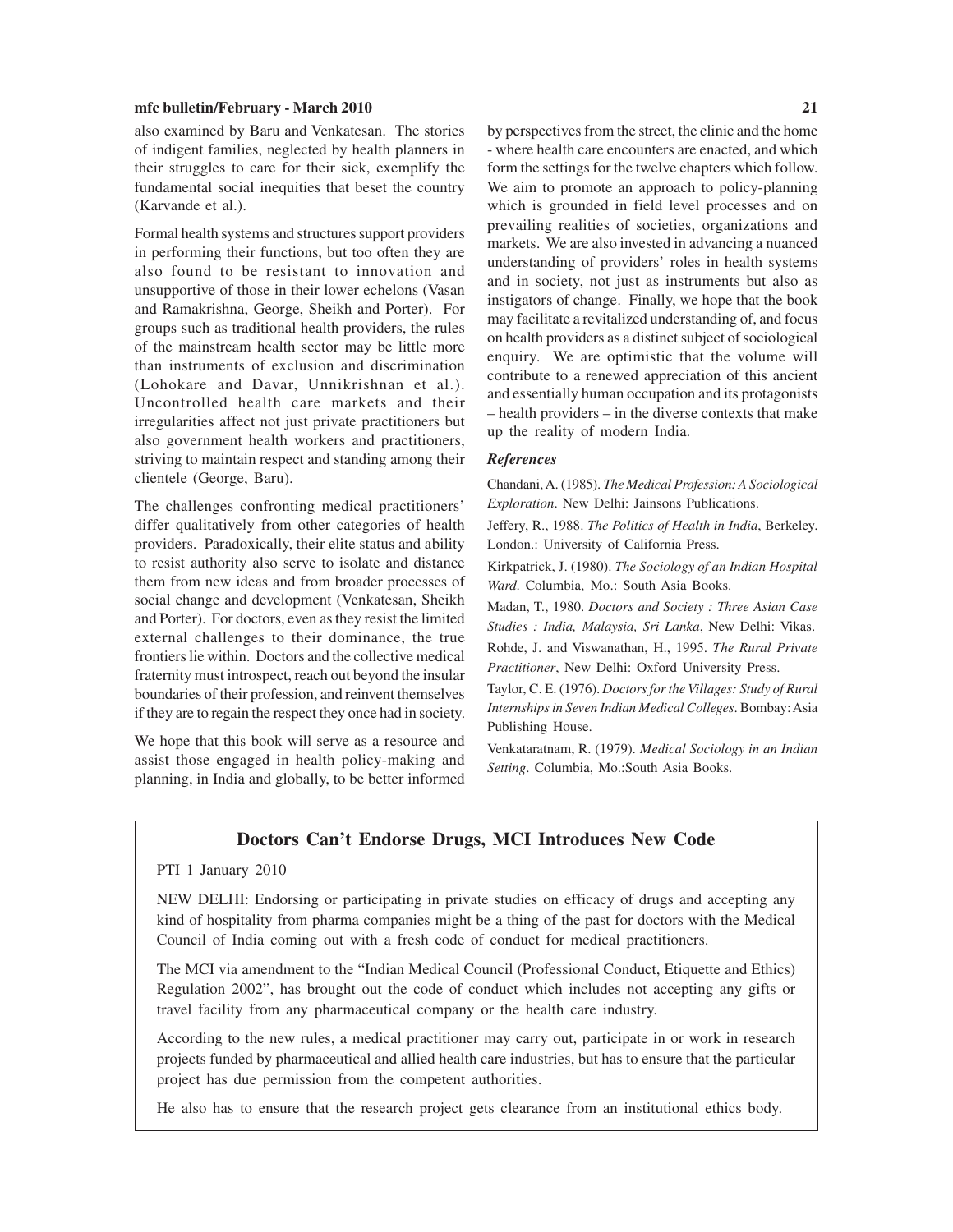# **Making the Case for Community Health Insurance**

#### *- Denny John1*

#### **1. Introduction**

The current healthcare delivery system in India is more skewed towards private healthcare utilization. Studies<sup>1,</sup> <sup>2</sup> on utilization patterns and household health expenditures in India show that 50% of people seek inpatient care and around 60% to 70% of those seeking out-patient care go to private health facilities. This has also been exacerbated by the fact of dwindling public health expenditures<sup>3</sup> by various governments from  $1.2$ % of GDP in 1986 to 0.9% in 2001, resulting in inadequate and poorly functioning public health facilities. A recent World Bank<sup>4</sup> (2001) study on India concludes that out-of-pocket medical costs (estimated to be more than 80% of the total medical expenditure) alone may push 2.2% of the population below the poverty line each year. Although attempts have been made by government in terms of health financing coverage in terms of ESIS, CGHS, UHI Scheme etc, these have failed to cover the vast number of populations. It is mainly due to the reason that schemes such as ESIS, CGHS etc are for formal employment sector whereas 70% of India's employed are in the informal sector, thus keeping them out of any "safety net" mechanism. Social security schemes such as UHI Scheme have failed due to lack of awareness about the scheme among the poor, inadequate social marketing efforts and its usage through reimbursement rather than "cashless" transactions.

**Table 1: Household Expenditure on Health Care Services**

| <b>Type of payment</b><br>by household       | <b>Expenditure</b><br>(in Rs 000) | $\%$<br>Distbn. |
|----------------------------------------------|-----------------------------------|-----------------|
| (1) Out of pocket payments<br>for healthcare | 748,783,126                       | 98.4            |
| (2) Health Insurance<br>Premiums             |                                   |                 |
| <b>CGHS</b>                                  | 417,588                           | 0.1             |
| <b>ESIC</b>                                  | 5,442,614                         | 0.7             |
| <b>GIC</b> Companies                         | 5,358,800                         | 0.7             |
| Private Insurance Companies                  | 31,837                            | 0.0             |
| Total $(2)$                                  | 11,250,839                        | 1.5             |
| (3) Donations in kind to NGOs                | 905,142                           | 0.1             |
| Grand Total $(1)+(2)+(3)$                    | 760,939,107                       | 100.0           |
| Ref: NHA Accounts $2001-025$                 |                                   |                 |

*<sup>1</sup> The author is Faculty, Institute of Public Health, Bengaluru. This paper was earlier presented at Insurance Summit 2007, Mumbai.*

*1.1 Household Expenditure on Health Care Services:* The total expenditure incurred by households on health care activities is Rs 760,939 million<sup>5</sup>. Out of this 98 percent is out of pocket expenditure on health services. This includes household payment made for utilizing health care services delivered by government, private sector and NGOs (See Table 1).

#### **2. Need for Equitable Health Systems**

In public health finance, equity is usually defined in terms of the ratio of payments to income.<sup>6</sup> Equity in health care has also been conceived in terms of access, finance, expenditure, and outcomes, and additionally one can find reference to a distinction between horizontal and vertical equity. (See Table 2 below)

Horizontal equity generally refers to the distribution of costs and benefits across groups of similar socioeconomic or health status; vertical equity refers to the distribution of costs and benefits across groups of differing status. The underlying assumptions are that unequal health outcomes are unjust, that health services should be provided (or guaranteed) socially, and that distribution of costs and benefits should somehow be related to health and wealth status. Health insurance, whether public or private, for-profit or community-based (definition cited elsewhere in this paper), must strike a balance between economic efficiency and equity.

#### **3. The Main Issues in Health Insurance in India**

**3.1** *Barriers to entry into the market of insurance:* In the early 1990s, the Indian government established the Insurance Regulatory and Development Authority (IRDA), which has been responsible for developing the framework for de-monopolization of the insurance market. One of the severe barriers to entry into this market is the requirement to deposit Rs. 100 Crore as a precondition for being granted an insurance license.8 Not only is this amount out of reach for smaller insurers, but as this deposit does not bear a return, insurers must compensate for this lost yield by raising insurance premiums.

**3.2.** *Insufficient pooling of healthcare expenditure***:** According to WHO figures<sup>9</sup> (2002 data), total health expenditures represent 6.1% of India's GDP, but most of this amount, representing 4.8% of GDP is the share of private expenditures and only 1.3% of GDP is public expenditure. Of the 4.8% private expenditure, 98.5% are Out-of-Pocket-Spending of users (OOPS). In other words, 77.5% of total expenditure for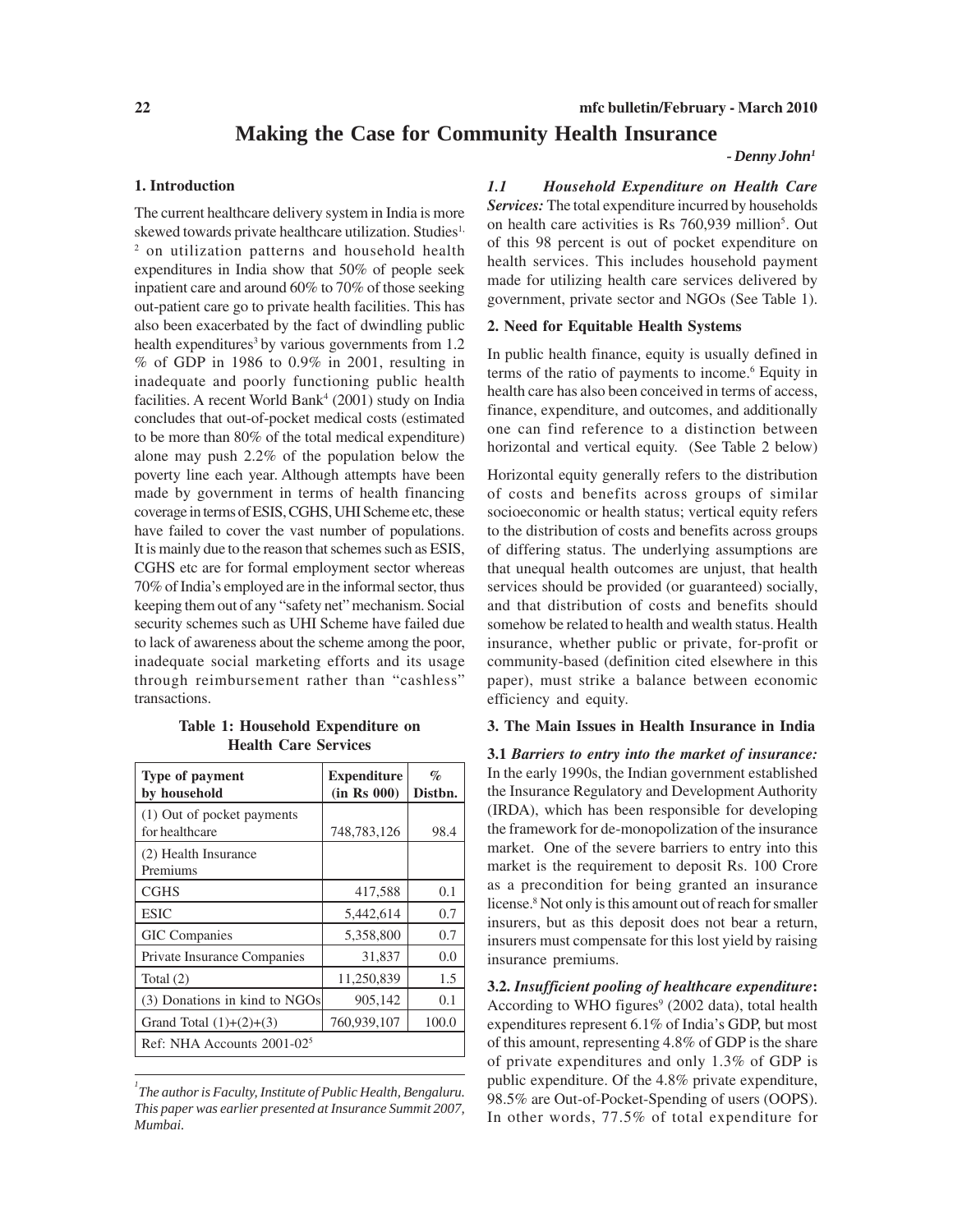|  | Table 2: Definition of Equity in Health Policy |  |  |  |
|--|------------------------------------------------|--|--|--|
|--|------------------------------------------------|--|--|--|

|            |             | <b>Concept of equity</b>                                                                                                    |                                                                                                                 |  |
|------------|-------------|-----------------------------------------------------------------------------------------------------------------------------|-----------------------------------------------------------------------------------------------------------------|--|
|            |             | <b>Horizontal</b>                                                                                                           | <b>Vertical</b>                                                                                                 |  |
| equity     | Access      | All those with similar needs have similar<br>access to services                                                             | Those with greater need have access to<br>more or more intensive care                                           |  |
| ゙゙゙゙゙      | Finance     | Those in equal socioeconomic positions<br>pay the same for care                                                             | Wealthier households pay more than poorer<br>households                                                         |  |
| Dimensions | Expenditure | Those in equal socioeconomic positions,<br>or those in similar health receive the same<br>value of publicly-funded services | Poorer households, and households with<br>more illness, receive more than wealthier<br>and healthier households |  |
|            | Outcomes    | All households experience similar health outcomes, regardless of socioeconomic status                                       |                                                                                                                 |  |

Source: Lundberg and Wang, 2005, pg 4.7

healthcare costs must be paid by single individuals or households<sup>10, 11</sup> and this huge flow of funds does not pass through any pooling mechanism. Without health insurance, and under the existing paradigm of (i) a very low share of public expenditure, and (ii) a very high share of unpooled expenditure, poor households are exposed to risk of impoverishment due to the cost of healthcare, and enjoy low access to healthcare due to its high cost. The same devastating effect occurs also in households that do not face a catastrophic hospitalization but must bear the aggregate cost of multiple episodes of less severe illnesses. Health insurance is therefore an urgent anti-poverty measure.

*3.3. Limited possibilities to buy health insurance:* Of those who do have health insurance in India at present, many (if not most) are covered by employer-sponsored schemes. These insurance products are designed for those with a steady and relatively high income, namely mainly men in formal employment in large urban areas. People wishing to buy health insurance as individuals (outside the framework of group policies) may encounter difficulties in doing so. These difficulties are virtually insurmountable in rural areas, or if the insurance product should be very cheap, both because the pure risk premiums are high and because there is insufficient pressure to reduce the administrative costs.

*3.4. Administrative loading to fees:* Some insurers use the services of intermediaries (TPAs), whose role is to administer claims and maintain business books. TPAs and other intermediaries do not influence the cost of underwriting the pure risk, but they add to the cost of premiums due to the higher transaction costs. These transaction costs are generated by search and information costs, negotiation and decision costs, monitoring and implementation costs on the market side, as well as increasing transaction costs inside the insurance company due to growing size and complexity<sup>12</sup>. It is claimed that the role of TPAs increases because they can operate for-profit activities, whereas health insurers are supposed to be not-forprofit. However, the fees of TPAs increase the administrative cost of the insurance, which translates to higher premiums. Higher premiums reduce the likelihood that poorer people would be willing or able to buy health insurance from commercial insurers. One can thus conclude that the present methods of administering insurance business interfere with extension of coverage to poor segments of the population.

*3.5. Insufficient supply of medical services:* On the service delivery side, it is self evident that health insurance can be attractive only if the insured can access sufficient supply of good quality healthcare services. In India, most of the medical facilities are located in urban areas, and therefore the urban population has a better option to access good healthcare providers. This is all the more important since there is almost no regulatory control of the quality of care provided by medical providers. Insurers are also not very active in ensuring the quality of care that the insured can get; in fact, there is relatively little information on links between providers of care and providers of insurance (the "managed care" model). Mediclaim, which offers mainly an indemnity product, has been criticized that its benefit package was not comprehensive enough, and that it was responsible for undue delays in claim settlements. In summary, health insurance is for the time being mainly sold in urban areas where there is ample supply of healthcare services. People living in rural areas have a more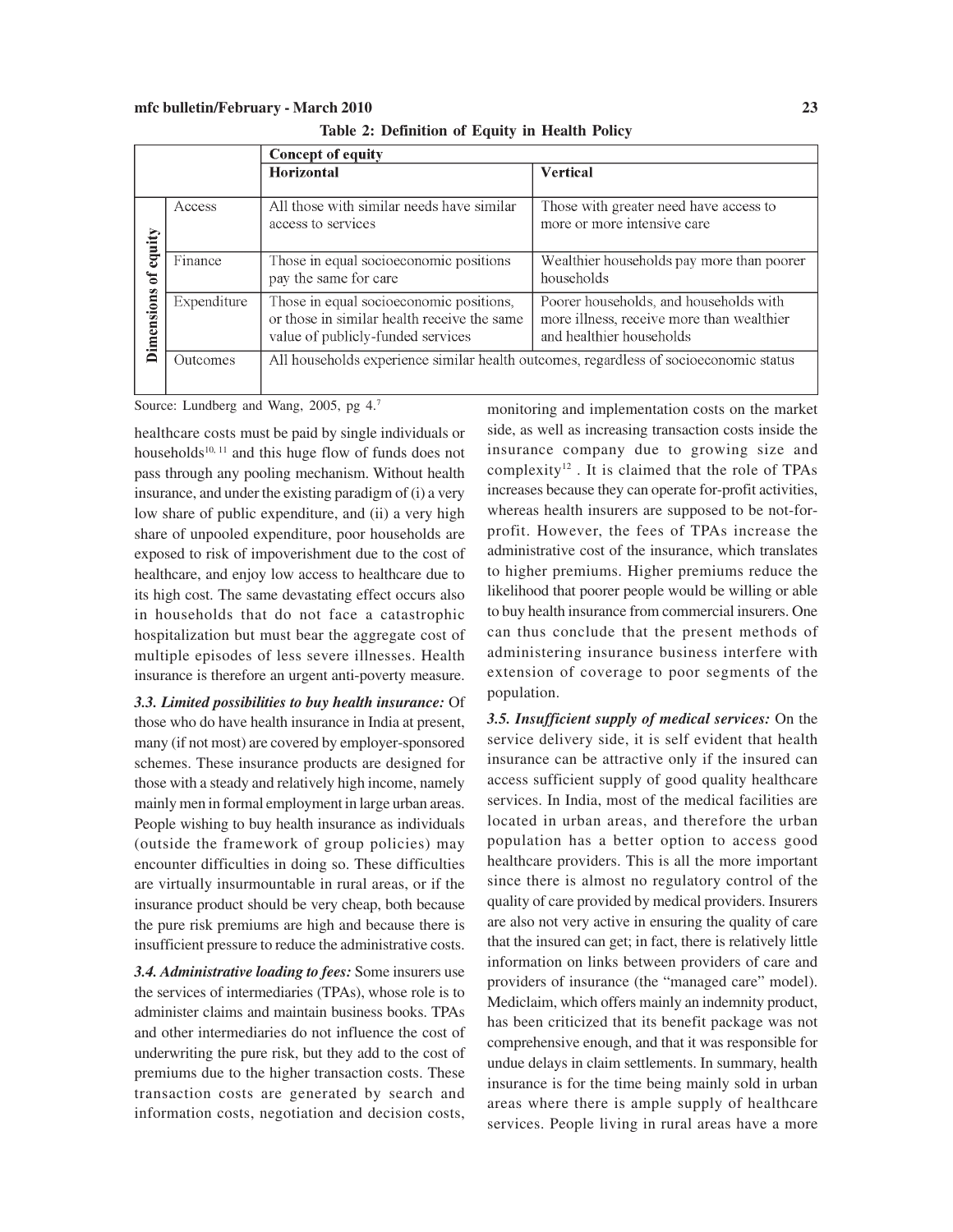restricted choice, and often may be required to co-pay part of the cost even if they are insured. Therefore, poorer people, women, and those living further away from urban centers are much less likely to be interested in commercial health insurance.

#### **4. Community Health Insurance (CHI)**

CHI13 can be defined as "any not-for-profit insurance scheme that is aimed primarily at the informal sector and formed on the basis of a collective pooling of health risks, and in which the members participate in its management." CHI schemes involve prepayment and the pooling of resources to cover the costs of health-related events. They are generally targeted at low-income populations, and they cover a diverse group of communities such as: people living in the same town or district, to members of a work cooperative or micro-finance groups. Most often, the schemes are initiated by a hospital, and targeted at surrounding populations in the area. As opposed to social health insurance, membership is almost always voluntary rather than mandatory.

### **4.1 Estimates of coverage by community health insurance in India**

According to  $ILO<sup>14</sup>$ , there are 40 documented CHI schemes working mostly among the poor in the country; predominantly based in rural or semi-urban areas with about 10 million individuals as target population, of which many were insured **(**this has risen



to 115 schemes covering more than 12 million population as per current ILO estimates, although no official figures are available yet.) These population ranges from tribal population (ACCORD, Karuna Trust and RAHA), dalits (Navsarjan Trust), farmers (MGIMS, Yeshaswini, Buldhana, VHS), women from self-help groups (BAIF, DHAN) and poor self-employed women (SEWA).

#### **4.2 Organization Structure of these CHI schemes**

In India, depending on the insurer (see Figure 1), there appears to be 3 types of organization structures of these CHI schemes. In Type I (or HMO type), the hospital provides both the healthcare delivery and provision of insurance programme. In Type II (or Mutual type) the voluntary organization or NGO is the insurer, and they in turn purchase healthcare from the providers. In Type III (or Intermediate type), the voluntary organization or NGO acts as an agent, purchasing healthcare from providers, and insurance from insurance companies. All the 4 GIC Companies and few private companies such as Royal Sundaram and ICIC Lombard are involved in these CHI programmes.

#### **4.3 Relative advantages of the CHI schemes**

4.3.1 *Revenue collection and generation***:** They are community-based and are able to mobilize social interactions and social relationships to introduce a prepayment scheme. People who join the scheme must pre-pay a premium, and this generates income for the micro insurance. Needless to say, those who pay the

> premium trust that the 'insurer' will be around to meet its part of the deal when the time comes. The community is less likely to disappear than an agent of a commercial insurance located far away. Hence the ability of community-based schemes to raise funds where others fail to do so.

*4.3.2 Prioritizing local needs:* Most of the CHI programmes started as a reaction to increase household health expenditure and government failure in provision of quality health care.16 As most of these programmes are addressed to the poor; the premiums have been Ref: Devadasan, 2004<sup>15</sup> kept low. The providers are



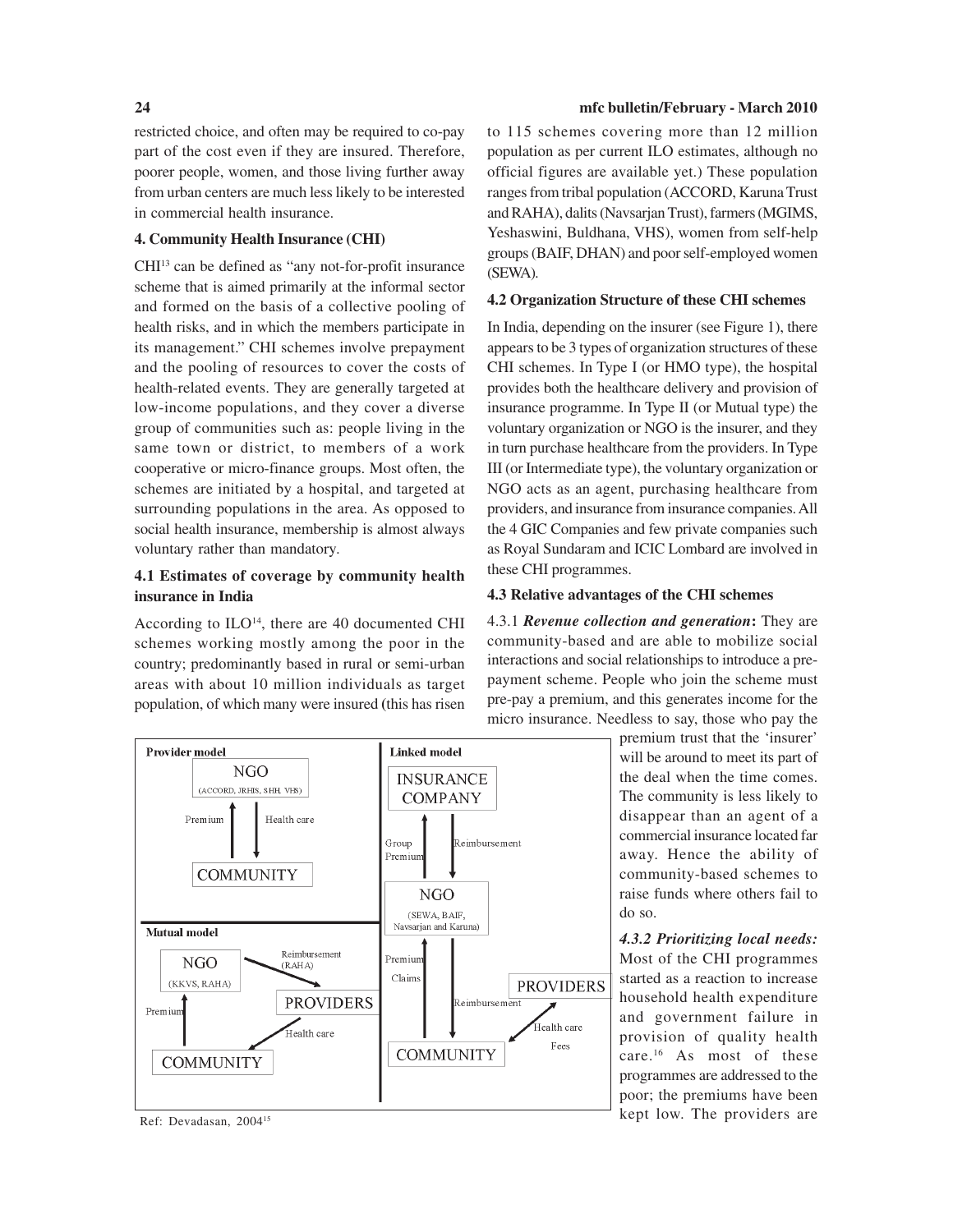mostly private-both profit and non-profit depending on the provision of these; only one scheme i.e. Karuna Trust utilized the government health facilities.

4.3.3 Increase utilization and "for all": Evidence<sup>17, 18</sup> suggests that micro health insurance units are effective in increasing utilization of insured members and that they perform very well in terms of equality of access among members of micro insurance .

*4.3.4 Overcome (or reduce) market failure:* Insurance market failure arises from adverse selection and moral hazard. One of the most powerful features of small communities is the free-and-frequent flow of information about people. This prevents single individuals from hiding their ailments, so there are less chances of information asymmetry, and much less likelihood of adverse selection. Also since the community will make efforts to keep the premium low with adequate health coverage, thus reducing the aspect of market failure usually associated with commercial health insurance.

#### **4.4 Relative disadvantages of CHI schemes**

*4.4.1 Limited local capacity:* Most of the CHI schemes have been started by local NGOs as part of the health programmes. These health programmes being done at local levels the CHI schemes also tend to be of the same size in terms of coverage of geographical area.

4.4.2 Small group size: As per Devadasan & Nandraj<sup>19</sup> (2006), the membership to these CHI schemes vary from 1000+ to 2 million. Health insurance operates on the "law of large numbers" to spread the risk over a wider population. The small group size in these CHI schemes prevent also minimize the impact of "economies of scale" which is needed to keep the premiums low while still providing adequate health coverage.

*4.4.3 Lack of reinsurance facility:* This could offer the required financial and technical assistance to the CHI schemes.

*4.4.4 Coping with high-cost events:* Certain chronic conditions or diseases; such as HIV/AIDS put an internal pressure on the CHI schemes in terms of healthcare cost, which due to low premiums and small group size the CHI scheme is unable to bear.

#### **Conclusion**

In recent years, community health insurance (CHI) has emerged as a possible means of: (1) improving access to health care among the poor; and (2) protecting the poor from indebtedness and impoverishment resulting from medical expenditures. The World Health Report 200020, for example, noted that prepayment schemes represent the most effective way to protect people from the costs of health care, and called for investigation into mechanisms to bring the poor into such schemes. Based on various evidence available in the field of CHI schemes in India, and in other developing countries, and extensive theoretical evidence, it could be recommended that CHI is a justified and costeffective method to mitigate burden of healthcare expenditure on poor populations and improve their access to quality healthcare institutions. What is needed for government, health policy planners, insurance companies and other players in its delivery is a four-fold strategy as stated below:

a) Implementation of adequate accreditation mechanisms for healthcare providers at all levels of care (primary, secondary and tertiary) to ensure delivery of quality health services

b) Support to the existing CHI schemes and NGOs willing to start new CHI schemes through adequate training, capacity building and provision of professionals to ensure sustainability and up-scaling of these schemes.

c) The government should focus on initiating social reinsurance (Social Re) schemes which will transfer the risk of these CHI schemes in case of high claim payouts or during disasters.

d) Subsidies to be targeted to poor populations in payments of premium by government and corporate bodies minimizing the premium-cost burden on these communities.

#### *References*

- 1) Duggal R, Nandraj S and Vadiar A. 'Health Expenditure across States-Part I', *Economic and Political Weekly*, 30(15), April 15, 1995.
- 2) CBHI, various years, *Health Information of India*, GOI, New Delhi.
- 3) Duggal R. 'Budget 2005-06-Whither Public Health Agenda', Viewpoint, *Indian Journal of Community Medicine*, Vol 30, No 2, April-June 2005.
- 4) India: *Raising the Sights-Better Health Systems for India's Poor,* Health, Nutrition, Population Sector Unit, India, South Asia Region, The World Bank, 2001.
- 5) *National Health Accounts 2001-02.* National Accounts Cell, Ministry of Health and Family Welfare, GOI, New Delhi.
- 6) Dror D. 'Strengthening Micro Health Insurance Units for the Poor in India', Position Paper on Micro Health Insurance for Poor in India, Submitted to Parliament of India, New Delhi, 7 June 2005.
- 7) Lundberg M., Wang L. 'PSIA and Health Sector Reforms', World Bank Poverty Reduction Group, *Poverty Reduction*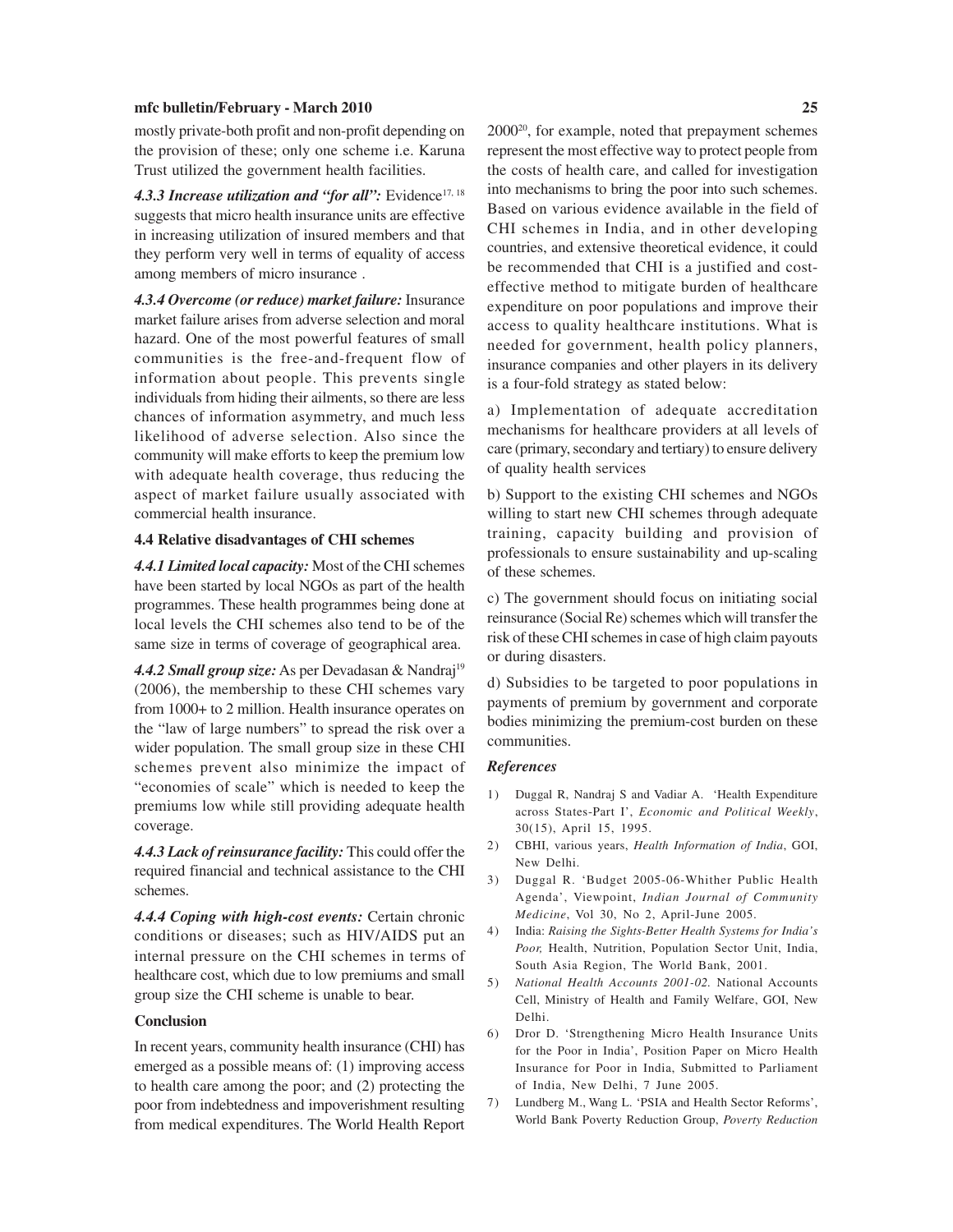*and Economic Management.* 53 pages, 2005.

- 8) Article 10(2) (b) of the 'Insurance Regulatory Development Authority (Regulations of Indian Insurance Companies) Regulations, 2000).
- 9) WHO (2000). World Health Organisation, Geneva.
- 10) WHO (2005). World Health Organisation, Geneva.
- 11) *National Health Accounts,* Annexure 5 & 6. Ministry of Health, Government of India.2001-02
- 12) Ahuja, Rajeev; Juetting, Johannes. 'Design of Incentives in Community Based Health Insurance Schemes', Working Paper No. 95, Indian Council for Research on International Economic Relations, 2003.
- 13) Atim, C. 'Contribution of Mutual Health Organisations to Financing, Delivery, and Access to Health care: Synthesis of Research in Nine West and Central African Countries', Bethesda, Maryland, Abt Associates Inc: p 82, 1998.
- 14) *Inventory of Micro Insurance schemes in India.* ILO, 2005.
- 

# *Document Extract*

#### 15) Devadasan N, Ranson K, van Damme W, Criel B. 'Community Health Insurance in India-An Overview', *Economic and Political Weekly*, July 10 2004.

- 16) Ibid.
- 17) Dror DM, Soriano E, Sarol J, Azcuna R, Lorenzo M, Koren R. 'Field Based Evidence of Enhanced Healthcare Utilization among persons insured by Micro Health Insurance Units in Philippines', *Health Policy*, 2004.
- 18) Dror DM, Steinberg DM, Koren R. 'The Impact of Filipino Micro Health Insurance Units on Income-Related Equality of Access to Healthcare', *Health Policy*, 2005.
- 19) Devadasan N & Nandraj S. 'Health Insurance in India'. Book Chapter in *Planning & Implementing Health Insurance Programmes in India: An Operational Guide,* Ed: Dr N Devadasan, Institute of Public Health, Bangalore, India, 2006.
- 20) *World Health Report (2000),* World Health Organisation, Geneva.

**From the Minutes of Medical Council of India Executive Committee Meeting held on 17th Nov., 2009.** *Code of conduct for doctors and professional association of doctors in their relationship with pharmaceutical and allied health sector industry.*

... In dealing with Pharmaceutical and allied health sector industry, a doctor and professional associations of doctors shall follow the code of conduct given below:-

1. Gifts : A doctor shall not receive any gift from any pharmaceutical or allied health care industry and their sales people or representatives.

2. Travel facilities: A doctor shall not accept any travel facility inside the country or outside, including rail, air, ship , cruise tickets, paid vacations etc. from any pharmaceutical or allied healthcare industry or their representatives for self and family members for vacation or for attending conferences, seminars, workshops, CME programme etc either as a delegate.

3. Hospitality: A doctor shall not accept individually any hospitality like hotel accommodation for self and family members under any pretext.

4. Cash or monetary grants: A doctor shall not receive any cash or monetary grants from any pharmaceutical and allied healthcare industry for individual purpose on individual capacity under any pretext. Funding for medical research, study etc. can only be received through approved institutions by modalities laid down by law in a

transparent manner. It shall always be fully disclosed.

5. Medical Research: A doctor may carry out, participate in, work in research projects funded by pharmaceutical and allied healthcare industries. But in accepting such a position a doctor shall :

(i) Ensure beyond all reasonable doubts that the particular research proposal has the due permission from competent legal authorities.

(ii) Ensure that such a research project has the clearance

of national / state /institutional ethics committees / bodies.

(iii) Ensure that it fulfils all the legal requirements prescribed for medicalresearch.

(iv) Ensure that the source and amount of funding is publically disclosed in the beginning.

(v) Ensure that proper care and facilities are provided to human voluntaries, if they are necessary for the research project.

(vi) Ensure that undue animal experimentations are not done and when these are necessary they are done in a scientific and a humane way.

(vii) Ensure that while accepting such an assignment the doctor shall have the freedom to publish the results of the research in the greater interest of the society by inserting such a clause in the MoU.

(viii) The doctor shall realize that unless point (i) to (vii) are fulfilled the research project funded by industry would be entirely legal and ethical.

6. Maintaining Professional Autonomy: In dealing with pharmaceutical and allied healthcare industry a doctor shall always ensure that his / her professional autonomy and freedom is never compromised.

7. Affiliation: A doctor may work for pharmaceutical and allied healthcare industries in advisory capacities, as consultants, as researchers, as treating doctors or in any other professional capacity. In doing so, a doctor shall always:

(i) Ensure that his professional integrity and freedom are maintained.

*[Contd. on Pg. 32]*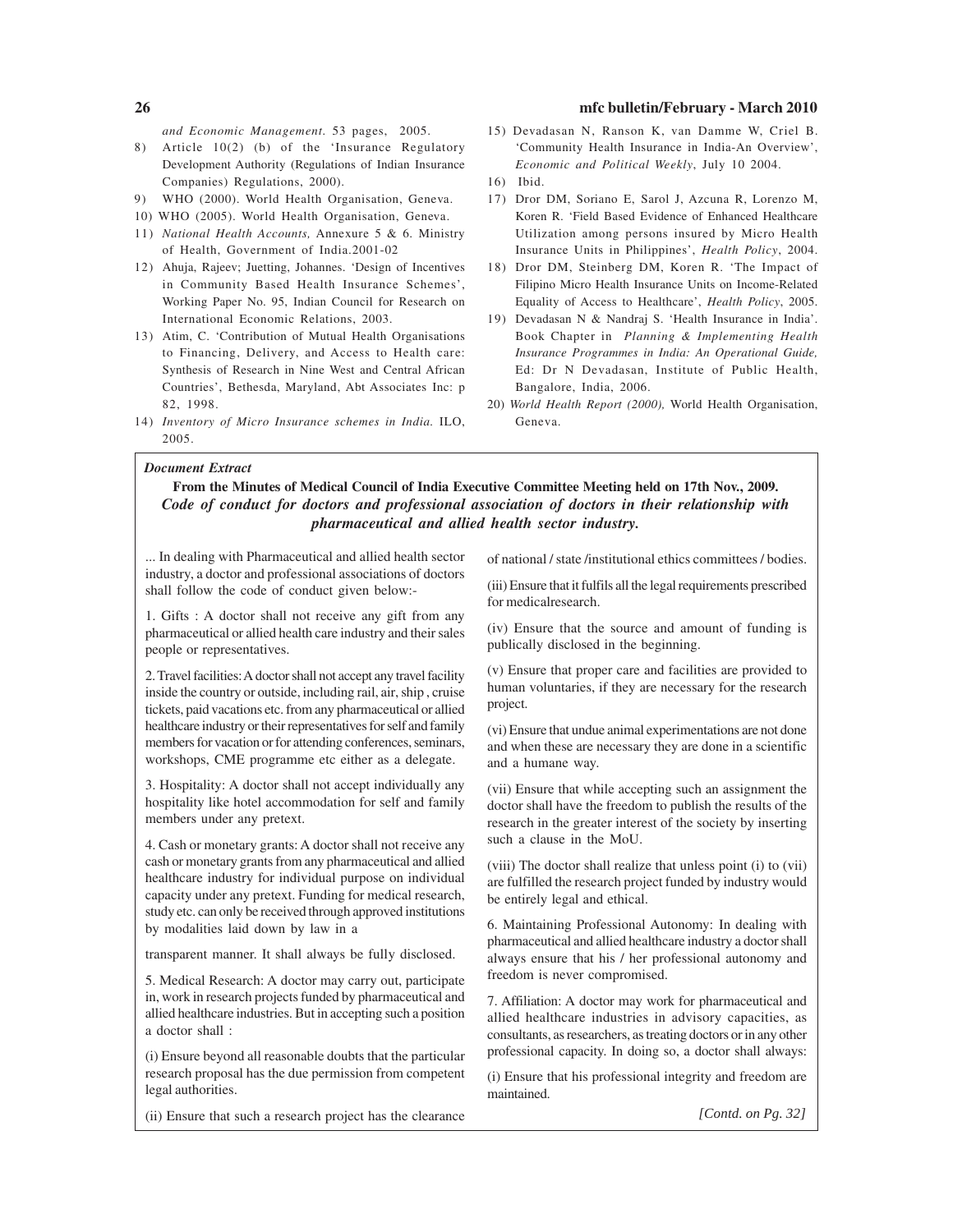# **Questions for Discussion**

*These three sets are meant for 3 separate major sessions/sub themes of the mfc Annual Meet Jan. 8-9, 2010.*

#### **I. Financial Barriers to 'Health Care for All'**

### *- Anant Phadke*

#### **Government Funding for Health Care**

- 1. What is the relative proportion of various sources of health-care financing in India - Central, State and local governments, public sector institutions, private as well as public firms, NGOs and households themselves? Why public financing has been so grossly inadequate? Compared to other countries is the Indian govt. spending a much lower proportion of its revenues on health-care or is it the case that the govt.'s revenues themselves are very low due to lower tax-GDP ratio or a combination of both?
- 2. Is the low tax-GDP ratio due to a larger proportion of unorganised, poor agricultural sector or due to effectively low taxation on the rich due to huge tax-concessions, loop-holes or a combination of both? What are taxation rates in other comparable developing countries and developed countries?
- 3. What is the extent of inequities in health-care financing in public Health?- urban-rural divide, neglect of vulnerable sections, for example, psychiatric illness, women's reproductive (as distinct from maternal) health; neglect of sickle cell anaemia affecting the tribal people etc., etc.?
- 4. In India, expenditure on medicines accounts for max. 50% of health care expenditure, in the private sector. In the Public Health Facilities, why the budget for medicines as proportion of expenditure for curative/ symptomatic care has been so low? (The govt. accounts for only 2000 crores out of 30,000 crore market of medicines in India).
- 5. What are the other barriers in increasing the public funding for health-care in India? The contradiction between state governments being the major funders because health-care is a state subject versus the fact that state governments have very little powers for taxation.
- 6. Any specific suggestions for fund mobilization

for health care? Increased taxation on alcohol, tobacco? "Health cess" like the "education cess"? What are the political, ethical implications of this kind of fund-mobilization for health care?

7. Financial sanctions for non-salary expenses of the health dept. come quite late; from October onwards and an important part is released during last couple of months of the financial year. Is this an important barrier in ensuring adequate, regular supplies to the Public Health Facilities?

#### **Other Sources of Funding for Health Care**

- 1. What is the proportion and role of foreign aid and investment in health care financing in India?
- 2. What proportion of population is covered under co-payment based health-insurance. What has been the performance of various health insurance schemes supported by the govt.?
- 3. Does the method of financing health care affect the charges levied by doctors? In absence of any control over the content of medical care, Health Insurance tends to inflate doctors' bills. How does this compare with the situation in say USA where insurance companies put pressure on doctors to economise on medical interventions to reduce cost?
- 4. It has been claimed that levying user charges in Public Health Facilities leads to:

(a) availability of locally available flexible source of found for more efficient, end-use sensitive use of resources; (b) curtailment of excessive use of facilities by citizens; (c) enhancement of demand from the community for accountability.

What has been the experience in the West and in India so far about this? Do user chares reduce the utilization of Public Health Facilities by the poor?

5. What has been the experience of 'community financing' of health insurance as regards to access to health care?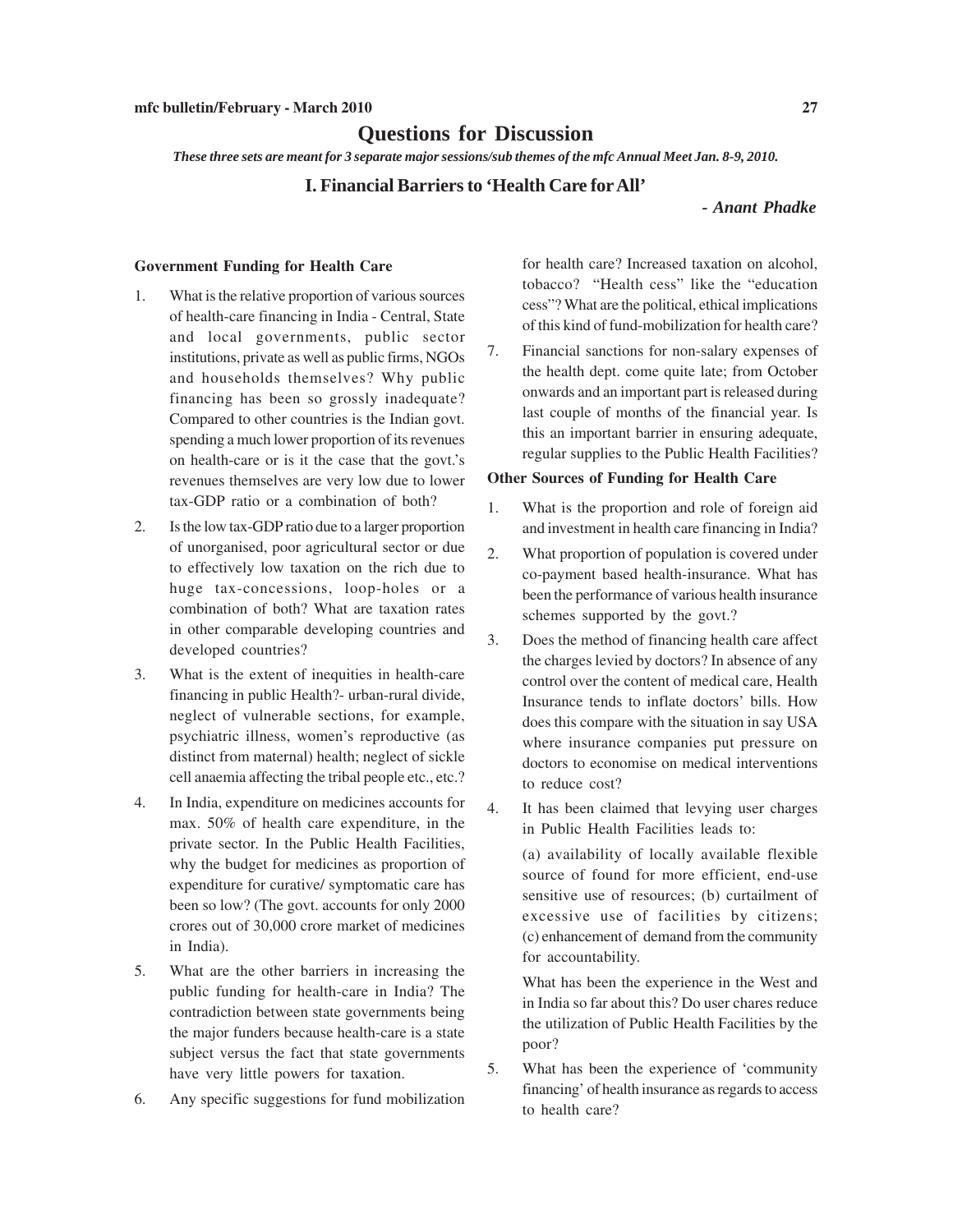#### **II. Questions and Points on Healthcare Provisioning**

#### *-Abhay Shukla*

Though not exhaustive, these points address some key questions on healthcare provisioning in the current context. They draw upon the concept note (see mfc bulletin, 337-338) of the 2010 annual meet.

#### **A. Overall Availability of Healthcare Resources**

- 1. What are the ideal and 'optimal' norms for public health system? How many health centres, per unit population, are required for sufficient or optimal coverage? How much human-power (which includes specialists, general doctors, nurses, paramedics, health workers) is required? For instance, at present we have one PHC with one or two doctors for population of 30,000. Is this adequate to meet the expected load of patients in the community? If not, what would be an adequate PHC coverage model?
- 2. What are the gaps in resources and facilities available in the public health system with reference to 1) existing criteria, 2) 'optimal' criteria?
- A comparative analysis of the availability of resources, across countries and regions, must be conducted in order to measure the gaps. In 1946, standards of National Health Service recommended by the Bhore Committee were half of what was prevalent in developed countries. For instance, one doctor was recommended for a population of 1600 and one nurse for a population of 600. What norms should we take now at the beginning of 21st century in India?
- What are the disparities between urban and rural areas in the current distribution pattern, regarding doctors and beds for patients, for every 1000 people?
- 3. Based on standard (e.g. WHO) population based norms, what is the current status/shortfall concerning total availability of specialist doctors, family or general doctors, nurses, paramedical personnel and other types of health related human power? Which are the critical gaps?
- 4. Which kind of spaces may be optimally addressed by CHWs in both rural and urban areas? What is the likely impact of ASHAs as regards availability of health services at the community level and what changes are required in this programme to make it effective?
- 5. What is the existing (mal) distribution of private medical resources? For instance, how many qualified private doctors/private hospital beds per 1000 population exist in rural vs. urban areas? In developed vs. less developed regions of states?
- 6. When do we define a situation as 'overconcentration' of medical resources? (E.g. very large number of ultrasound clinics per lakh population in certain talukas of South Maharashtra which cannot be justified by any rational requirement; large number of MRI scanners in South Mumbai).
- 7. What kind of possible norms for the private medical sector may we specify towards a 'Certificate of need' regulation? (i.e., beyond what point should licenses be restricted for certain medical facilities in an area, based on already existing adequate resources)

#### **B. Production and Deployment of Health Care Resources**

### *Issues of production and deployment of medical human power*

 1. Linked with A.3 above, what is the total annual production in India (colleges in public and private sector) of MBBS doctors, BAMS and BHMS doctors, graduate nurses, ANMs, pharmacists, Lab technicians etc.? What is the level of shortfall in production?

What kind of systems are required for upscaled, good quality training of CHWs (with involvement of NGOs) and with such systems, what would be the time scale required for putting in place generalised CHW programmes?

 Regarding gaps in availability of doctors what is the direction, dynamics concerning these gaps, barriers? For example, there is major shortage of postgraduate, specialist doctors in Rural Hospitals, district hospitals and in rural, poor areas. Though the number of such doctors passing out of medical colleges has increased substantially, many of them pay huge sums of money to graduate from the private medical colleges and their fees have galloped. A substantial proportion of post graduates go abroad for greener pastures. Given this dynamics, what are the possible mechanisms of inducing doctors, especially specialists, to work in rural areas and smaller towns?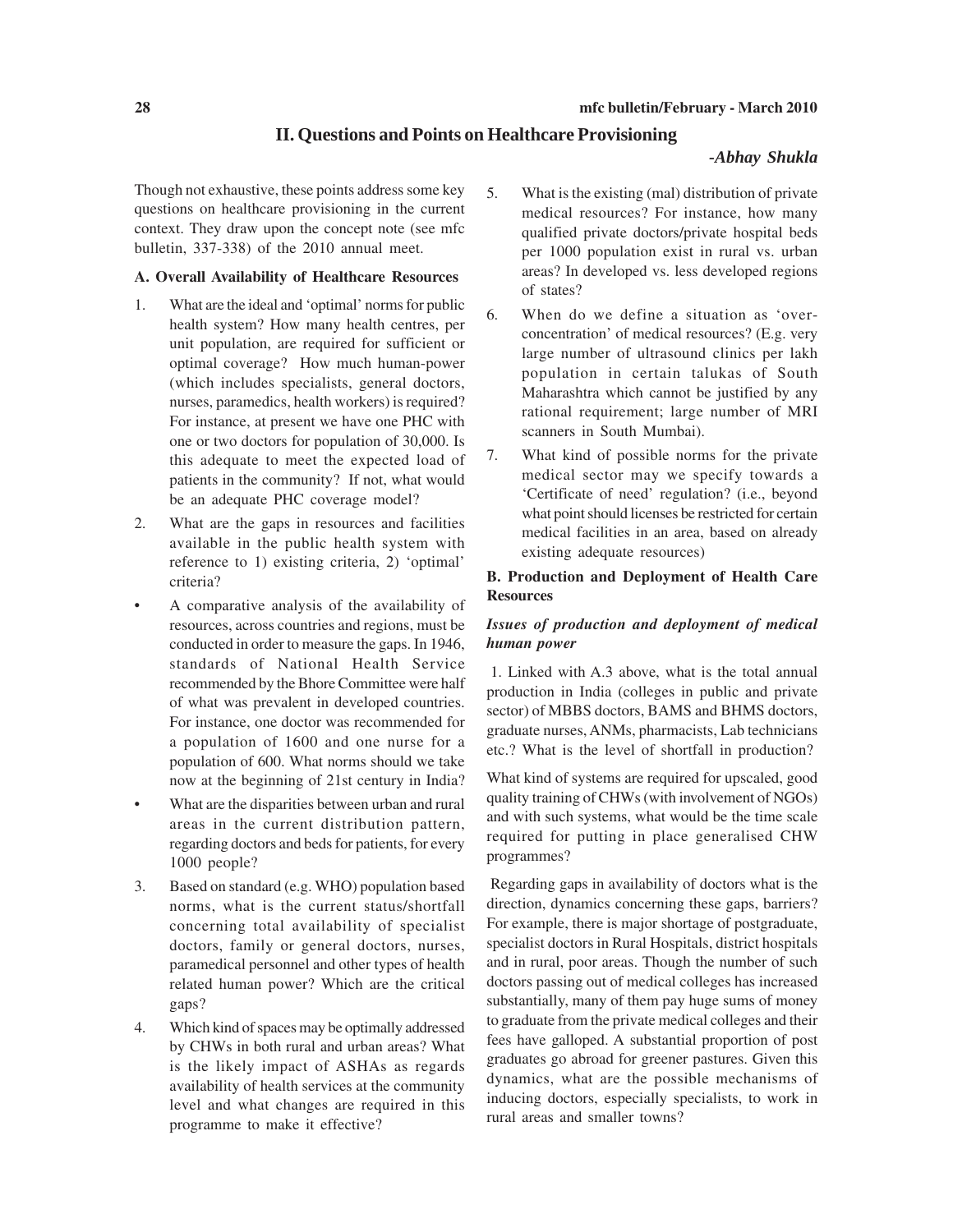What is the record of measures for better deployment of doctors in the Public health system (compulsory service/bonds, incentives) and which measures are likely to work?

 (There is of course linked to a large, related debate on medical education – access and costs of medical education, content of education, type of doctors being produced etc. How do we approach this entire area?)

What proportion of practitioners engages in 'crosspractice' (practicing a mode of treatment in which they are not formally trained) and what are the health consequences of this? How do we deal with the large pool of cross-practicing doctors in a rationalized and planned framework? What is our stand regarding the move of having AYUSH doctors in charge of PHCs with very little supply of Ayurvedic medicines and virtual absence of homeopathic drugs in stock?

What proportion of patients currently access 'informal' or non-qualified 'doctors' in both rural and urban areas? What are the health consequences of such treatment? What should we do with this large but somewhat questionable 'health human power'?

#### *Issues regarding production of medicines*

Is the total scale of production of essential medicines in India adequate to meet the entire range of health care needs? If not, where are the gaps? Does India have the capacity to produce all essential medicines to serve the entire population?

What proportion of medicines produced in India is used irrationally or unnecessarily (could be based on updated and expanded Satara study type data)? What scale of funds would be saved by a rational pharmaceutical production and use policy? What about adequacy of production of necessary vaccines? Does production of unnecessary vaccines or their irrational use affect the availability of the genuinely required vaccines?

#### **C. Access to Health Care Services**

 Although the existing public health system in rural areas is nominally a 'universal access system', what is the actual accessibility and quality of services being provided? When we say provisioning of services (from institutions especially) what really happens, how many PHCs actually often have dais conducting deliveries? How many PHCs have pharmacists or paramedics often functioning as the doctors, or no doctors at all on certain days or during certain hours?

Dealing with issues of physical / geographical access

esp. in tribal, hilly, remote areas; what are the modified norms required to deal with physical access barriers?

Is there any justification for mobile clinics, medical trains and other special mechanisms to improve physical access? If not what are the alternatives?

What are the major issues of information / knowledge access concerning Health care and how can these be tackled? What is the potential of using the revolution in communication technology to improve access to health services? Within the context of broader Health system changes, can telemedicine enable the PHC doctor or family physician to consult an expert and reduce the current gap in availability of expert opinion?

 Given the dominant, unregulated and often unaffordable private medical sector, how do we analyse present financial access/lack of financial access to Health care? (e.g. catastrophic spending, indebtedness or selling assets to meet health care expenses, proportion of total income spent on health care) (Related with session on health care financing)

#### **D. Quality, Rationality and Patient Choice in Health Care**

 What parameters do we use to assess quality of care being given presently by say PHCs or small (less than 10 beds) private hospitals? By larger public and private hospitals?

 The quality of care may be a complex combination of various factors, including the following:

- a. Timely and equitable access to services
- b. Technical competence of providers
- c. Availability of necessary infrastructure, equipment and supplies
- d. Effectiveness of care (obtaining desired results with minimal risk)
- e. Rational and optimal nature of care (opposed to excessive / irrational interventions)
- f. Interpersonal relations and responsiveness, promotion of users rights
- g. Continuity and safety
- h. Non-clinical amenities

 Currently most standards for Health care facilities (e.g. IPHS, BIS standards for private hospitals) focus on availability of technically qualified providers (b) and physical standards (c). How do we properly assess and ensure the more complex but extremely important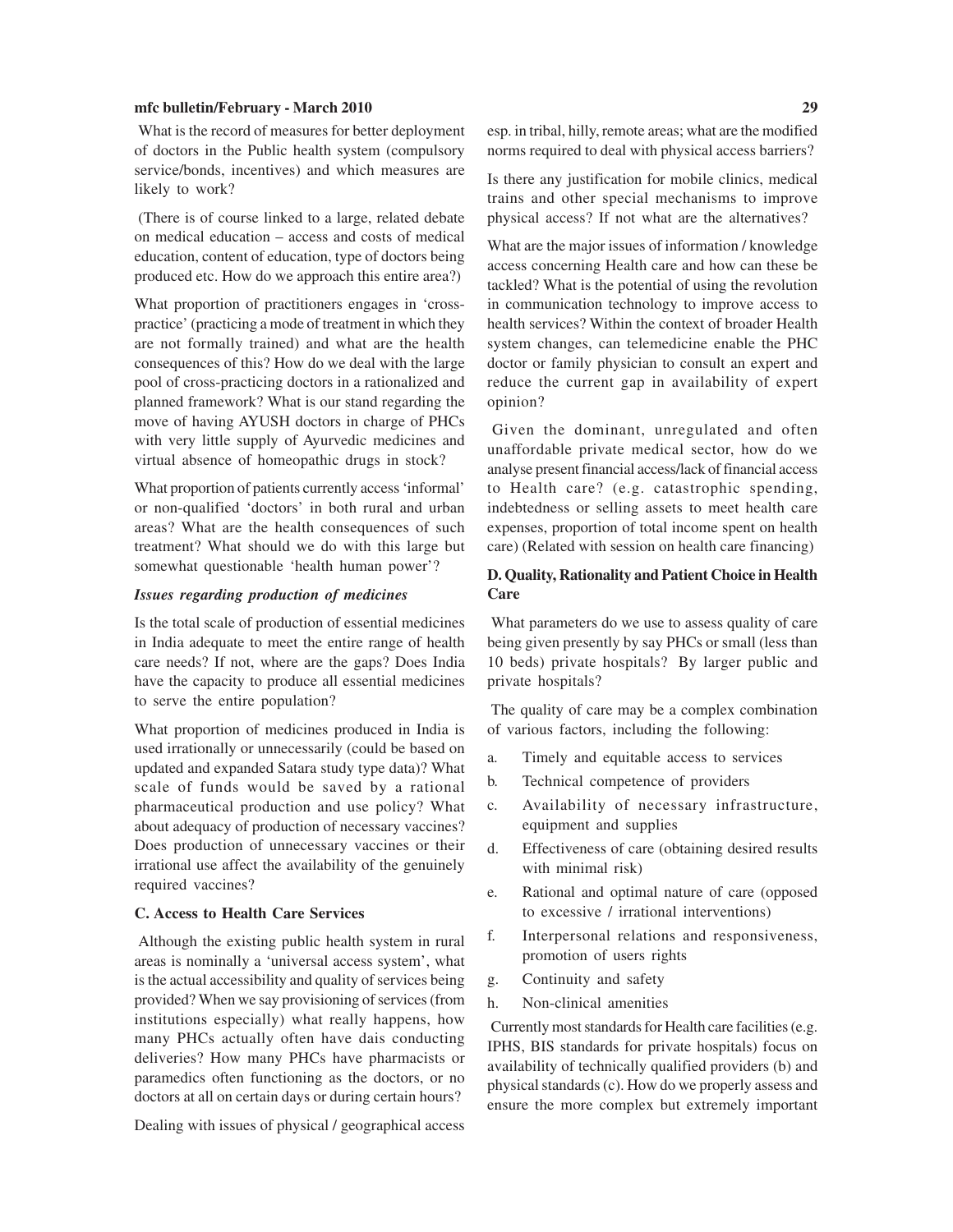other parameters of quality of health care?

 We are aware of the large scale of irrational medication, investigations, surgeries etc. in the private medical sector leading to major overcharging and waste of resources, besides adverse effects on patient's health. In quantitative terms, what proportion of resources could be saved if all health care were delivered rationally and wasteful interventions were eliminated? What would be the effective mechanisms for ensuring such rationalization, esp. in the private sector, and what would be the limits to standardizing treatment protocols (provider preferences, differences in judgment, variation between situations and levels of resources).

 In any system of Health care we must provide for patient choice – particularly in terms of choice between various systems of medicine (modern medicine, AYUSH systems, self care and natural remedies etc.). Further, within any system also there must be some scope for choice of provider (which particular doctor one would like to consult) and for modes of treatment to patients (e.g. aggressive vs. palliative care in cancer), based on full information to patients about the consequences of various types of choices. What is the current situation regarding choice of providers in the Public health system, how can these issues be addressed in a Better Organized System?

#### **E. Alternatives and Future Options**

To achieve Universal Access, we will need to harness and regulate the large scale private medical sector to serve the health needs of the population in an equitable manner. However, what is our assessment of various existing publicly funded, private sector provided schemes (often categorized under 'PPPs')? What have been the key problems with various major models? If these piecemeal attempts have failed to meet the desired objectives, then what will need to be done differently to ensure that future arrangements (in a changed system framework) would be effective? These questions relate not only to provisioning, but to all sectors – including financing and regulation / monitoring.

On the basis of answering such questions, in our future deliberations we would need to look at possible models of publicly managed and funded comprehensive health care systems, based on an appropriate mix of public and regulated private health care provisioning, integrated with effective public regulation and community-oriented monitoring.

# **30 mfc bulletin/February - March 2010 III. Questions on Governance and Accountability**

#### *-Rakhal Gaitonde*

Presented below are a set of questions that came up during the scan of the literature on the subject of governance and accountability in India. The questions seem to fall broadly into three categories. The first is a set of questions on macro/policy issues, the second set deals with so called meso level issues and the last set will deal with more micro level questions.

#### **Macro Level**

The government seems to have adopted a changed role based on the recommendations/pressure of International Financial Organizations. There is a shift from being the fundamental provider/ensurer of services, making sure the "last person" receives all services etc. to being the facilitator (protector?) of market forces and "enabling" the market to provide these services. Of course it is still a complicated picture in India – but the government in India certainly seems to be moving there steadily. In addition are the related macro level factors of the power of the corporate/ pharma/industry complex wrt the common person and her/his concerns. Moreover the health system itself with the 'God like' doctor and the medical technological paraphernalia has inbuilt power hierarchies. Under these circumstances,

- 1. How do we analyse and promote the allimportant factor of 'political will' in health system governance? Why is Health/Health care a prime political issue in some countries, and a low political priority in other countries like India? How do we 'generate' political will for Health in the Indian situation?
- 2. The National Rural Health Mission through the Community Monitoring and Planning program sought to 'set right the balance of power between the system and the people'. What have been the lessons learnt during the implementation over the last 3 years? What are some of the successful interventions that have enabled a more balanced power equation? How do we enable these at a larger scale?
- 3. There is increasing evidence of the harmful effects of the current model of corporate led neoliberal policies, as well as the negative impact of pharma industries on health practices and policies. How are we going to use this evidence to influence a radical restructuring of the health policy making arena? How has the experience of decentralized planning in India as well as other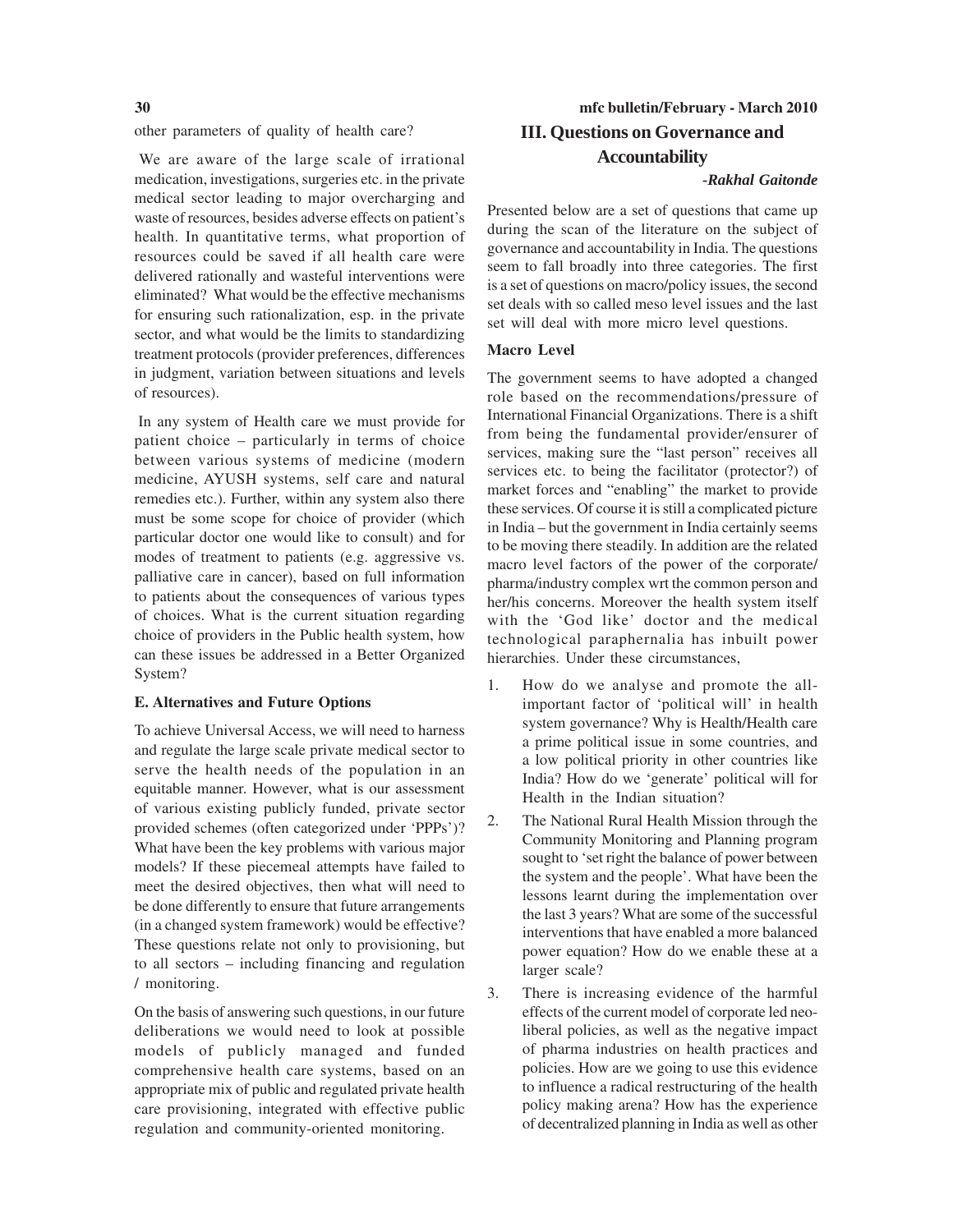countries (especially Latin America) contributed to this debate? How can the concept of the Village Health Plan, the District health plan, etc., contribute to this re-orientation?

- 4. What key lessons can we learn from the processes of community based monitoring of public health services? How can these processes be made more effective, can extend their reach to higher level health facilities and policy making structures, and can be generalised on a large scale? How do we move towards 'communitisation' of health services and social control of health policy making?
- 5. How do we deal with the all pervasive issue of corruption - in management of public health systems and in regulation of the private medical sector? How can community accountability mechanisms contribute to this?

#### **Meso Level**

In this level I formulate a few questions with regards linking the above larger issues to actual actions at the micro / individual / community level. The key aspects of this level of thinking are the legal framework as well as the institutions to implement / assure the legal guarantees. This includes institutions for monitoring / evaluation as well as planning and mechanisms for redressal. These will include those institutions within the system / profession as well as those which are more participatory and include community participation.

- 1. What is the consensus for an appropriate legal framework for the assurance of Health for All? What are the learnings from the formulation of the public health acts recently introduced like the Gujarat Public Health Act, The Bombay Nursing Homes Registration Act and the draft National Health Bill?
- 2. What are the international examples (especially the Brazilian and South African experience)?
- 3. What has been the experience of implementing acts / bills such as ESI Act, Workmen's Compensation Act, PCPNDT act, Consumer Protection Act etc. in the field of health?
- 4. What are the experiences of evolving legal frameworks and their implementation in other fields like education (Right to Education Bill), Right to food (Food Security Act), forest rights (the recent legislation regarding forest rights etc)?
- 5. What structures, mechanisms, processes would be required to regulate standards, quality of care and to ensure patients rights in the private medical sector today? How can this regulation

be made participatory (and not bureaucratic or inspector raj type)?

- 6. Why has self-regulation by the medical profession in India been so weak and ineffective? How can an element of self-regulation be integrated in the system of private medical sector regulation indicated in the previous question?
- 7. What has been the experience of the institutions like 'jan sunwai' and 'social audit' in the field of health as well as in other fields like Right to Information, NREGA, PDS, etc.?
- 8. What has been the experience of involving the Panchayats/the process of Village Health Plans etc. to ensure the reflection of community priorities and contributing to the overall governance and accountability mechanisms?

#### **Micro Level**

At the micro level we grapple with the issues of 'capacity building' of the communities, increasing their ownership of these various structures, making these structures more representative of the communities needs etc. We also need to grapple with issues like the training and sensitization of individual physicians both in the public sectors as well as in the private sector.

- 1. What is the experience of the ASHA as an activist to increase the patronage of the public sector services as well as increase accountability? What are the positive experiences? How can these be scaled up? What are the blocks for the activist role of the ASHA? How have these been overcome? What can we learn from these about the system and the establishment of accountability mechanisms?
- 2. What is experience of choosing the Village Health and Sanitation Committees? Their orientation and their ability to perform monitoring activities over the long run without the support of NGO facilitators? What are the resources required to reach this state of functionality? How are these to be mobilized in the long / medium term?
- 3. What is the experience in creating awareness/ demand/ownership for these structures among the people?
- 4. What is experience in increasing sensitivity as well as acceptance of an altered balance of power among the medical professionals as well as the bureaucracy? What have been some of the experiences? What have been the learnings form the various experiences?